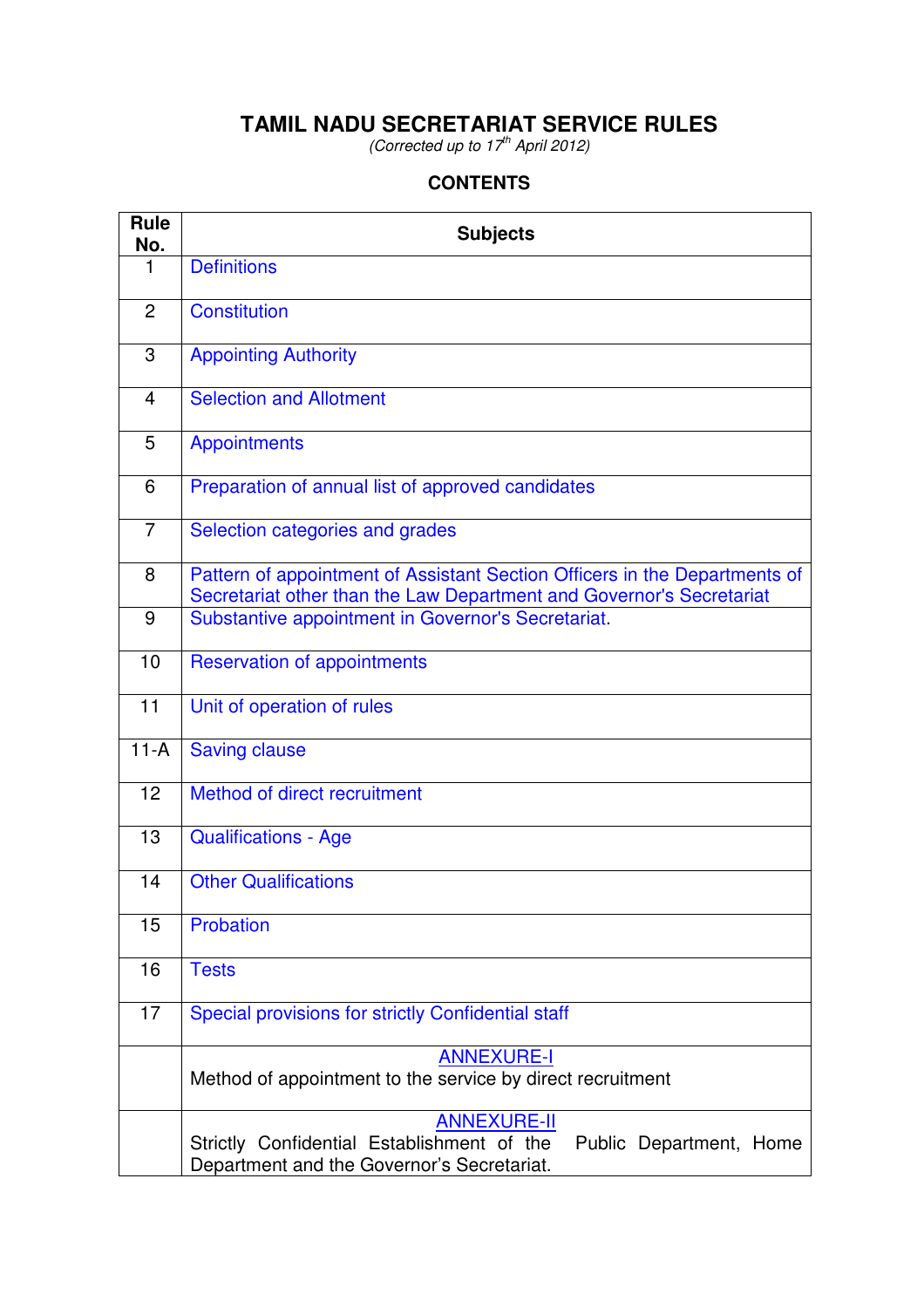#### RULES SECTION 29 - THE TAMIL NADU SECRETARIAT SERVICE

- **1. Definitions**:- In these rules, unless the context otherwise requires:-
- (a) "Department" means a department of the Secretariat other than Legislative Assembly Secretariat; and
- (b) "the Governor's Secretariat" shall be deemed to be a department of the Secretariat.
- **2. Constitution**:- The service shall consist of the following categories, namely:-

| Category1(a)      | Assistant Section Officers in the Departments of Secretariat                                          |  |  |  |
|-------------------|-------------------------------------------------------------------------------------------------------|--|--|--|
|                   | other than Law and Finance Departments and the Governor's                                             |  |  |  |
|                   | Secretariat                                                                                           |  |  |  |
| Category 1(b)     | Assistant Section Officers in the Law Department                                                      |  |  |  |
| Category 1 (c)    | Assistant Section Officers in the Governor's Secretariat                                              |  |  |  |
| Category 1 (d)    | Assistant Section Officers in the Finance Department                                                  |  |  |  |
| *Category 1A      | <b>Assistant Section Officers (Translation)</b>                                                       |  |  |  |
| #Category 1B      | Assistant Reception Officer in Tamil Nadu House, New Delhi                                            |  |  |  |
| ¥ Category 2A     | Personal Assistants in the Departments of Secretariat other                                           |  |  |  |
|                   | than Finance Department.                                                                              |  |  |  |
| ¥ Category 2B     | Personal Assistants in Finance Department.                                                            |  |  |  |
| ¥ Category 2C     | Senior Personal Clerks in the Departments of Secretariat                                              |  |  |  |
|                   | other than Finance Department.                                                                        |  |  |  |
| ¥ Category 2D     | Senior Personal Clerks in Finance Department.                                                         |  |  |  |
| ¥ Category 2E     | Senior Typists in the Departments of Secretariat other than                                           |  |  |  |
|                   | Finance Department.                                                                                   |  |  |  |
| ¥ Category 2F     | Senior Typists in the Finance Department.                                                             |  |  |  |
| Category 3(a)     | Assistants in the Departments of Secretariat other than Law                                           |  |  |  |
|                   | and Finance Departments and the Governor's Secretariat.                                               |  |  |  |
| Category 3(b)     | Assistants in the Law Department                                                                      |  |  |  |
|                   |                                                                                                       |  |  |  |
| Category 3(c)     | Assistants in the Governor's Secretariat                                                              |  |  |  |
| Category 3(d)     | Assistants in the Finance Department                                                                  |  |  |  |
| *Category 3A      | <b>Assistants (Translation)</b>                                                                       |  |  |  |
| ¥ Category 4A     | Personal Clerks in the Departments of Secretariat other than                                          |  |  |  |
|                   | Finance Department.                                                                                   |  |  |  |
| ¥ Category 4B     | Personal Clerks in Finance Department.                                                                |  |  |  |
| Category 5A       | Typists in the Departments of Secretariat other than Finance                                          |  |  |  |
|                   | department                                                                                            |  |  |  |
| \$ Category 5(aa) | Typists in the Finance Department                                                                     |  |  |  |
| @ Category 5(b)   | Telex Operators in the Public Department                                                              |  |  |  |
| Category 6        | Telephone Operators in the Secretariat Exchange (Public<br>Department) and the Governor's Secretariat |  |  |  |

\* Inserted in G.O.Ms.No.85, Tourism Development & Culture, dated 10.05.1990 w.e.f.07.01.1987 #Inserted in G.O.Ms.No.134, Personnel and Administrative Reforms Department, dated 08.06.1994 ¥ vide G.O.Ms.No.220, Personnel and Administrative Reforms (U) Department, dated 04.12.2008 (w.e.f. 01.06.1988

(\$) G.O.Ms.No.421, Personnel and Administrative Reforms (D) Department,Dated 27.11.2003 @Inserted in G.O.Ms.No.179, Personnel and Administrative Reforms Department, dated 14.06.1993. G.O.Ms.No.85, Personnel and Administrative Reforms (D) Department, dated 04.04.2007.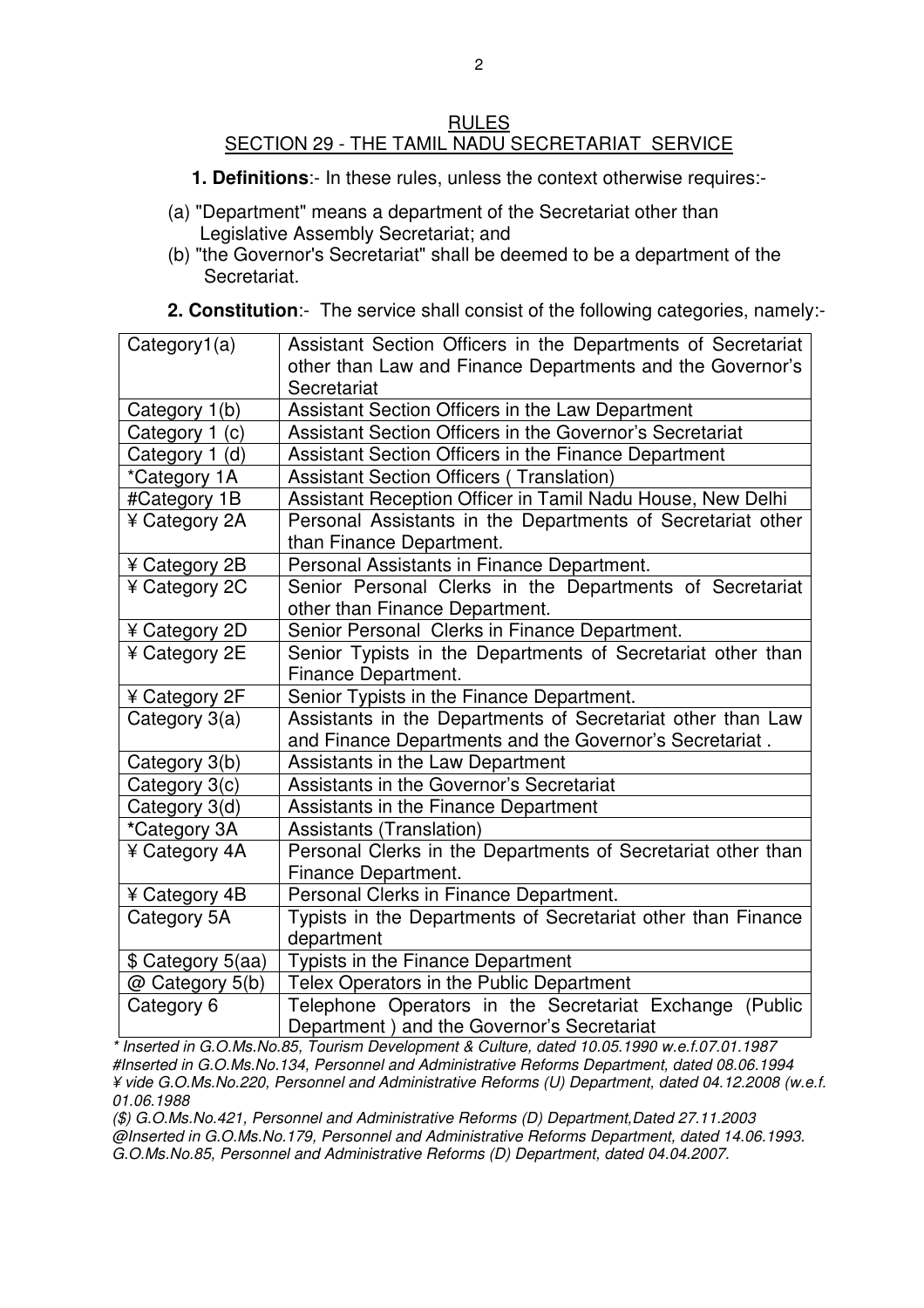#### **3.** Appointing Authority:- The appointing authority shall be:-

(i) in the case of Governor's Secretariat, the Secretary to Governor;

 (ii) in the case of departments of Secretariat other than Law and Finance including Planning and Development Department, the Deputy Secretary or Joint Secretary to Government, as the case may be, who is in charge of establishment.

 Provided that in Law and Finance including Planning and Development Departments the Secretary to Government shall be the appointing authority for the categories of Assistant Section Officers and Personal Assistants. For all other categories Deputy Secretary or Joint Secretary to Government in charge of establishment shall be the appointing authority.

 Provided further that in the Tamil Development & Culture (Translation), the Secretary to Government, Tamil Development, Religious Endowments and Information Department shall be the appointing authority for the categories of Assistant Section Officers (Translations) and Assistants (Translations).

 Provided also that in the case of Assistant Reception Officer in the Tamil Nadu House, New Delhi, the Deputy Secretary or Joint Secretary to Government, Public Department, as the case may be, who is in charge of establishment shall be the appointing authority.

**4.(1)**(a)**. Selection and allotment**:- The selection and allotment of candidates for appointment to the categories 1 to 5 as constituted in rule 2, by promotion or by recruitment by transfer or by direct recruitment in the Departments of Secretariat other than Finance including Planning and Development and Law Departments shall be made by the Deputy Secretary or Joint Secretary to Government, as the case may be, who is in charge of establishment in consultation with Personnel and Administrative Reforms Department.

 (b) The selection and allotment of candidates for appointment to the categories 1 to 5 as constituted in rule 2 by promotion or recruitment by transfer or by direct recruitment in Finance including Planning and Development Department and Law Department shall be made by the Secretary to Government in the case of Assistant Section Officers and Personal Assistants. To all other categories, the selection and allotment shall be made by the Deputy Secretary/Joint Secretary to Government of that department as the case may be, who is in charge of establishment, in consultation with Personnel and Administrative Reforms Department.

 (c) The selection and allotment of candidates for appointment to categories 1-A and 3-A constituted in rule 2, by direct recruitment or transfer from any other category or recruitment by transfer from any other service in the Tamil Development & Culture (Translations) Department shall be made by the Secretary to Government, Tamil Development, Religious Endowments and Information Department.

**5. Appointments**:- Appointment to the category specified in column (1) of the Table below shall be made by the methods specified in the corresponding entries in column (2) thereof:-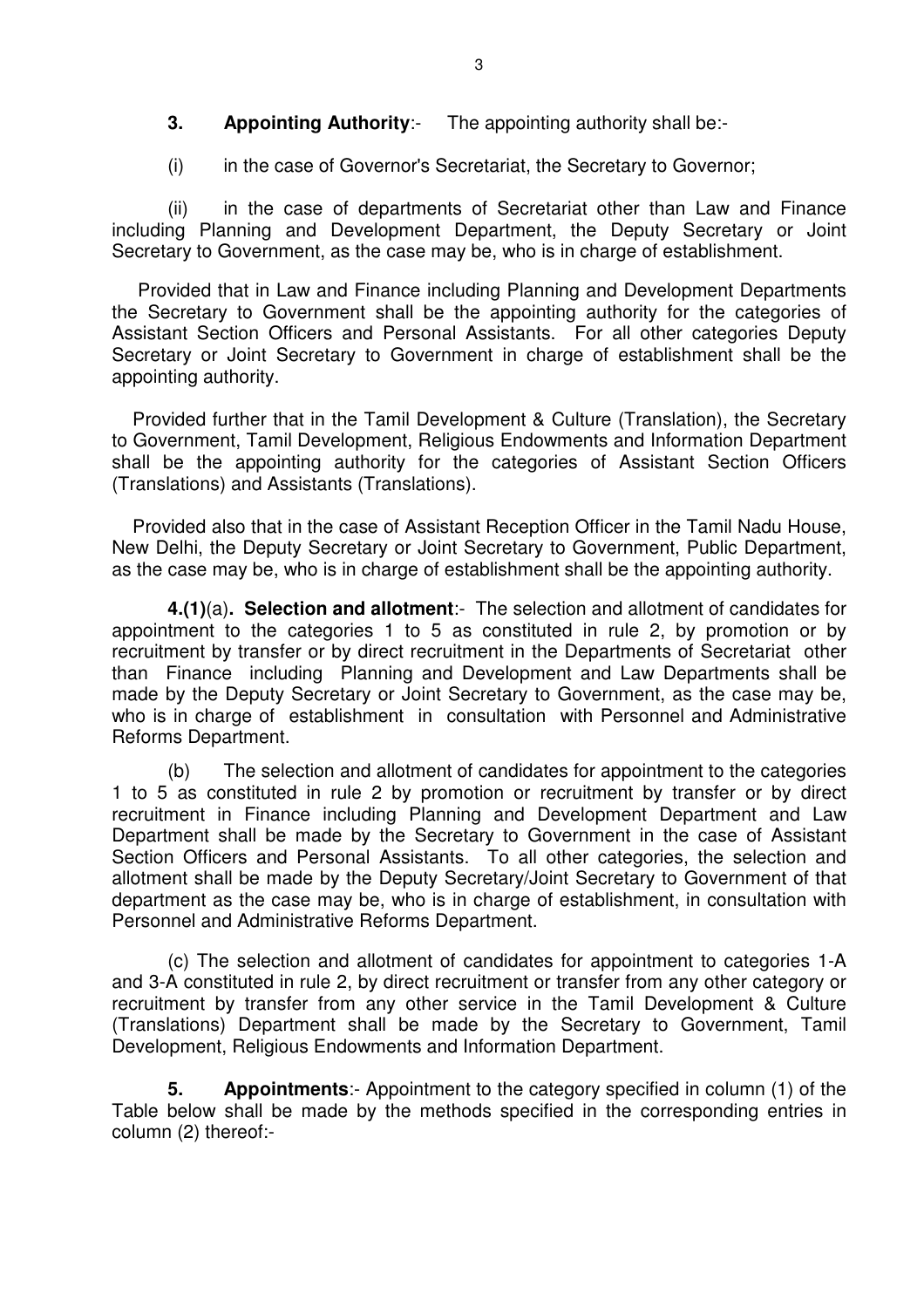# THE TABLE

| Category                                                                                                                                                                                                     |                                                                          | Method of appointment |                                                                                                                                                                                                                                                                                                                                                                                           |  |  |
|--------------------------------------------------------------------------------------------------------------------------------------------------------------------------------------------------------------|--------------------------------------------------------------------------|-----------------------|-------------------------------------------------------------------------------------------------------------------------------------------------------------------------------------------------------------------------------------------------------------------------------------------------------------------------------------------------------------------------------------------|--|--|
| $\mathbf{1}$                                                                                                                                                                                                 |                                                                          | $\left( 2\right)$     |                                                                                                                                                                                                                                                                                                                                                                                           |  |  |
| Assistant<br>Section<br>1(a)<br><b>Officers</b><br>in<br>the<br>Departments<br>οf<br>Secretariat<br>other<br>the<br>Law<br>than<br>Finance<br>and<br>Departments<br>and<br>Governor's<br>the<br>Secretariat. |                                                                          | (i)                   | ¥ by promotion from among the categories of<br>Assistants in the Departments of Secretariat other<br>an Law and Finance Departments and the<br>Governor's Secretariat, Senior Personal Clerks in<br>the Departments of Secretariat other than Finance<br>Department and Senior Typists in the Departments<br>of Secretariat other than Finance Department in<br>the ratio of $4:1:1$ ; or |  |  |
|                                                                                                                                                                                                              |                                                                          | (ii)                  | by direct recruitment; or                                                                                                                                                                                                                                                                                                                                                                 |  |  |
|                                                                                                                                                                                                              |                                                                          | (iii)                 | by recruitment by transfer from the category of<br>Assistants in Tamil Nadu Ministerial Service or the<br><b>Tamil Nadu Judicial Ministerial Service.</b><br>¥ G.O.Ms.No.220, Personnel and Administrative Reforms (U)<br>Department, dated 04.12.2008 (w.e.f. 20.11.2006)                                                                                                                |  |  |
| 1(b)                                                                                                                                                                                                         | Assistant Section<br>Officers in the Law                                 | (i)                   | by promotion from the category of Assistants in the<br>Law Department; or                                                                                                                                                                                                                                                                                                                 |  |  |
|                                                                                                                                                                                                              | Department.                                                              | (ii)                  | by transfer from other departments of Secretariat;<br>or                                                                                                                                                                                                                                                                                                                                  |  |  |
|                                                                                                                                                                                                              |                                                                          | (iii)                 | by direct recruitment                                                                                                                                                                                                                                                                                                                                                                     |  |  |
| 1(c)                                                                                                                                                                                                         | Assistant<br>Section<br><b>Officers</b><br>the<br>in                     | (i)                   | by promotion from the category of Assistants or<br>Personal Clerk in the Governor's Secretariat; or                                                                                                                                                                                                                                                                                       |  |  |
|                                                                                                                                                                                                              | Governor's<br>Secretariat                                                | (ii)                  | by transfer from the category of Assistant Section<br>Officers of Departments of Secretariat.                                                                                                                                                                                                                                                                                             |  |  |
|                                                                                                                                                                                                              |                                                                          | (iii)                 | by transfer from the category of Personal Assistant<br>in the Governor's Secretariat<br>G.O.Ms.No.31, Personnel and Administrative Reforms<br>(3)<br>(D) Department, dated 24.03.2006.                                                                                                                                                                                                    |  |  |
| 1(d)                                                                                                                                                                                                         | <b>Assistant Section</b><br>Officers in the<br>Finance<br>Department (*) | (i)                   | ¥ by promotion from among the categories of<br>Assistants, Senior Personal Clerks and Senior<br>Typists in the Finance Department in the ratio of<br>$4:1:1;$ or                                                                                                                                                                                                                          |  |  |
|                                                                                                                                                                                                              |                                                                          | (ii)                  | by direct recruitment; or                                                                                                                                                                                                                                                                                                                                                                 |  |  |
|                                                                                                                                                                                                              |                                                                          | (iii)                 | by recruitment by transfer from the category of<br>Assistants in Tamil Nadu Ministerial Service or the<br><b>Tamil Nadu Judicial Ministerial Service.</b><br>(*)G.O.Ms.No.85, Personnel and Administrative Reforms (D)<br>Department, dated 04.04.2007.<br>¥G.O.Ms.No.220, Personnel and Administrative Reforms (U)<br>Department, dated 04.12.2008 (w.e.f. 20.11.2006)                   |  |  |
| 1A                                                                                                                                                                                                           | Section<br>Assistant<br>Officer<br>(Translation)                         |                       | by direct recruitment or transfer from any other<br>category or recruitment by transfer from any other<br>service.                                                                                                                                                                                                                                                                        |  |  |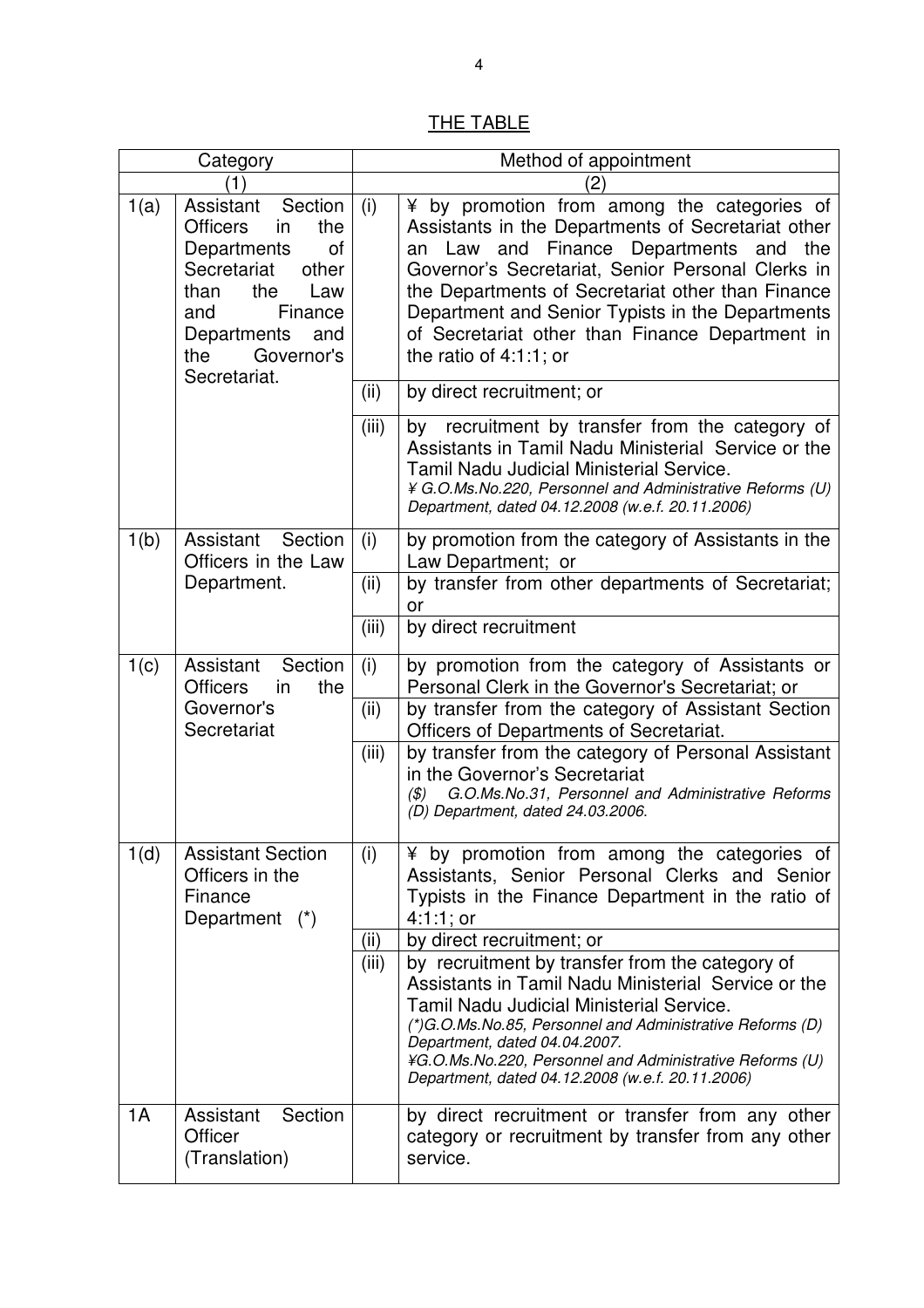| 1B  | <b>Assistant Reception</b>                | (i)   | by direct recruitment; or                                                                           |  |  |
|-----|-------------------------------------------|-------|-----------------------------------------------------------------------------------------------------|--|--|
|     | Officer, Tamil Nadu                       | (ii)  | by transfer from Assistant Section Officers; or                                                     |  |  |
|     | House, New Delhi.                         |       |                                                                                                     |  |  |
|     |                                           | (iii) | by promotion from among the Steno-Typists in                                                        |  |  |
|     |                                           |       | Tamil Nadu House, New Delhi; or                                                                     |  |  |
|     |                                           | (iv)  | by recruitment by transfer from the holders of the                                                  |  |  |
|     |                                           |       | post of Receptionist or House Keeper in the Tamil                                                   |  |  |
|     |                                           |       | Nadu General Subordinate Service or from<br>the                                                     |  |  |
|     |                                           |       | Junior Assistant, Telephone Operator,<br>post of<br>Store-Keeper or Typist in Tamil Nadu House,     |  |  |
|     |                                           |       | New Delhi in the Tamil Nadu Ministerial Service or                                                  |  |  |
|     |                                           |       | from any other service;                                                                             |  |  |
|     |                                           |       |                                                                                                     |  |  |
| ¥2A | Personal                                  | (i)   | ¥ by promotion from the category of Senior                                                          |  |  |
|     | the<br>Assistants<br>in                   |       | Personal Clerks; or                                                                                 |  |  |
|     | Departments<br>of<br>Secretariat<br>other |       |                                                                                                     |  |  |
|     | Finance<br>than                           | (ii)  | ¥ by promotion from the category of Personal<br>Clerks; if no qualified candidates are available by |  |  |
|     | Department                                |       | the above method; or                                                                                |  |  |
|     |                                           | (iii) | for special reasons recruitment by transfer from                                                    |  |  |
|     |                                           |       | any other service.                                                                                  |  |  |
|     |                                           |       | ¥G.O.Ms.No.220, Personnel and Administrative Reforms (U)                                            |  |  |
| 42B | Personal                                  |       | Department, dated 04.12.2008 (w.e.f. 01.06.1988)<br>¥by promotion from the category of Senior       |  |  |
|     | <b>Assistants</b><br>in                   | (i)   | Personal Clerks in Finance Department; or                                                           |  |  |
|     | Finance                                   |       |                                                                                                     |  |  |
|     | Department.                               | (ii)  | ¥ by promotion from the category of Personal                                                        |  |  |
|     |                                           |       | Clerks, if no qualified candidates are available by                                                 |  |  |
|     |                                           |       | the above method; or                                                                                |  |  |
|     |                                           | (iii) | ¥for special reasons recruitment by transfer from                                                   |  |  |
|     |                                           |       | any other service.<br>¥G.O.Ms.No.220, Personnel and Administrative Reforms (U)                      |  |  |
|     |                                           |       | Department, dated 04.12.2008 (w.e.f. 01.06.1988)                                                    |  |  |
|     |                                           |       |                                                                                                     |  |  |
| ¥2C | Senior Personal<br>Clerks in the          |       | ¥by promotion from the category of Personal<br>Clerks.                                              |  |  |
|     | Departments of                            |       |                                                                                                     |  |  |
|     | Secretariat other                         |       | ¥G.O.Ms.No.220, Personnel and Administrative Reforms (U)                                            |  |  |
|     | than Finance                              |       | Department, dated 04.12.2008 (w.e.f. 01.06.1988)                                                    |  |  |
|     | Department.                               |       |                                                                                                     |  |  |
| ¥2D | Senior Personal                           |       | ¥by promotion from the category of Personal                                                         |  |  |
|     | <b>Clerks in Finance</b>                  |       | Clerks in Finance Department.                                                                       |  |  |
|     | Department.                               |       | ¥G.O.Ms.No.220, Personnel and Administrative Reforms (U)                                            |  |  |
|     |                                           |       | Department, dated 04.12.2008 (w.e.f. 01.06.1988)                                                    |  |  |
| ¥2E | Senior Typists<br>in                      |       | ¥by promotion from the category of Typists.                                                         |  |  |
|     | the Departments of                        |       |                                                                                                     |  |  |
|     | Secretariat<br>other                      |       | ¥G.O.Ms.No.220, Personnel and Administrative Reforms (U)                                            |  |  |
|     | Finance<br>than                           |       | Department, dated 04.12.2008 (w.e.f. 01.06.1988)                                                    |  |  |
|     | Department.                               |       |                                                                                                     |  |  |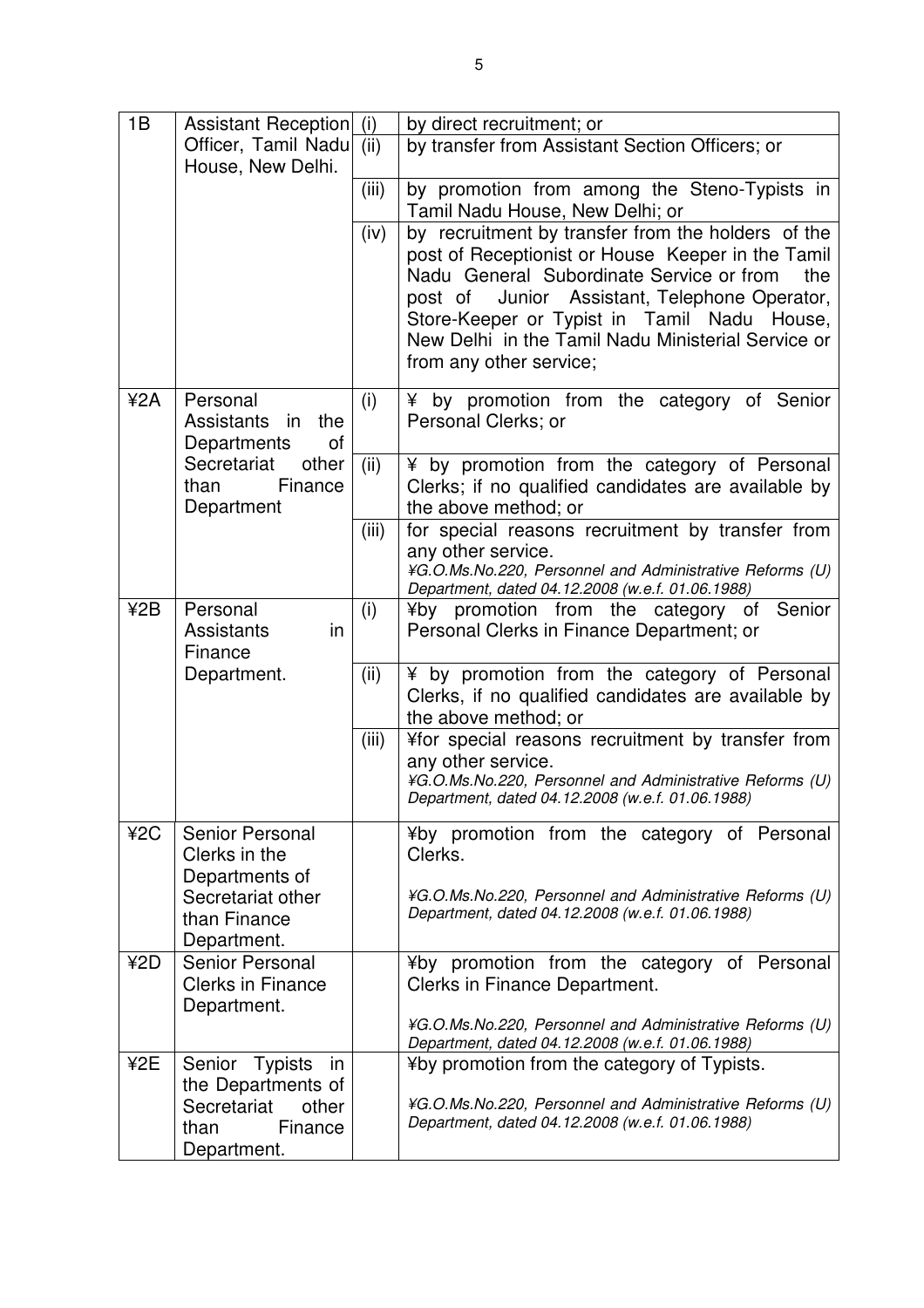| ¥2F  | Senior Typists in<br>Finance<br>Department.                                                                           |       | ¥by promotion from the category of Typists in<br>Finance Department.";<br>¥G.O.Ms.No.220, Personnel and Administrative Reforms (U)<br>Department, dated 04.12.2008 (w.e.f. 01.06.1988)                                                                                                                                       |     |                           |
|------|-----------------------------------------------------------------------------------------------------------------------|-------|------------------------------------------------------------------------------------------------------------------------------------------------------------------------------------------------------------------------------------------------------------------------------------------------------------------------------|-----|---------------------------|
| 3(a) | Assistants in<br>the<br>Departments<br>οf<br>Secretariat<br>other<br>than Law<br>and<br>Finance<br>Departments<br>and |       |                                                                                                                                                                                                                                                                                                                              | (i) | by direct recruitment; or |
|      |                                                                                                                       | (ii)  | by recruitment by transfer from among the holders<br>of the posts of Junior Assistants and Assistants in<br>the Tamil Nadu Ministerial Service and the Tamil<br>Nadu Judicial Ministerial Service; or                                                                                                                        |     |                           |
|      | Governor's<br>the<br>Secretariat                                                                                      | (iii) | by promotion from the category of Typists or<br>Telephone Operator in<br>the<br>Tamil<br>Nadu<br>Secretariat Service; or                                                                                                                                                                                                     |     |                           |
|      |                                                                                                                       | (iv)  | by recruitment by transfer from the posts of<br>Record Clerks, Drivers, Office Assistants, *** Motor<br>Cycle Messengers and Van Cleaners who are<br>graduates working in Secretariat; or                                                                                                                                    |     |                           |
|      |                                                                                                                       | (v)   | by recruitment by transfer from the posts of<br>Record Clerks and Typists who are not graduates<br>working in Secretariat.                                                                                                                                                                                                   |     |                           |
|      |                                                                                                                       |       | Provided that fifty percent of the vacancies shall be<br>filled up by direct recruitment and the remaining<br>fifty percent of the vacancies shall be filled up by<br>the other methods as follows:-                                                                                                                         |     |                           |
|      |                                                                                                                       |       | 15%<br>(i)<br>Junior Assistants and Assistants in<br>the Tamil Nadu Ministerial service<br>Tamil<br>Nadu Judicial<br>the<br>and<br><b>Ministerial Service</b>                                                                                                                                                                |     |                           |
|      |                                                                                                                       |       | Clerks, Typists, Telephone<br>(ii)<br>Record<br>25%<br>***<br>Operators, Drivers<br>and<br>Motor<br>Cycle<br>Messengers<br>who<br>are<br>graduates working in<br>Secretariat<br>[^Substituted vide G.O.Ms.No.57, Personnel<br>and Administrative Reforms (D) Department,<br>dated 23.03.2001 – w.e.f. $23^{rd}$ March 2001.] |     |                           |
|      |                                                                                                                       |       | Record Clerks and Typists who are<br>5%<br>(iii)<br>not graduates working in Secretariat                                                                                                                                                                                                                                     |     |                           |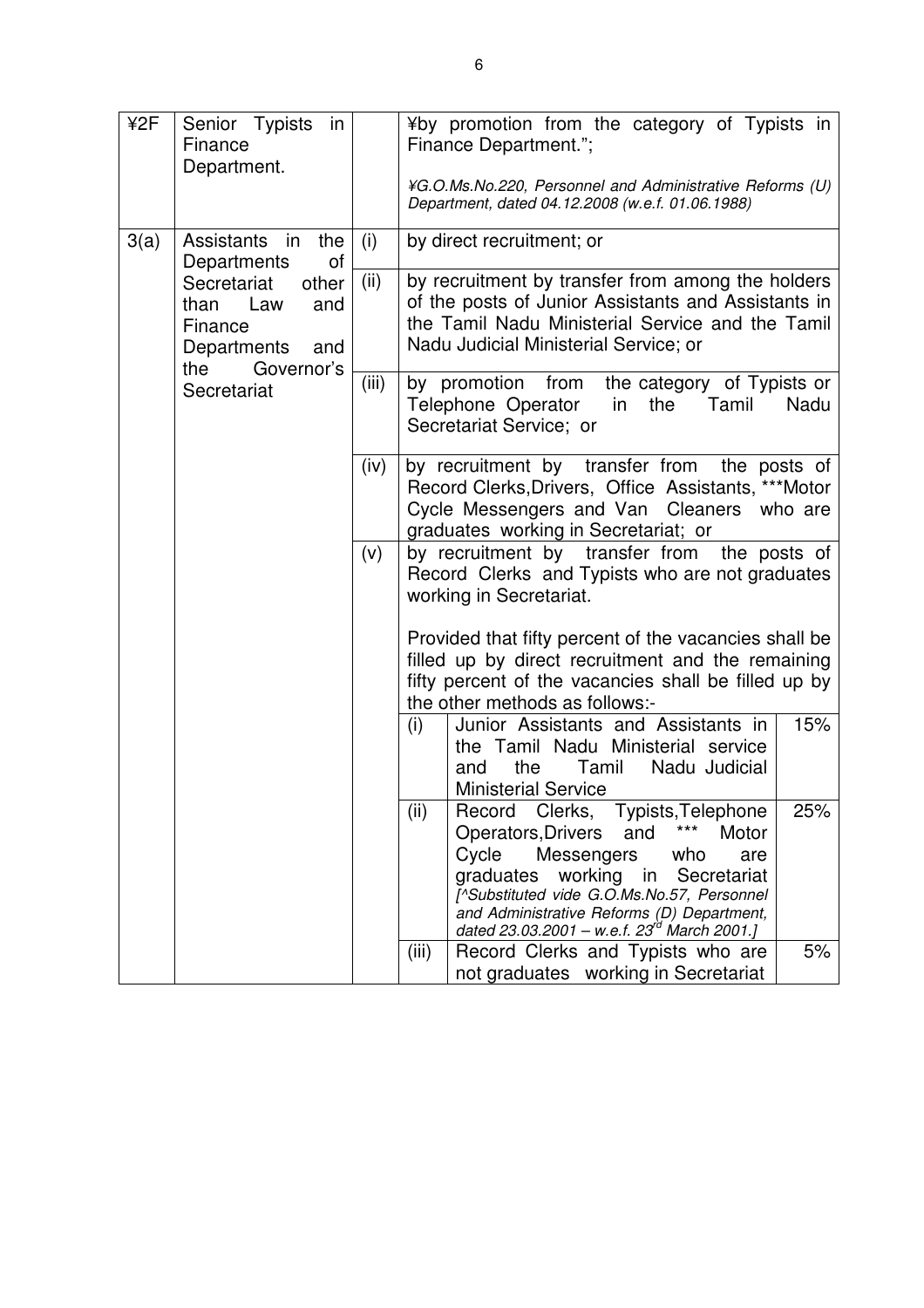|                       |                                       |       | (iv)                                                                                                                                                                                            | Office Assistants and Van Cleaners<br>who<br>graduates<br>working<br>are<br>in<br>Secretariat.                                                                                                                                                                                                                                                                                            | 5% |  |
|-----------------------|---------------------------------------|-------|-------------------------------------------------------------------------------------------------------------------------------------------------------------------------------------------------|-------------------------------------------------------------------------------------------------------------------------------------------------------------------------------------------------------------------------------------------------------------------------------------------------------------------------------------------------------------------------------------------|----|--|
|                       |                                       |       |                                                                                                                                                                                                 | Provided further that if sufficient<br>number of qualified and suitable<br>available<br>not<br>for<br>persons<br>are<br>appointment by any one of the four<br>mentioned<br>methods<br>above, the<br>unfilled vacancies may be filled up by<br>the remaining three methods, subject<br>to availability from time to time.                                                                  |    |  |
|                       |                                       |       |                                                                                                                                                                                                 | **(G.O.Ms.No.67, Personnel<br>and<br>Administrative Reforms (D) Department,<br>dated 27.03.1998 (w.e.f.29.11.1995)"                                                                                                                                                                                                                                                                       |    |  |
|                       |                                       |       |                                                                                                                                                                                                 | ***(G.O.Ms.No.13,<br>Personnel<br>and<br>Administrative Reforms Department, dated<br>09.02.2002)<br>**** [vide G.O.Ms.No.13, Personnel and<br>Administrative Reforms (D) Department,                                                                                                                                                                                                      |    |  |
|                       |                                       |       |                                                                                                                                                                                                 | Dated 09.02.2002, w.e.f. 13.03.2001].                                                                                                                                                                                                                                                                                                                                                     |    |  |
| 3(b)                  | Assistants in the<br>Law Department   | (i)   | by direct recruitment; or                                                                                                                                                                       |                                                                                                                                                                                                                                                                                                                                                                                           |    |  |
|                       |                                       | (ii)  |                                                                                                                                                                                                 | by transfer from other departments of Secretariat                                                                                                                                                                                                                                                                                                                                         |    |  |
| 3(c)                  | Assistants<br>in<br>the<br>Governor's | (i)   | by transfer from the category of Assistants from the<br>departments of Secretariat; or                                                                                                          |                                                                                                                                                                                                                                                                                                                                                                                           |    |  |
| Secretariat           |                                       | (ii)  | by recruitment by transfer from any other service                                                                                                                                               |                                                                                                                                                                                                                                                                                                                                                                                           |    |  |
| 3(d)                  | Assistants in the                     | (i)   |                                                                                                                                                                                                 | By direct recruitment; or                                                                                                                                                                                                                                                                                                                                                                 |    |  |
| Finance<br>Department |                                       | (ii)  | by promotion from the category of Typist in the<br>Finance Department or if no qualified person is<br>available from the Finance Department from any<br>other Department of the Secretariat; or |                                                                                                                                                                                                                                                                                                                                                                                           |    |  |
|                       |                                       | (iii) |                                                                                                                                                                                                 | by recruitment by transfer from the category of<br>Junior Assistant or Assistant in the Tamil Nadu<br>Ministerial Service or in the Tamil Nadu Judicial<br>Ministerial Service; or                                                                                                                                                                                                        |    |  |
|                       |                                       |       |                                                                                                                                                                                                 | by recruitment by transfer from the category of<br>Record Assistant or Record Clerk in the Tamil<br>Nadu General Subordinate Service in the Finance<br>Department and Office Assistant in the Tamil Nadu<br>Basic Service in the Finance Department or if no<br>qualified person is available from the Finance<br>Department<br>from any other department of the<br>Secretariat.<br>(***) |    |  |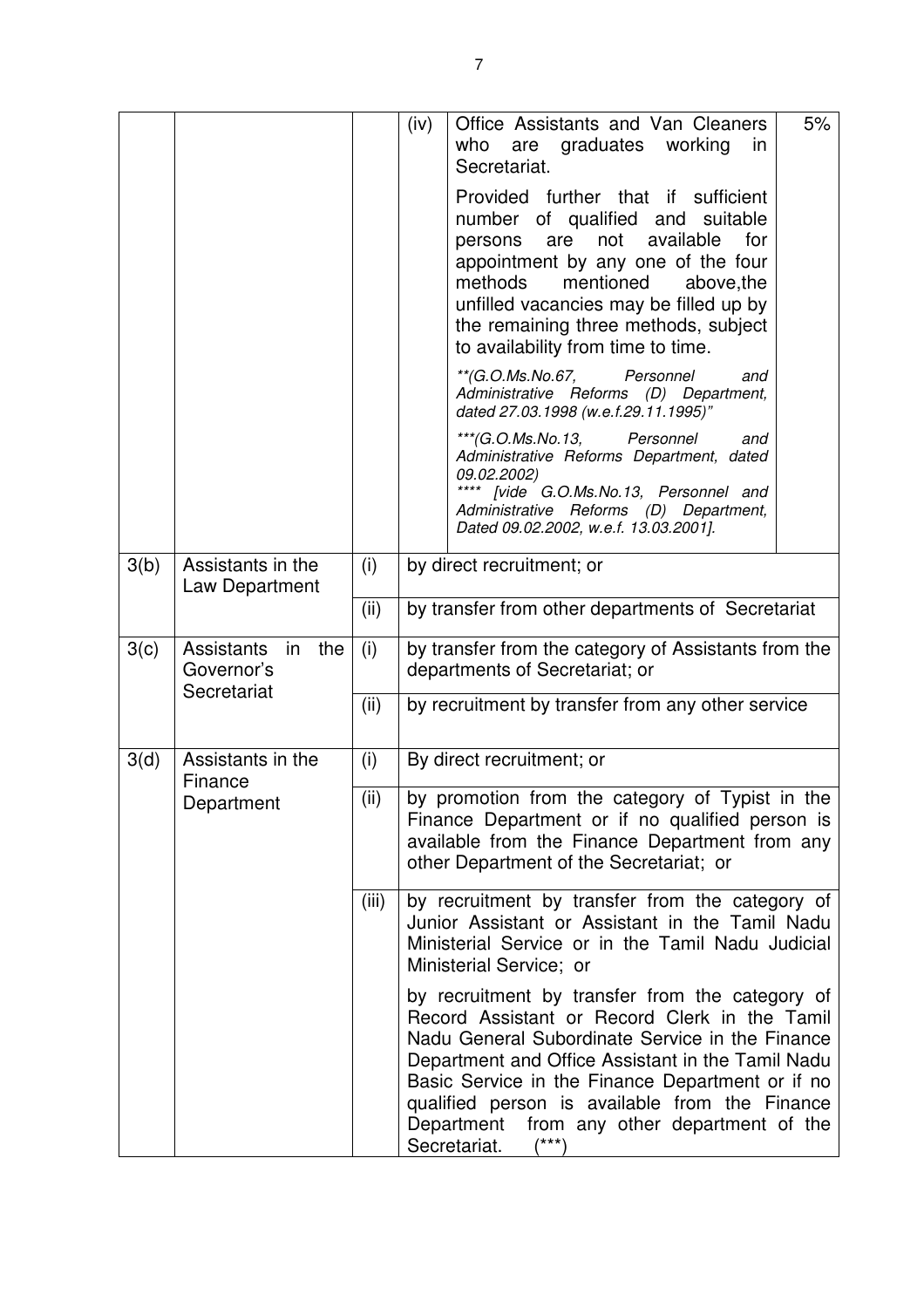| 3.A                                             | <b>Assistants</b><br>(Translations)                                                                                                                     |       | by direct recruitment or transfer from any other<br>category or recruitment by transfer from any other<br>service                                                                                                                                                                                                                                                                                                                                                                                                                               |
|-------------------------------------------------|---------------------------------------------------------------------------------------------------------------------------------------------------------|-------|-------------------------------------------------------------------------------------------------------------------------------------------------------------------------------------------------------------------------------------------------------------------------------------------------------------------------------------------------------------------------------------------------------------------------------------------------------------------------------------------------------------------------------------------------|
| 44A<br>Personal Clerks in<br>the departments of |                                                                                                                                                         | (i)   | by direct recruitment; or                                                                                                                                                                                                                                                                                                                                                                                                                                                                                                                       |
|                                                 | Secretariat<br>other                                                                                                                                    |       | by promotion from the category of Typists; or                                                                                                                                                                                                                                                                                                                                                                                                                                                                                                   |
|                                                 | Finance<br>than<br>Department                                                                                                                           | (iii) | for special reasons, recruitment by transfer from<br>any other service.<br>¥G.O.Ms.No.220, Personnel and Administrative Reforms (U)<br>Department, dated 04.12.2008 (w.e.f. 01.06.1988)                                                                                                                                                                                                                                                                                                                                                         |
| ¥4B                                             | Personal Clerks in<br>Finance                                                                                                                           | (i)   | by direct recruitment; or                                                                                                                                                                                                                                                                                                                                                                                                                                                                                                                       |
|                                                 | Department                                                                                                                                              | (ii)  | by promotion from the category of Typists in<br>Finance Department; or                                                                                                                                                                                                                                                                                                                                                                                                                                                                          |
|                                                 |                                                                                                                                                         | (iii) | for special reasons, recruitment by transfer from<br>any other service.";<br>¥G.O.Ms.No.220, Personnel and Administrative Reforms (U)<br>Department, dated 04.12.2008 (w.e.f. 01.06.1988)                                                                                                                                                                                                                                                                                                                                                       |
| 5(a)                                            | Typists in the<br>departments of                                                                                                                        | (i)   | by direct recruitment; or                                                                                                                                                                                                                                                                                                                                                                                                                                                                                                                       |
| Secretariat other<br>than Finance<br>Department |                                                                                                                                                         | (ii)  | for special reasons, recruitment by transfer from<br>any other service.                                                                                                                                                                                                                                                                                                                                                                                                                                                                         |
| 5                                               | <b>Typist</b><br>in<br>the                                                                                                                              | (i)   | by direct recruitment                                                                                                                                                                                                                                                                                                                                                                                                                                                                                                                           |
| (aa)                                            | Finance<br>Department                                                                                                                                   | (ii)  | for special reasons, recruitment by transfer from<br>any other service. $(\$)$                                                                                                                                                                                                                                                                                                                                                                                                                                                                  |
| 5(b)                                            | Telex Operators in<br>Public<br>the<br>Department                                                                                                       |       | by transfer from the category of Typist in the<br>Departments of Secretariat                                                                                                                                                                                                                                                                                                                                                                                                                                                                    |
| 6                                               | (i)<br>Telephone<br>(iii)<br>Operators<br>in the<br>Secretariat<br>Exchange (Public<br>Department)<br>and<br>Governor's<br>the<br>Secretariat.<br>(iii) |       | by direct recruitment; or<br># by transfer from the category of Typist in the<br>departments of Secretariat other than Finance and<br>Planning, Development and Special Initiatives<br>in the Tamil Nadu Secretariat<br>Departments<br>Service. If qualified and suitable Typists are not<br>available in the Departments of Secretariat, by<br>transfer from the category of Telephone Operators<br>in the State Gust House, who are approved<br>probationers; or".<br>for special reasons, recruitment by transfer from<br>any other service. |

\*\*\* (Inserted in G.O.Ms.No.243, Personnel and Administrative Reforms(D)Department,dated 07-10-1998, w.e.f.15-10-1996)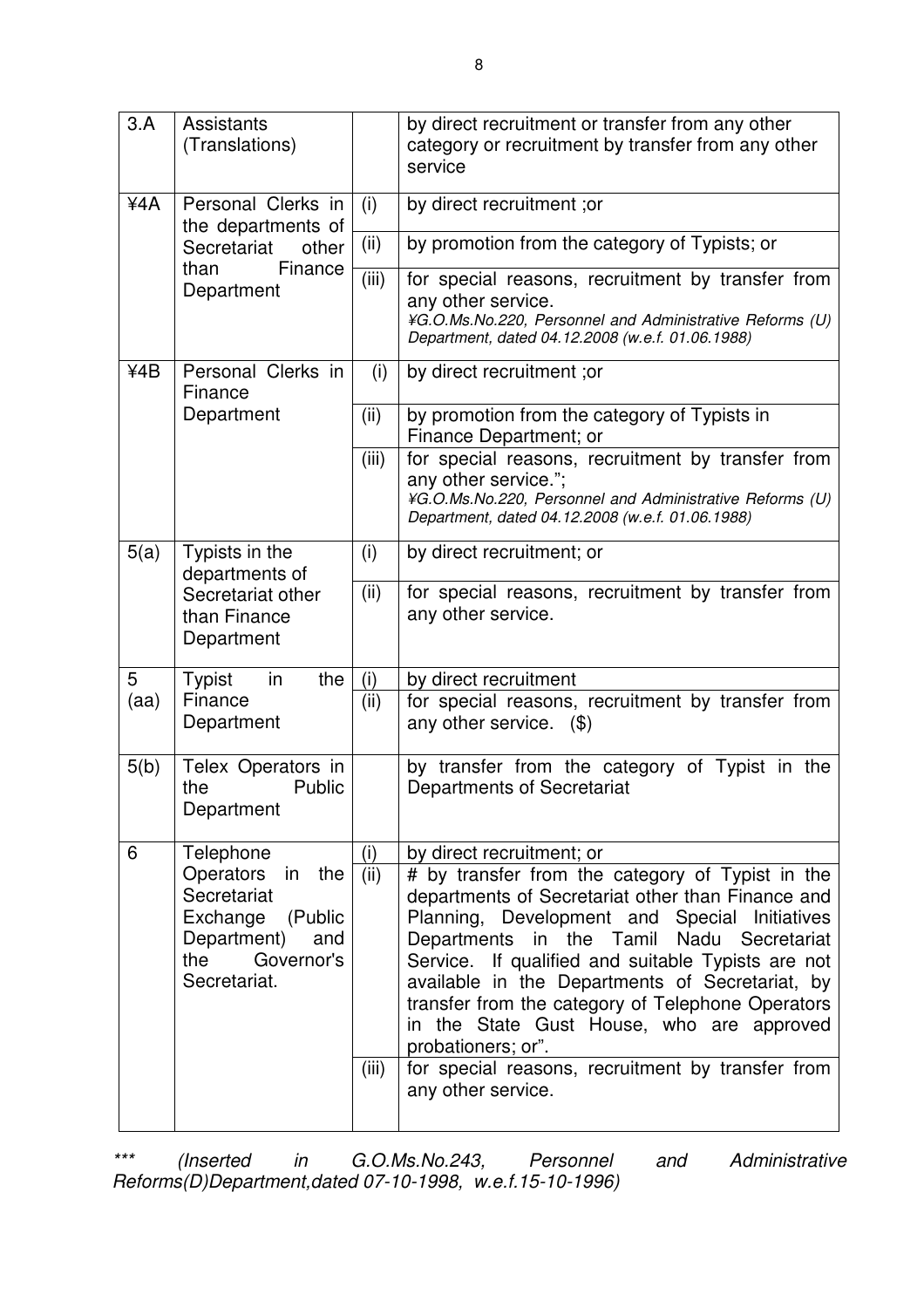^(Amendments made vide G.O.Ms.No.45, Personnel and Administrative Reforms (D) Department, dated 30.01.1996

(Amendment made vide G.O.Ms.No.46, Personnel and Administrative Reforms (D) Department, dated 30.01.1996)

\$ (G.O.Ms.No.421, Personnel and Administrative Reforms (D) Department, Dated 27.11.2003)

¥G.O.Ms.No.220, Personnel and Administrative Reforms (U) Department, dated 04.12.2008 (w.e.f. 04.12.2008)

#(Amendment made vide G.O.Ms.No.54, Personnel and Administrative Reforms (U) Department, dated 17.04.2012)

**6. Preparation of annual list of approved candidates**:- A list of approved candidates for appointment to the posts by promotion, by transfer and by recruitment by transfer shall be prepared annually and the crucial date on which the candidates should have acquired the prescribed qualifications shall be the 1st August of every year.

"Provided that in the case of candidates for selection as Assistant in the departments of Secretariat other than Law and Finance Departments and the Governor's Secretariat by recruitment by transfer for the year 1999, the date on which the candidates should possess the educational and technical qualifications shall be the 23<sup>rd</sup> August 1999, namely, the date of Notification of the Tamil Nadu Public Service Commission inviting applications for appointment to the said post.";

(vide G.O.Ms.No.50, Personnel and Administrative Reforms Department, dated 26.05.2003 w.e.f. 23.08.1999)

 **7. Selection categories and grades**:- Promotion to the categories of Assistant Section Officers and Personal Assistants shall be made on grounds of merit and ability, seniority being considered only where merit and ability are approximately equal.

 **8. Pattern of appointment of Assistant Section Officers in the Departments of Secretariat other than the Law Department, Tamil Development, Culture and Religious Endowments Department (Translations) and Governor's Secretariat:-** Subject to rule 8 of the General Rules, out of every eight vacancies in the category of Assistant Section Officers in the Departments of Secretariat other than the Law Department, Tamil Development, Culture and Religious Endowments Department (Translations) and the Governor's Secretariat, appointment shall be made in the following order of rotation:-

|    | by direct recruitment;                                                                                          |
|----|-----------------------------------------------------------------------------------------------------------------|
| 2. | by promotion from the category of Assistant;                                                                    |
| 3. | by promotion from the category of Assistant;                                                                    |
| 4. | by promotion from the category of Assistant;                                                                    |
| 5. | by promotion from the category of Assistant;                                                                    |
|    | ¥ Provided that the 20 <sup>th</sup> rotation shall be filled up by the non-graduate Assistants and that if $ $ |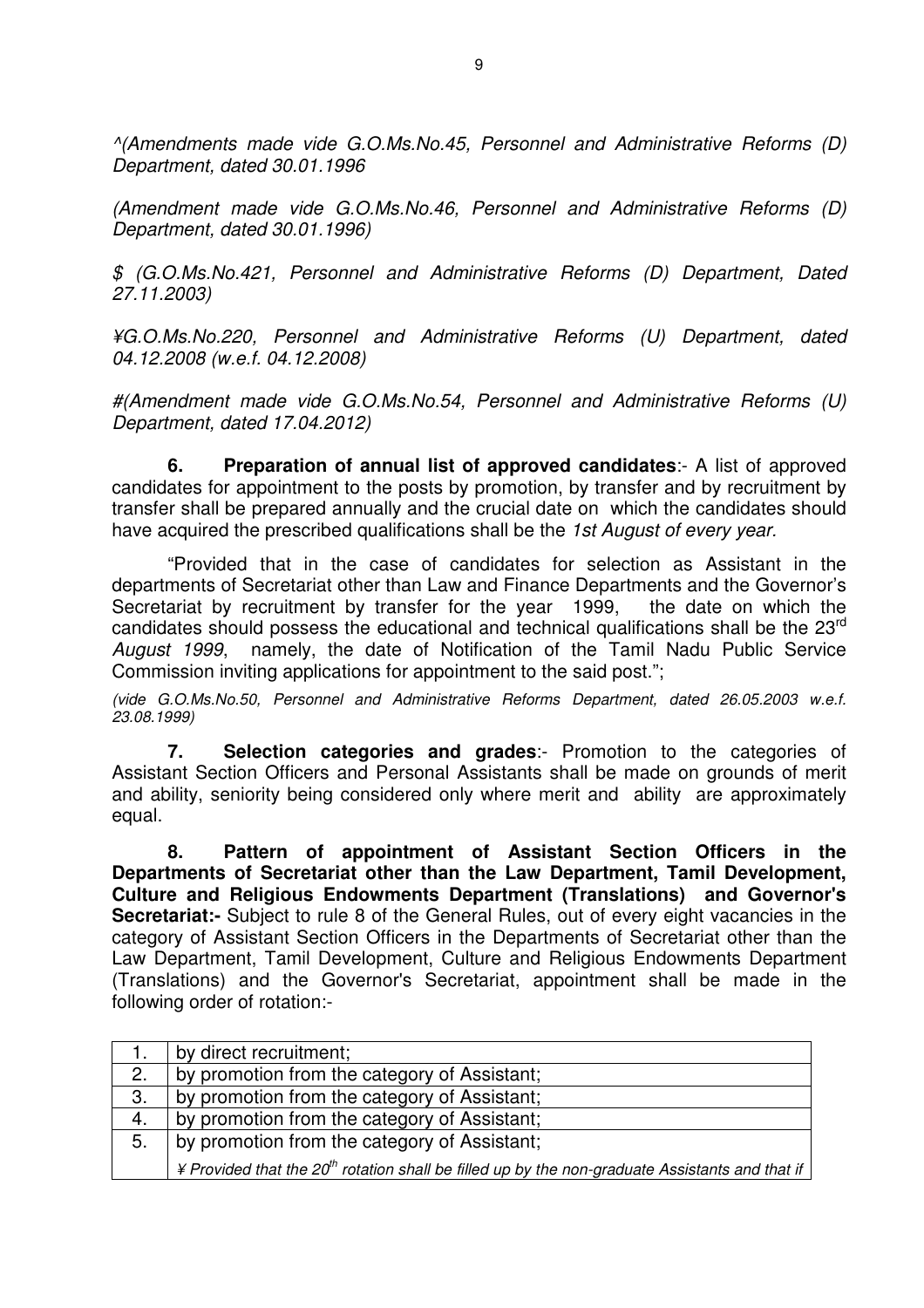|      | no suitable and qualified non-graduate Assistants is available, then the said rotation shall<br>be filled up from among the holders of the post of Assistant; |
|------|---------------------------------------------------------------------------------------------------------------------------------------------------------------|
| ¥(6) | by promotion from the category of Senior Personal Clerks;                                                                                                     |
| ¥(7) | by promotion from the category of Senior Typists; and                                                                                                         |
| (8)  | by recruitment by transfer from the category of Assistant in the Tamil Nadu                                                                                   |
|      | Ministerial Service or in the Tamil Nadu Judicial Ministerial Service.";                                                                                      |

Provided that direct recruitment or/and recruitment by transfer for filling the vacancies may be kept in abeyance by the Government and such vacancies shall be treated as lapsed.

\* Provided further that every ¥Senior Personal Clerk and ¥ Senior Typist shall, at the time of preparation of the list of persons eligible for appointment as Assistant Section Officers exercise an option as to the line in which \*\*he desires to continue and such option once exercised shall be final.

¥ G.O.Ms.No.220, Personnel and Administrative Reforms (U) Department, dated 04.12.2008. (w.e.f. 20.11.2006)

**9. Substantive appointment in Governor's Secretariat**:- No full member or approved probationer transferred to the Governor's Secretariat from any other departments of Secretariat shall be eligible for substantive appointment in the Governor's Secretariat unless and until he has rendered service for a period of not less than six months in that category.

**10. Reservation of appointments**:- The rule of reservation of appointments (General rule 22) shall apply to all categories of posts by direct recruitment and the said rule of reservation of appointments shall apply to each unit of appointment separately.

 Provided that the rule of reservation of appointment shall also apply separately for appointment as Assistant in the Tamil Nadu Secretariat Service by recruitment by transfer through the Tamil Nadu Public Service Commission on and from the 9th February 1990.

 \*\* (Amendments made vide G.O.Ms.No.186, Personnel and Administrative Reforms (D) Department, dated 27-07-1998.

 \*\*Omitted and substituted in G.O.Ms.No.125, Personnel and Administrative Reforms (D) Department,, dated 23-07-1999.

 \*\*(Amendments made vide G.O.Ms.No.65, Personnel and Administrative Reforms (D) Dept., dated10.03.1995)

**11. Unit of operation of rules:-** (1) Unit of operation, for the purposes of appointment to the service, promotion, discharge for want of vacancy, re-appointment of probationers and approved probationers and appointment of full members to the category specified in column (1) of the Table below, shall be as specified in the corresponding entries in column (2) thereof:-

|          | <b>CATEGORY</b>                                                                  | UNIT OF OPERATION |
|----------|----------------------------------------------------------------------------------|-------------------|
|          | (1)                                                                              | (2)               |
| 1. $(i)$ | Assistants (Assistant Section Officers with effect from   One Unit               |                   |
|          | 30.11.1984) in all the Departments of Secretariat other                          |                   |
|          | than Finance Department, Law Department and                                      |                   |
|          | Governor's Secretariat.                                                          |                   |
| (ii)     | Assistants (Assistant Section Officers with effect from   Finance Unit           |                   |
|          | 30.11.1984) in Finance Department.                                               |                   |
| (iii)    | Assistants (Assistant Section Officers with effect from   Law Unit               |                   |
|          | 30.11.1984) in Law Department.                                                   |                   |
| (iv)     | Assistants (Assistant Section Officers with effect from   Governor's Secretariat |                   |

THE TABLE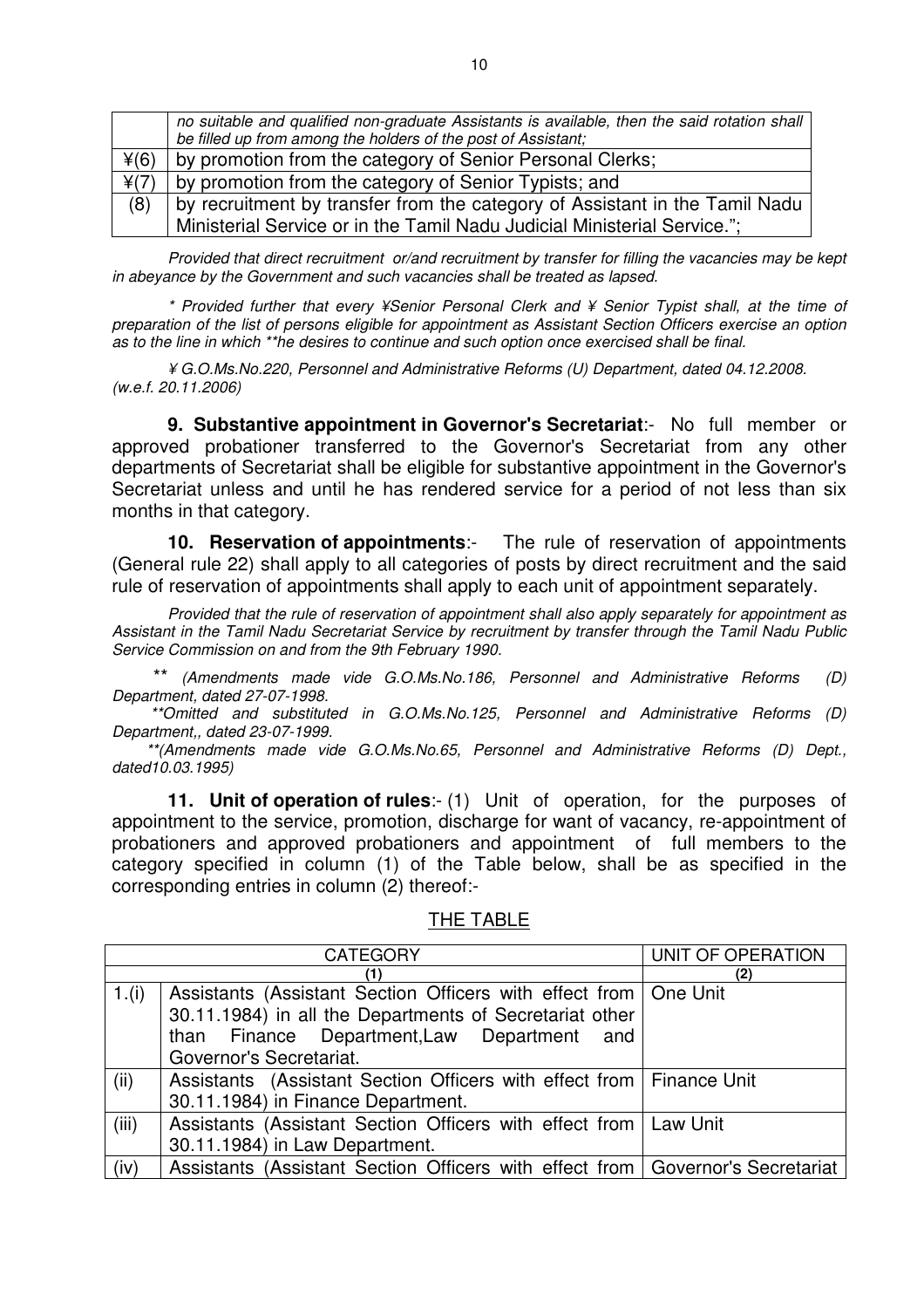|                | 30.11.1984) in Governor's Secretariat.                        | Unit                   |
|----------------|---------------------------------------------------------------|------------------------|
| 2.(i)          | Steno-Typists (Confidential) (Personal Assistants with        | One Unit               |
|                | effect from 16.12.1976) in all the Departments of             |                        |
|                | Secretariat<br>other than<br>Department<br>Finance<br>and     |                        |
|                | Governor's Secretariat.                                       |                        |
| (ii)           | Steno-Typists (Confidential) (Personal Assistants with        | <b>Finance Unit</b>    |
|                | effect from 16.12.1976) in Finance Department.                |                        |
| (iii)          | Steno-Typists (Confidential) (Personal Assistants with        | Governor's Secretariat |
|                | effect from 16.12.1976) in Governor's Secretariat.            | Unit                   |
| $\angle$ (iv)  | Senior Personal Clerks in the Departments of                  | One Unit               |
|                | Secretariat other than Finance Department.                    |                        |
| $\angle$ (v)   | Senior Personal Clerks in Finance Department.                 | Finance Unit.          |
| ¥(vi)          | Senior Typists in the Departments of Secretariat other        | One Unit               |
|                | than Finance Department.                                      |                        |
| $\angle$ (vii) | Senior Typists in Finance Department.                         | Finance Unit.          |
| 3.(i)          | Junior Assistants<br>(Assistants<br>with<br>effect<br>from    | One Unit               |
|                | 30.11.1984) in all the Departments of Secretariat other       |                        |
|                | Finance Department, Law Department<br>than<br>and             |                        |
|                | Governor's Secretariat.                                       |                        |
| (ii)           | (Assistants<br>with<br>effect<br>Junior Assistants<br>from    | Finance Unit.          |
|                | 30.11.1984) in Finance Department.                            |                        |
| (iii)          | with<br>Junior<br>Assistants<br>(Assistants<br>effect<br>from | Law Unit               |
|                | 30.11.1984) in Law Department.                                |                        |
| (iv)           | with<br>effect<br>Junior Assistants<br>(Assistants<br>from    | Governor's Secretariat |
|                | 30.11.1984) in Governor's Secretariat.                        | Unit                   |
| 4.(i)          | Steno-Typists (Personal Clerks with<br>effect<br>from         | One Unit               |
|                | 31.10.1978) in all the Departments of Secretariat other       |                        |
|                | than Finance Department and Governor's Secretariat.           |                        |
| (ii)           | Steno-Typists (Personal Clerks<br>with<br>effect<br>from      | <b>Finance Unit</b>    |
|                | 31.10.1978) in Finance Department.                            |                        |
| (iii)          | Steno-Typists (Personal Clerks with<br>effect<br>from         | Governor's Secretariat |
|                | 31.10.1978) in Governor's Secretariat.                        | Unit                   |
| 5.(i)          | Typists in all the Departments of Secretariat other than      | One Unit               |
|                | Finance Department and Governor's Secretariat.                |                        |
| (ii)           | Typists in Finance Department.                                | Finance Unit.          |
| (iii)          | Typists in Governor's Secretariat                             | Governor's Secretariat |
|                |                                                               | Unit                   |
| 6              | Telephone Operators in the Secretariat Exchange               | Separate Unit          |
|                | (Public Department) and Governor's Secretariat.               |                        |

¥ G.O.Ms.No.220, Personnel and Administrative Reforms (U) Department, dated 04.12.2008. (w.e.f. 20.11.2006)

Explanation:- In these rules, the term "Finance Department" shall also include Planning and Development Department with effect on and from the 5th October 1980.

(2) Unless otherwise specifically provided for in these rules, a member belonging to "One Unit" is not eligible for appointment in "Another Unit" by any methods.

\$ (3) Notwithstanding anything contained in rule 35 of the General Rules, the seniority of a person in the category of Assistants appointed by promotion from the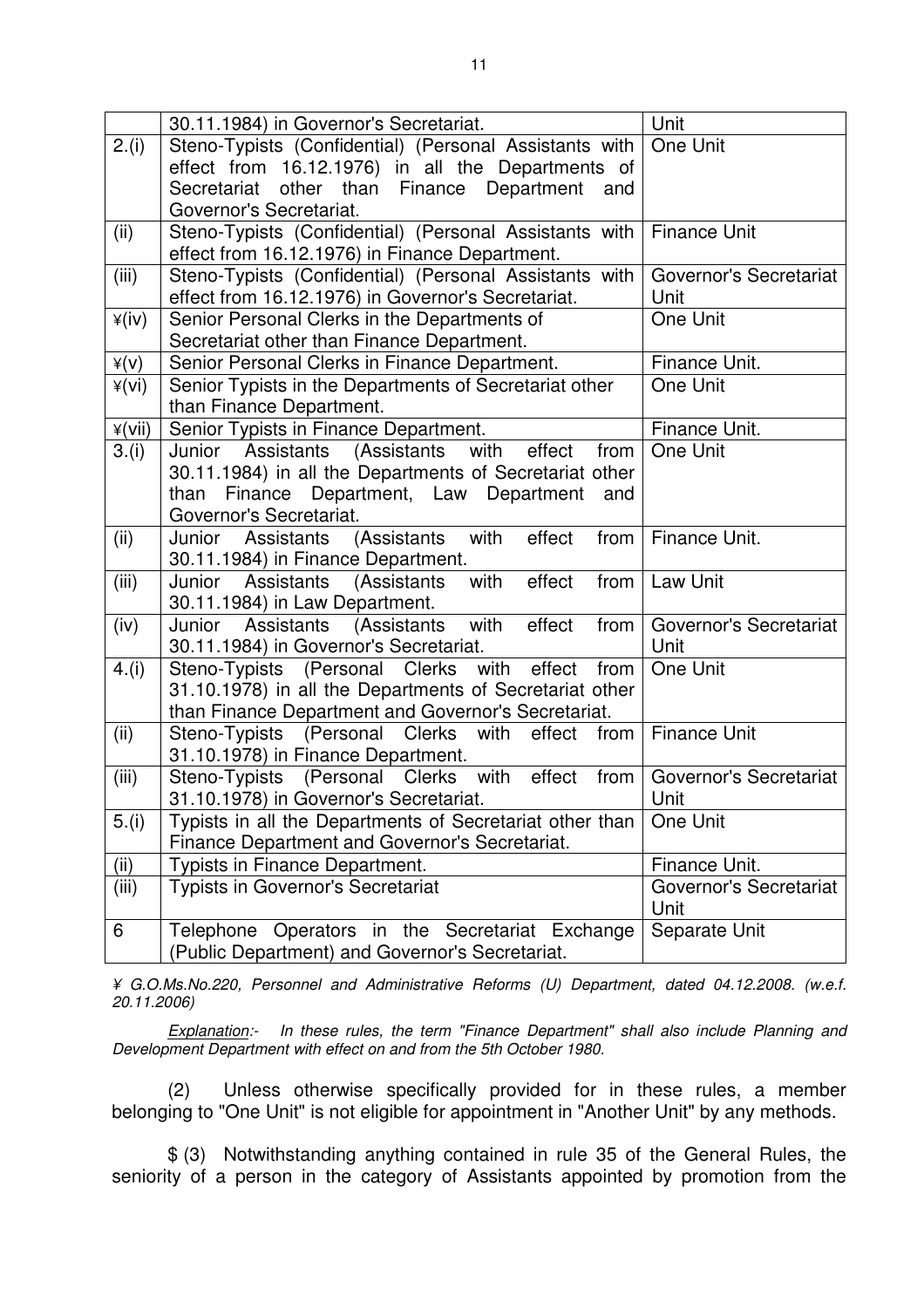category of Typists and in the category of Assistant Section Officers appointed  $\frac{1}{2}$  by promotion from the categories of Assistants, Senior Personal Clerks and Senior Typists shall be determined with reference to the rank obtained by them in the list of approved candidates drawn by the competent authority.

\$(Amendment made vide G.O.Ms.No.45, Personnel and Administrative Reforms (D) Department, dated 30.01.1996)

¥ G.O.Ms.No.220, Personnel and Administrative Reforms (U) Department, dated 04.12.2008. (w.e.f. 20.11.2006)

**11-A. Saving Clause**:- Nothing contained in rule 11 shall adversely affect the persons in service in the Finance Department including the Planning and Development Department or the Law Department as the case may be, as on 28.1.1994 who were allotted or re-allotted, to the Finance Department including Planning and Development Department or the Law Department from the One Unit, on and from the 5th June 1970 and the persons in service in one unit as on 28.1.1994 shall have no claim for allotment or re-allotment to Finance Unit or Law Unit.

**12.** Method of direct recruitment:- Appointment by direct recruitment to the categories shall be made in the manner prescribed in Annexure I to these rules.

**13.** Qualifications:-Age:- No person shall be eligible for appointment to the category of Assistant Section Officer, Assistant Section Officer (Translation), Assistant Reception Officer, Tamil Nadu House, New Delhi, \*Assistants in the Departments of Secretariat including Law and Finance, Assistant (Translation), Personal Clerk, Typist or Telephone Operator by direct recruitment or to the category of Assistant by recruitment by transfer from the category of Junior Assistant or Assistant in the Tamil Nadu Ministerial Service or in the Tamil Nadu Judicial Ministerial Service, if he has completed or will complete the age of thirty years on the 1st day of July of the year in which the selection for appointment is made.

\*[G.O.Ms.No.220, Personnel and Administrative Reforms (D) Department, dated 29-11-1999 w.e.f. 19-08-1999]

Provided that a person who has been practicing as an advocate of the Madras High Court for a period of not less than five years shall be eligible for appointment to the category of Assistant Section Officers by direct recruitment in the Law Department, if he has not completed or will not complete 30 years of age on the 1st day of July of the year in which the selection for appointment is made.

Provided further that the candidates belonging to Scheduled Castes and Scheduled Tribes shall be eligible for appointment as Assistant by recruitment by transfer, if they have not completed or will not complete 35 years of age on the 1st day of July of the year in which the selection for appointment is made.

\*\*(Inserted in G.O.Ms.No.243, Personnel and Administrative Reforms (D) Department, dated 07-10-1998, w.e.f. 15-10-1996)

 **14. Other qualifications**:- No person shall be eligible for appointment to the category specified in column (1) of the Table below by the method specified in the corresponding entry in column (2) unless he possesses the qualifications specified in the corresponding entries in column (3) thereof: -

#### THE TABLE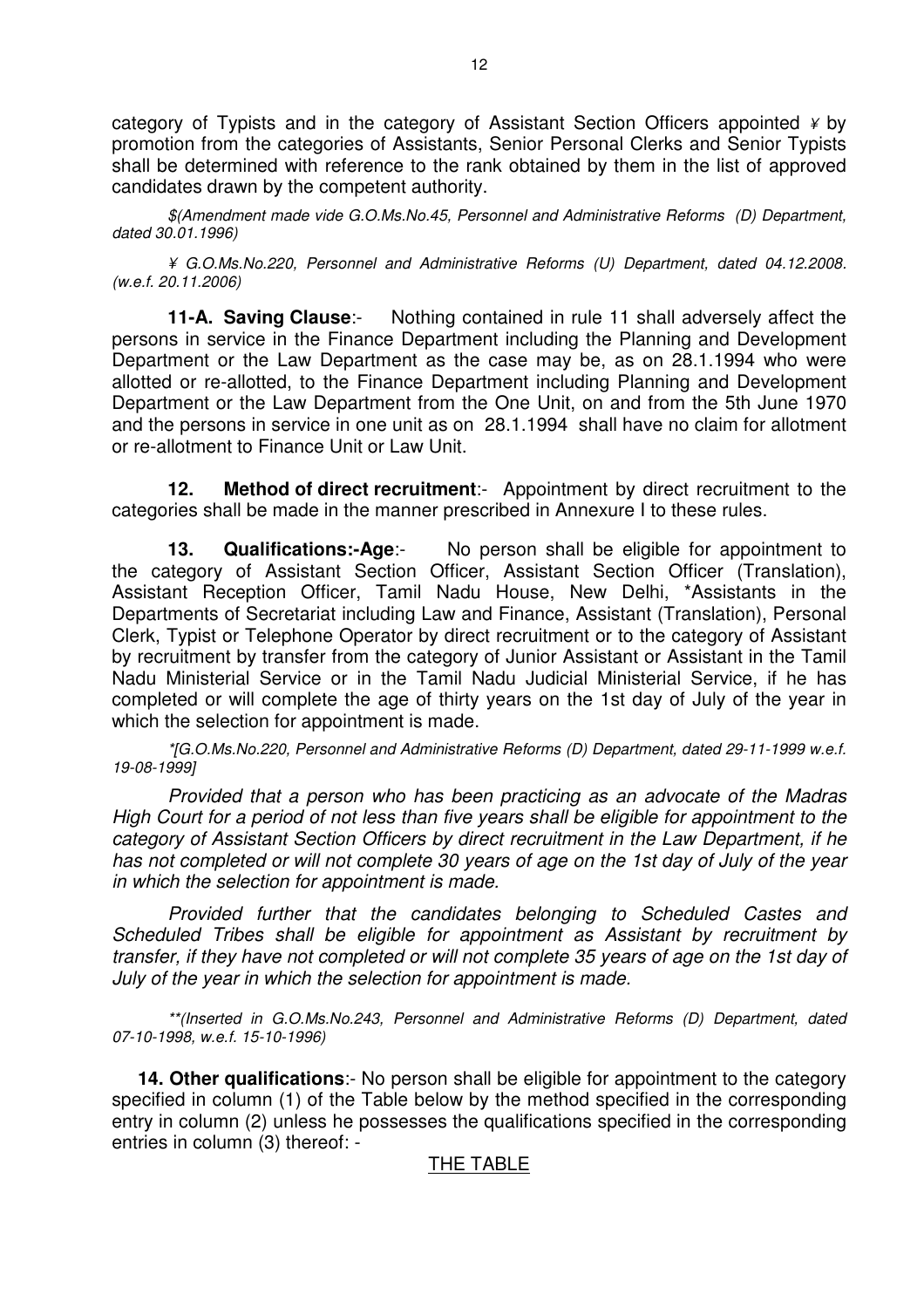| Category                                                                                                      | Method of<br>appointment     | Qualifications |                                                                                                                                                                                                                                                                    |
|---------------------------------------------------------------------------------------------------------------|------------------------------|----------------|--------------------------------------------------------------------------------------------------------------------------------------------------------------------------------------------------------------------------------------------------------------------|
| 1.                                                                                                            | 2.                           | 3.             |                                                                                                                                                                                                                                                                    |
| Category- $1(a)$ :<br>Section<br>Assistant                                                                    | <b>Direct</b><br>recruitment | (i)            | A Master's degree or                                                                                                                                                                                                                                               |
| <b>Officers</b><br>the<br>in<br>Departments<br>οf                                                             |                              | (ii)           | A Bachelor's degree and a B.G.L degree; or                                                                                                                                                                                                                         |
| Secretariat<br>other<br>than the Law and<br>Finance<br>Departments<br>and<br>the<br>Governor's<br>Secretariat |                              | (iii)          | A Bachelor's degree with I class in any one<br>of the parts.<br>Provided that in the case of a candidate<br>the<br>Scheduled<br>Castes,<br>belonging<br>to<br>Scheduled Tribes, or Backward Classes, it<br>shall be sufficient if he holds a Bachelor's<br>degree. |
|                                                                                                               | Recruitment                  | (i)            | A Bachelor's degree; and                                                                                                                                                                                                                                           |
|                                                                                                               | by transfer                  | (ii)           | Drafting experience for a period of not less<br>than five years in the service from which the<br>person is appointed by recruitment by<br>transfer                                                                                                                 |
|                                                                                                               | Promotion<br>or<br>transfer  | (i)            | Minimum General Educational Qualification<br>prescribed in Schedule I to the General<br>Rules in Part II of the Tamil Nadu State and<br>Subordinate Service Rules or its equivalent<br>qualifications.                                                             |
|                                                                                                               |                              | (ii) a         | A pass in the Departmental tests for<br>appointment as Assistant Section Officer in<br>the Tamil Nadu Secretariat Service;<br>or                                                                                                                                   |
|                                                                                                               |                              | (b)            | Foundational Training for a period of two<br>months and a pass in the examinations<br>at the end of the training conducted by<br>Personnel<br>and<br>Administrative<br>the<br>Reforms (Training) Department.                                                       |
|                                                                                                               |                              |                | Provided that ¥Senior Personal Clerk,<br>¥Senior<br>Typist and Non-graduate<br>Assistant must have put in a service for<br>a period of not less than five years in<br>that category.                                                                               |
|                                                                                                               |                              |                | ¥ Provided further that for calculating the<br>service qualification of Senior Personal<br>Clerk and Senior Typist, the service<br>rendered in the categories of Personal<br>Clerk and Typist, respectively, shall also<br>be taken into account                   |
|                                                                                                               |                              |                | ¥G.O.Ms.No.220, Personnel and Administrative<br>Reforms (U) Department, dated 04.12.2008<br>(w.e.f. 20.11.2006)                                                                                                                                                    |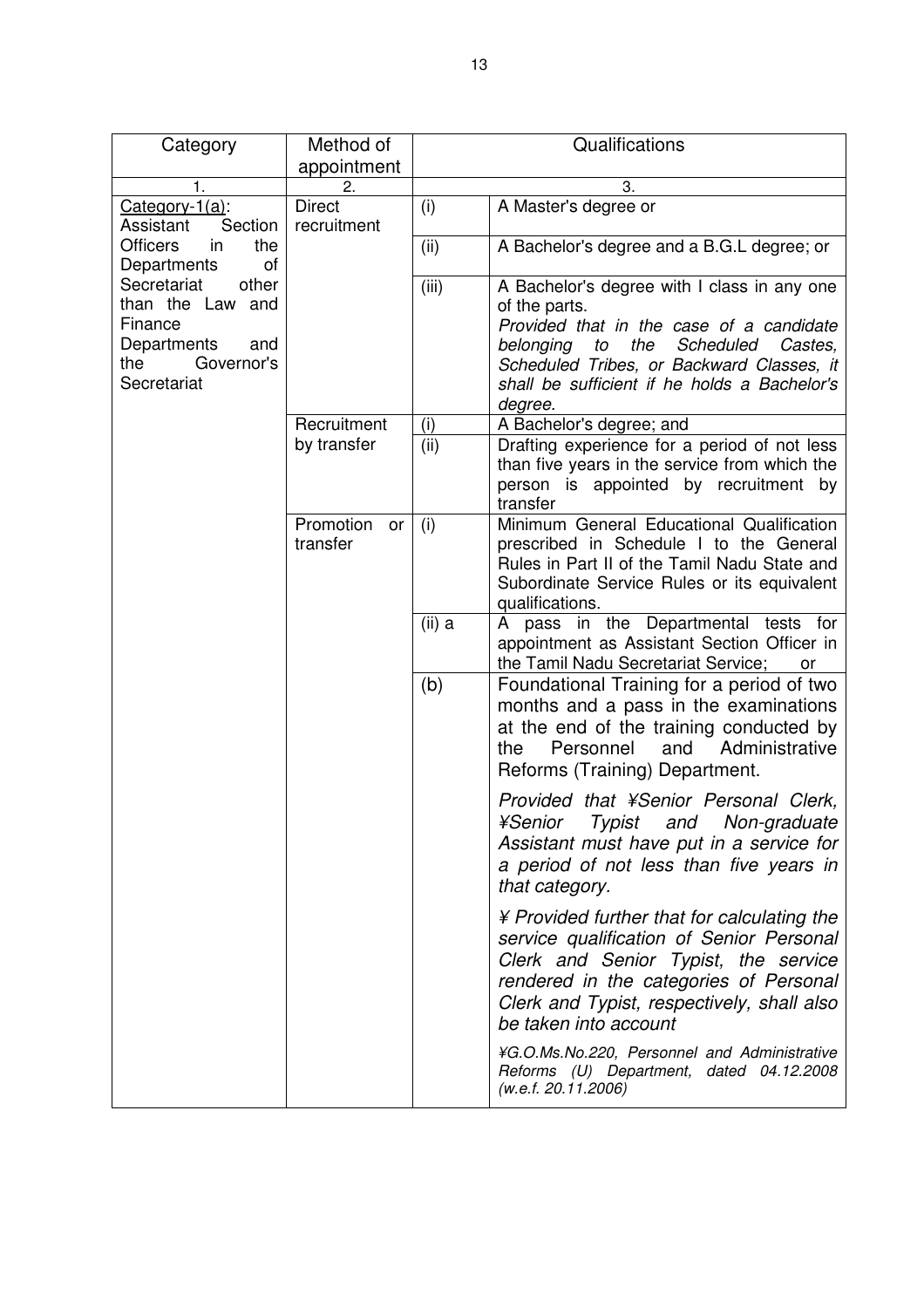|                      |                 |     | Provided also that Senior Personal Clerk,<br>Senior Typist must have passed the<br>competitive examination held by the Tamil<br>Nadu Public Service Commission by full test<br>prescribed for the Group IV Services as<br>constituted by the State Government for<br>such examination in which the Junior<br>Assistants of the Tamil Nadu Ministerial<br>Service are included. [Provisos third and<br>fourth omitted in G.O.Ms.No.40, Personnel<br>and Administrative Reforms (D) Department,<br>dated 28-02-2001].<br>Provided also that persons appointed by<br>recruitment by transfer to the post of Typist<br>or Personal Clerk need not pass such full<br>test conducted by the Tamil Nadu Public<br>Service Commission.<br>Provided also that graduates promoted to<br>the category of Assistant from the category<br>of Typist must have put in service for a<br>period of not less than one year in the<br>category of Assistant w.e.f. 24.11.2005.<br>(vide G.O.Ms.No.215, Personnel<br>and<br>Administrative Reforms (U) Department,<br>dated 08.09.2007)<br>Provided also that the persons who have<br>undergone the 42nd batch to 47th batch of<br>the condensed course of Foundational<br>Training for a period<br>of fifteen<br>days<br>conducted by<br>and<br>the<br>Personnel<br>Administrative<br>Reforms<br>(Training)<br>Department and passed the examinations at<br>the end of such training shall be deemed to<br>have undergone the Foundational Training<br>for a period of two months and passed the |
|----------------------|-----------------|-----|--------------------------------------------------------------------------------------------------------------------------------------------------------------------------------------------------------------------------------------------------------------------------------------------------------------------------------------------------------------------------------------------------------------------------------------------------------------------------------------------------------------------------------------------------------------------------------------------------------------------------------------------------------------------------------------------------------------------------------------------------------------------------------------------------------------------------------------------------------------------------------------------------------------------------------------------------------------------------------------------------------------------------------------------------------------------------------------------------------------------------------------------------------------------------------------------------------------------------------------------------------------------------------------------------------------------------------------------------------------------------------------------------------------------------------------------------------------------------------------------------------------------------------|
|                      |                 |     | examinations conducted by Personnel and<br>Administrative<br>Reforms<br>(Training)<br>Department at the end of such training.                                                                                                                                                                                                                                                                                                                                                                                                                                                                                                                                                                                                                                                                                                                                                                                                                                                                                                                                                                                                                                                                                                                                                                                                                                                                                                                                                                                                  |
|                      |                 |     | (G.O.Ms.No.186,<br>Personnel<br>and<br>Administrative Reforms (D) Department,<br>dated 09.12.2005 w.e.f. 21-11-2001)                                                                                                                                                                                                                                                                                                                                                                                                                                                                                                                                                                                                                                                                                                                                                                                                                                                                                                                                                                                                                                                                                                                                                                                                                                                                                                                                                                                                           |
| Category-1(b):       | <b>Direct</b>   |     | B.L. degree awarded by any University recognised by                                                                                                                                                                                                                                                                                                                                                                                                                                                                                                                                                                                                                                                                                                                                                                                                                                                                                                                                                                                                                                                                                                                                                                                                                                                                                                                                                                                                                                                                            |
| Assistant<br>Section | recruitment     |     | the University Grants Commission.                                                                                                                                                                                                                                                                                                                                                                                                                                                                                                                                                                                                                                                                                                                                                                                                                                                                                                                                                                                                                                                                                                                                                                                                                                                                                                                                                                                                                                                                                              |
| Officers in the Law  | Promotion<br>or | (i) | by any University<br>B.L. degree awarded                                                                                                                                                                                                                                                                                                                                                                                                                                                                                                                                                                                                                                                                                                                                                                                                                                                                                                                                                                                                                                                                                                                                                                                                                                                                                                                                                                                                                                                                                       |
| Department           | transfer        |     | recognised<br>University<br>by<br>the<br>Grants<br>Commission.                                                                                                                                                                                                                                                                                                                                                                                                                                                                                                                                                                                                                                                                                                                                                                                                                                                                                                                                                                                                                                                                                                                                                                                                                                                                                                                                                                                                                                                                 |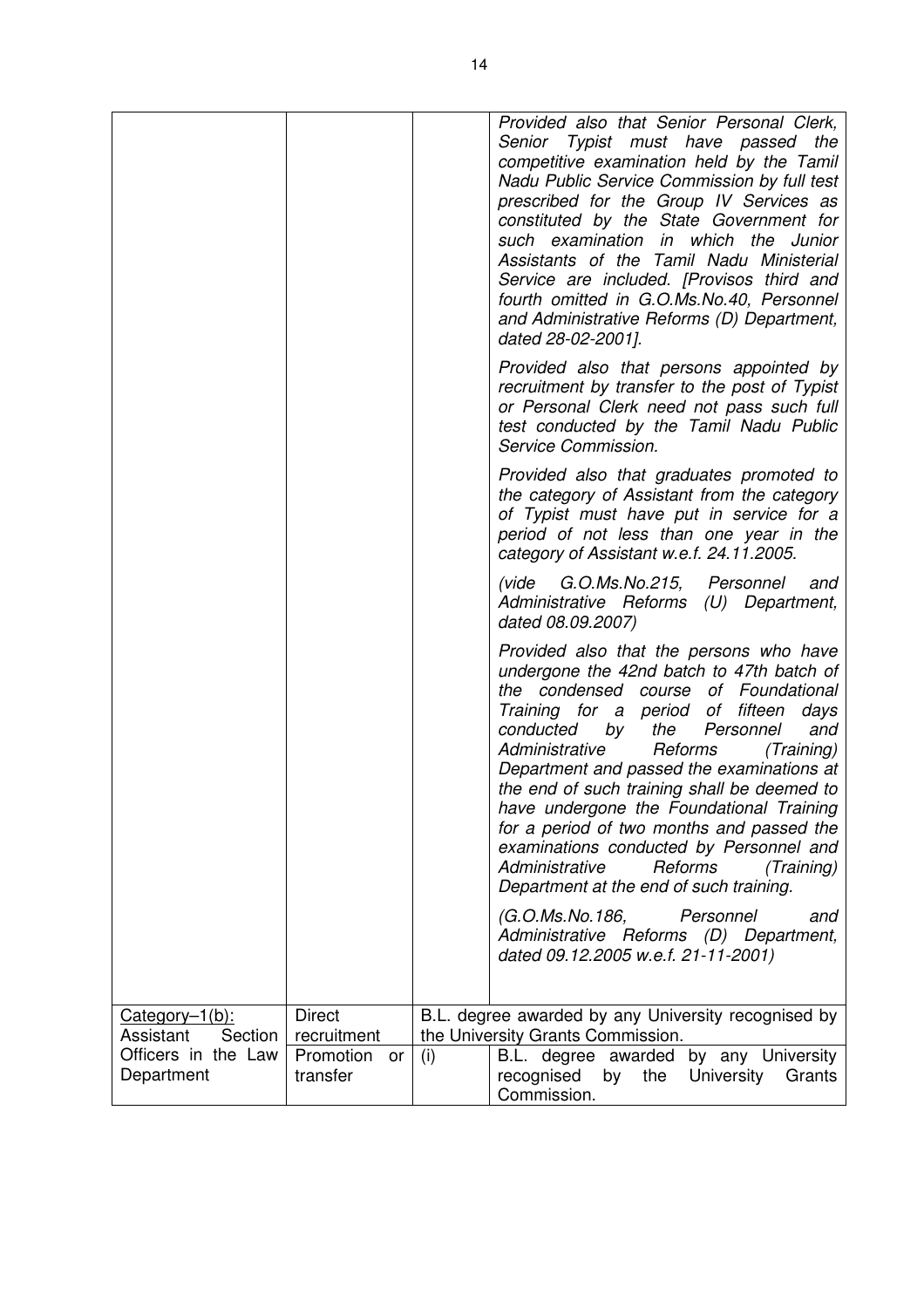|                                                                                                         |           | $(ii)$ (a)  | A pass in the Departmental tests for<br>appointment as Assistant Section Officer in<br>the Tamil Nadu Secretariat Service; Or                                                                                                                                                                                        |
|---------------------------------------------------------------------------------------------------------|-----------|-------------|----------------------------------------------------------------------------------------------------------------------------------------------------------------------------------------------------------------------------------------------------------------------------------------------------------------------|
|                                                                                                         |           | (b)         | Foundational Training for a period of two<br>months and a pass in the examinations at<br>the end of the training conducted by the<br>Personnel<br>and Administrative<br>Reforms<br>(Training) Department                                                                                                             |
|                                                                                                         |           |             | Provided also that the persons who have<br>undergone the 42nd batch to 47th batch of<br>the condensed course<br>of Foundational<br>Training for a period<br>of fifteen<br>days<br>conducted<br>and<br>Personnel<br>by<br>the<br>(Training)<br>Administrative<br>Reforms<br>Department and passed the examinations at |
|                                                                                                         |           |             | the end of such training shall be deemed to<br>have undergone the Foundational Training<br>for a period of two months and passed the<br>examinations conducted by Personnel and<br>Administrative<br>Reforms<br>(Training)<br>Department at the end of such training.                                                |
|                                                                                                         |           |             | (G.O.Ms.No.186,<br>Personnel<br>and<br>Administrative Reforms (D) Department,<br>dated 09.12.2005 w.e.f. 21-11-2001)                                                                                                                                                                                                 |
| $Category - 1(c):$<br>Section<br>Assistant<br><b>Officers</b><br>the<br>in<br>Governor's<br>Secretariat | Transfer  | (i)<br>(ii) | A Bachelor's degree;<br>the Government Technical<br>pass in<br>A<br>Examination in Typewriting and Shorthand in<br>English and Tamil or English only by the<br>Higher Grade.                                                                                                                                         |
|                                                                                                         |           |             | Provided that if a candidate<br>with<br>the<br>qualifications<br>specified<br>above<br>is<br>not<br>available, candidate who has passed<br>the<br>Government Technical Examinations<br>in<br>Typewriting and Shorthand in English and<br>Tamil or English only by the Lower Grade<br>may be appointed;               |
|                                                                                                         | Promotion | (i)         | A pass in the Departmental Tests for<br>appointment as Assistant Section Officers in<br>the Tamil Nadu Secretariat Service; or                                                                                                                                                                                       |
|                                                                                                         |           | (ii)        | Foundational Training for a period of two<br>months and a pass in the examinations at<br>the end of the training conducted by the<br>and Administrative Reforms<br>Personnel<br>(Training) Department                                                                                                                |
|                                                                                                         |           | (iii)       | in the<br>Personal Clerk<br>Governor's<br>A<br>Secretariat must have put in a service for a<br>period of not less than five years in that<br>category. (*)                                                                                                                                                           |
|                                                                                                         |           |             | G.O.Ms.No.31, Personnel<br>$(*)$<br>and<br>Administrative Reforms (D) Department,<br>dated 24-03-2006.                                                                                                                                                                                                               |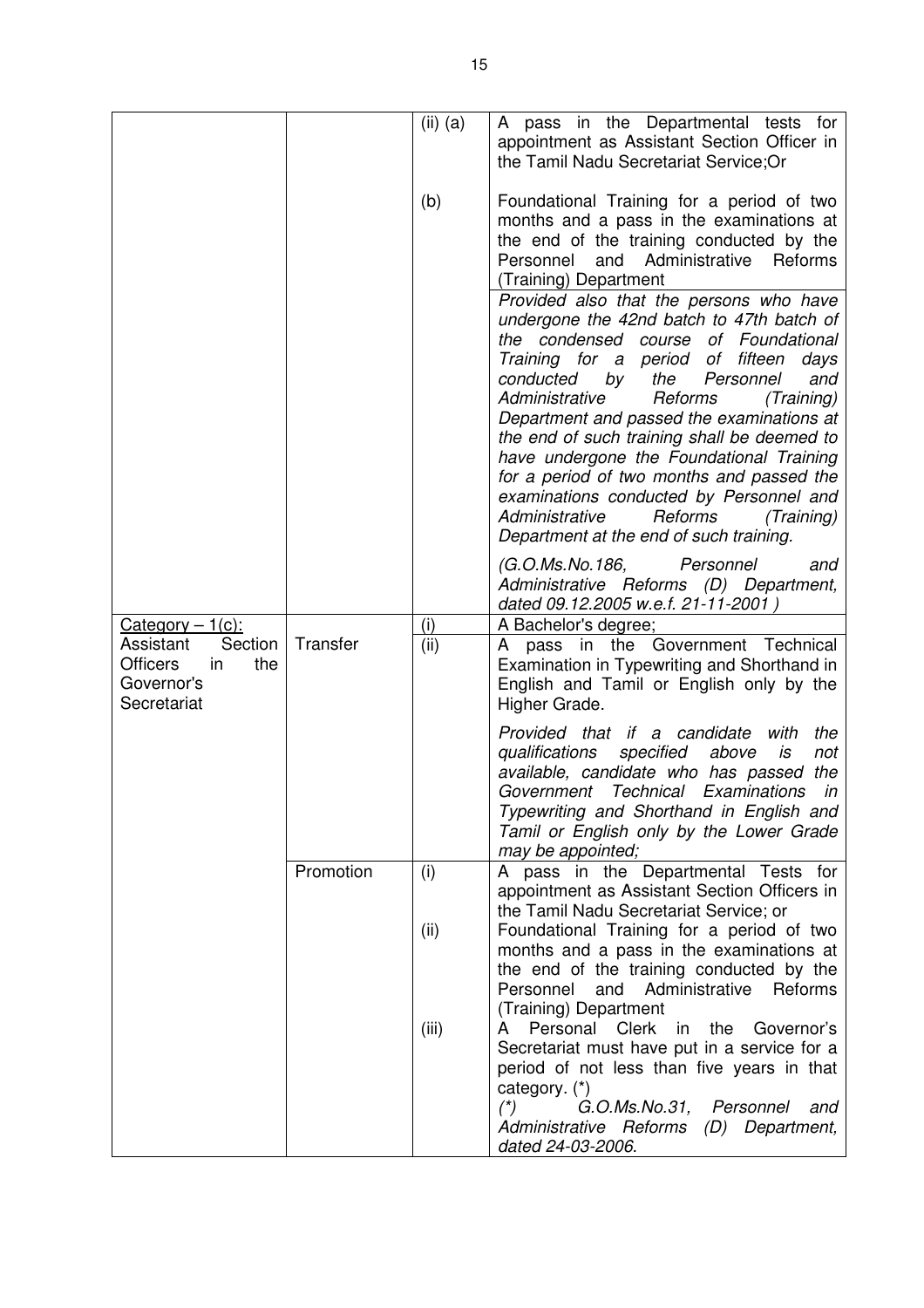|                                                                                                        |                                                                                                                                                                                                     |             | Provided also that the persons who have<br>undergone the 42nd batch to 47th batch of<br>the condensed course of Foundational<br>Training for a period of fifteen<br>days<br>conducted<br>by<br>the Personnel<br>and<br>Administrative<br>Reforms<br>(Training)<br>Department and passed the examinations at<br>the end of such training shall be deemed to<br>have undergone the Foundational Training<br>for a period of two months and passed the<br>examinations conducted by Personnel and<br>Administrative<br>Reforms<br>(Training)<br>Department at the end of such training.(\$)<br>(G.O.Ms.No.186, Personnel<br>$(\mathcal{S})$<br>and<br>Administrative Reforms (D) Department, |
|--------------------------------------------------------------------------------------------------------|-----------------------------------------------------------------------------------------------------------------------------------------------------------------------------------------------------|-------------|-------------------------------------------------------------------------------------------------------------------------------------------------------------------------------------------------------------------------------------------------------------------------------------------------------------------------------------------------------------------------------------------------------------------------------------------------------------------------------------------------------------------------------------------------------------------------------------------------------------------------------------------------------------------------------------------|
| Category $-1$ (d): $(**)$<br>Section<br>Assistant<br>Officer<br>in<br>the<br><b>Finance Department</b> | <b>Direct</b><br>recruitment                                                                                                                                                                        |             | dated 09.12.2005 w.e.f. 21-11-2001)<br>Degree in Commerce<br>Master's<br>A<br>or<br>Economics or Statistics of any University or<br>Institution recognized by the University<br>Grants Commission; or<br>a Degree of<br>B.Com., or B.A. (Economics) or B.Sc.<br>(Statistics) of any University or Institution<br>by the University Grants<br>recognized<br>Commission with a pass in the final<br>examination of the Institute of Cost and<br>Works Accountants of India.                                                                                                                                                                                                                 |
|                                                                                                        | Recruitment<br>Transfer<br>by<br>from<br>the<br>of<br>category<br>Assistants<br>in<br>Tamil<br>the<br>Nadu<br>Ministerial<br>Service or the<br>Nadu<br>Tamil<br>Judicial<br>Ministerial<br>Service. | (i)         | A Bachelor's Degree of any University or<br>Institution recognized by the University<br>Grants Commission ;                                                                                                                                                                                                                                                                                                                                                                                                                                                                                                                                                                               |
|                                                                                                        |                                                                                                                                                                                                     | (ii)        | Drafting experience for a period of not less<br>than five years in the Tamil Nadu Ministerial<br>Service or in the Tamil Nadu Judicial<br>Ministerial Service.                                                                                                                                                                                                                                                                                                                                                                                                                                                                                                                            |
|                                                                                                        | ¥Promotion<br>from<br>the<br>categories<br>of<br>Assistants,<br>Senior<br>Personal                                                                                                                  | (i)         | Minimum General Educational Qualification<br>prescribed in Schedule I to the General<br>Rules in Part II of the Tamil Nadu State and<br>Subordinate Service Rules or its equivalent<br>qualifications.                                                                                                                                                                                                                                                                                                                                                                                                                                                                                    |
|                                                                                                        | <b>Clerks</b><br>and<br>Senior Typists<br>in the Finance<br>Department.                                                                                                                             | (ii)<br>(a) | A pass in the Departmental tests for<br>appointment as Assistant Section Officer in<br>the Tamil Nadu Secretariat Service; or.                                                                                                                                                                                                                                                                                                                                                                                                                                                                                                                                                            |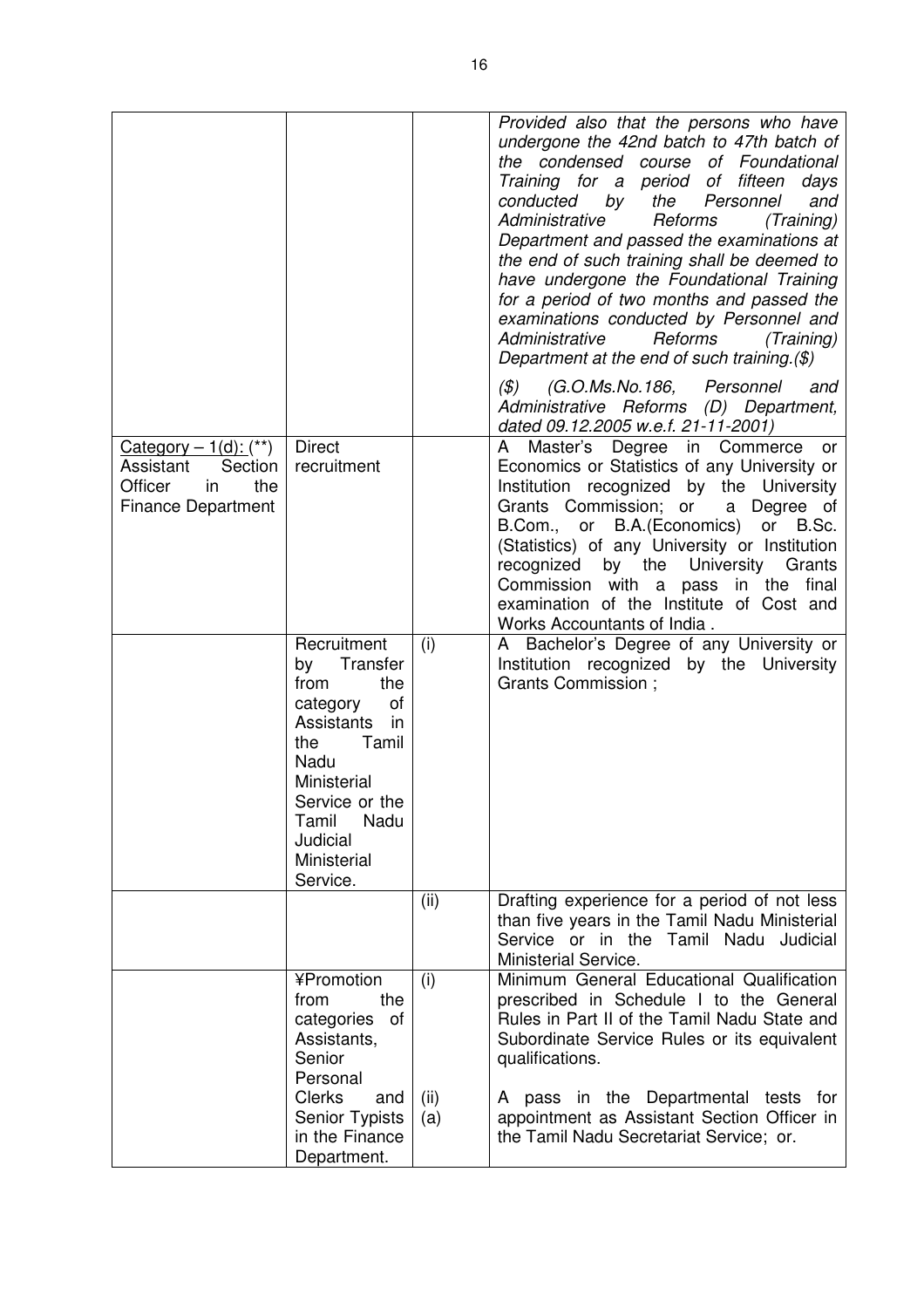|                                                                       |                                                                                                                           | (b)  | Foundational Training for a period of two<br>months and a pass in the examinations<br>at the end of the training conducted by<br>Personnel and Administrative<br>the<br>Reforms (Training) Department.                                                                                                                                                                           |
|-----------------------------------------------------------------------|---------------------------------------------------------------------------------------------------------------------------|------|----------------------------------------------------------------------------------------------------------------------------------------------------------------------------------------------------------------------------------------------------------------------------------------------------------------------------------------------------------------------------------|
|                                                                       |                                                                                                                           |      | Provided that ¥Senior Personal Clerk,<br>¥Senior<br>Typist and Non-graduate<br>Assistant must have put in a service for<br>a period of not less than five years in<br>that category in Finance Department.                                                                                                                                                                       |
|                                                                       |                                                                                                                           |      | ¥Provided further that for calculating the<br>service qualification of Senior Personal<br>Clerk and Senior Typist, the service<br>rendered in the categories of Personal<br>Clerk and Typist, respectively, shall also<br>be taken into account.                                                                                                                                 |
|                                                                       |                                                                                                                           |      | Provided also that ¥Senior Personal<br>Clerk, ¥Senior Typist must have passed<br>the competitive examination held by the<br>Tamil Nadu Public Service Commission<br>by full test prescribed for the Group IV<br>Services as constituted by the State<br>Government for such examination in<br>which the Junior Assistants of the Tamil<br>Nadu Ministerial Service are included. |
|                                                                       |                                                                                                                           |      | Provided also that persons appointed by<br>recruitment by transfer to the post of<br>Typist or Personal Clerk need not pass<br>such full test conducted by the Tamil<br>Nadu Public Service Commission.                                                                                                                                                                          |
|                                                                       |                                                                                                                           |      | $(\texttt{**})$<br>G.O.Ms.No.85,<br>Personnel<br>and<br>Administrative Reforms (D) Deparment, dated<br>04.04.2007                                                                                                                                                                                                                                                                |
|                                                                       |                                                                                                                           |      | ¥G.O.Ms.No.220, Personnel and Administrative<br>Reforms (U) Department, dated 04.12.2008<br>(w.e.f. 20.11.2006)                                                                                                                                                                                                                                                                  |
| <b>Category 1-A</b><br>Assistant Section<br>Officer<br>(Translations) | <b>Direct</b><br>recruitment<br>transfer<br>or<br>from<br>any<br>other<br>category<br>or<br>recruitment<br>transfer<br>by | (i)  | Any degree of any University with Tamil<br>in Part II or Telugu or Malayalam or<br>Hindi as the case may be in Part I.<br>Provided that other things being equal<br>preference<br>shall be given<br>the<br>to<br>candidates<br>possessing Bachelor's<br>Degree in Tamil in Part III or M.A.                                                                                      |
|                                                                       | from<br>any<br>other<br>service.                                                                                          | (ii) | Degree in Tamil.<br>Tamil or Telugu or Malayalam or Hindi,<br>as the case may be in Part II or Part III.                                                                                                                                                                                                                                                                         |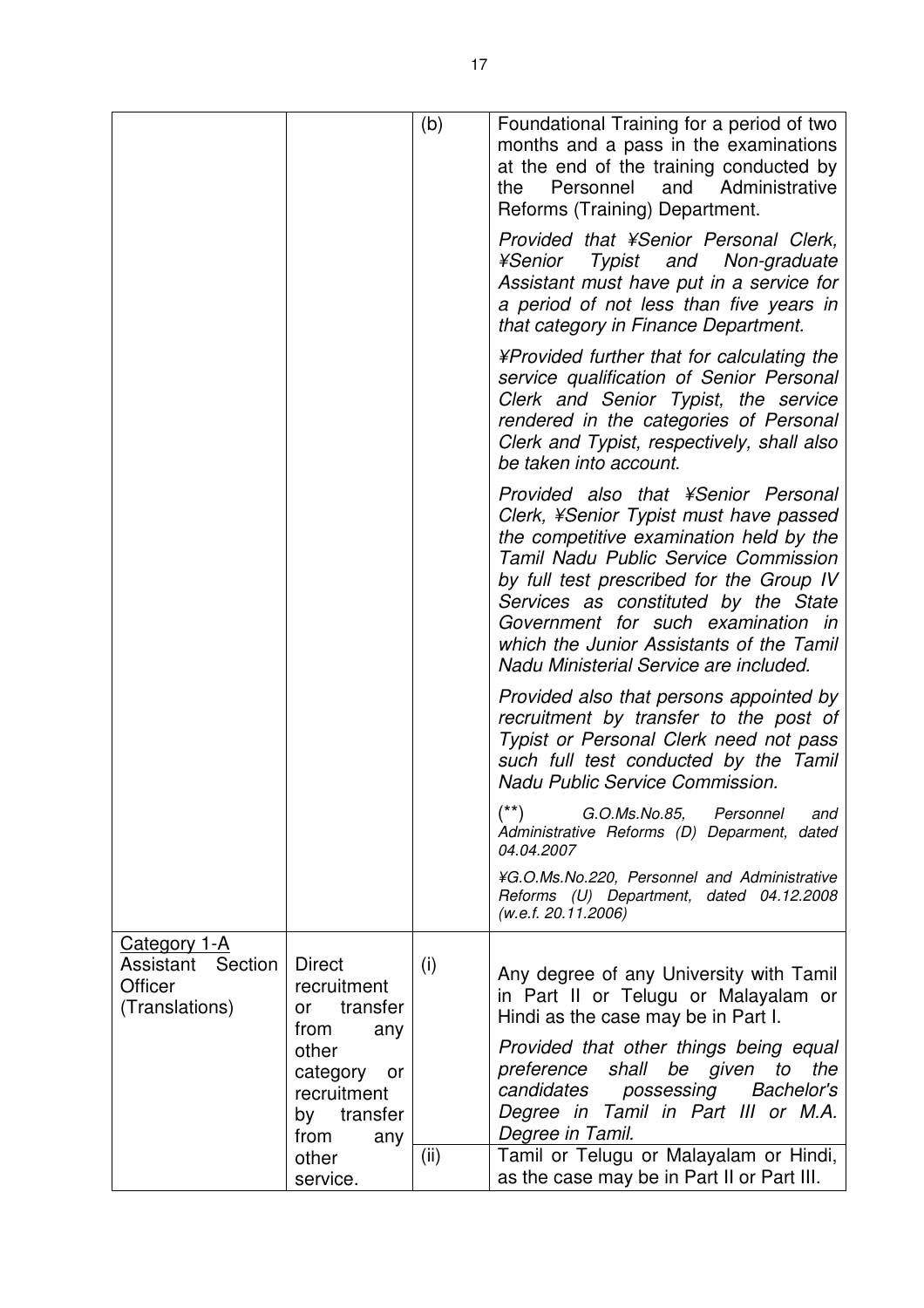| Category1-B:<br>Assistant<br>Reception<br>Officer<br>Nadu<br>Tamil<br>in<br>House, New Delhi.                                   | <b>Direct</b><br>recruitment       | (i)<br>(ii) | A Post-graduate degree in Arts<br>or<br>Commerce<br><b>Science</b><br><b>or</b><br>and<br>an<br>experience for a period not less than one<br>in i<br>the<br>management of Motor<br>year<br>Vehicles in the institutions recognised by<br>the Government; or<br>degree<br>in<br>Arts<br>Science<br>A<br>or<br>or<br>Commerce with a degree in Law; and an<br>experience for a period of not less than<br>one year in the management of Motor<br>Vehicles in the institutions recognized by<br>the Government;<br>Provided that other things being equal<br>shall<br>be given<br>preference<br>the<br>to |
|---------------------------------------------------------------------------------------------------------------------------------|------------------------------------|-------------|--------------------------------------------------------------------------------------------------------------------------------------------------------------------------------------------------------------------------------------------------------------------------------------------------------------------------------------------------------------------------------------------------------------------------------------------------------------------------------------------------------------------------------------------------------------------------------------------------------|
|                                                                                                                                 |                                    |             | candidate who possesses knowledge in<br>Hindi to speak, read and write.                                                                                                                                                                                                                                                                                                                                                                                                                                                                                                                                |
|                                                                                                                                 | Transfer,<br>Promotion             | (i)         | degree in Arts or Science<br>A<br>or<br>Commerce; and                                                                                                                                                                                                                                                                                                                                                                                                                                                                                                                                                  |
|                                                                                                                                 | and<br>Recruitment<br>by transfer. | (ii)        | <b>Test</b><br>in<br>the<br>Account<br>for<br>A<br>pass<br>Subordinate Officers, Part I.                                                                                                                                                                                                                                                                                                                                                                                                                                                                                                               |
| ¥Category-2A<br>Personal<br>Assistants in<br>the<br>Departments<br>of<br>Secretariat<br>other<br>Finance<br>than<br>Department. | Recruitment<br>by transfer         | (i)         | <b>Minimum</b><br>General<br>Educational<br>qualification prescribed in Schedule I to<br>the General Rules in Part II of the Tamil<br>Nadu State and Subordinate Services<br>Rules or its equivalent qualifications;                                                                                                                                                                                                                                                                                                                                                                                   |
|                                                                                                                                 |                                    | (ii)        | A pass in the Government Technical<br>Examinations in Typewriting in Tamil and<br>English both by the Higher Grade;                                                                                                                                                                                                                                                                                                                                                                                                                                                                                    |
|                                                                                                                                 |                                    | (iii)       | A pass in the Government Technical<br>Examinations in Shorthand in Tamil and<br>English both by the Higher Grade.                                                                                                                                                                                                                                                                                                                                                                                                                                                                                      |
|                                                                                                                                 |                                    |             | Provided that if candidates with the<br>qualification referred to in items (ii) and<br>(iii) above are not available candidates<br>who have passed the following<br>examinations in the order of preference<br>indicated below may be appointed,<br>namely:                                                                                                                                                                                                                                                                                                                                            |
|                                                                                                                                 |                                    |             | Provided that if candidates with the<br>qualifications referred to items (ii) and<br>(iii) above are not available, candidates<br>who have passed the following<br>examinations in the order of preference<br>indicated below may be appointed,<br>namely:-                                                                                                                                                                                                                                                                                                                                            |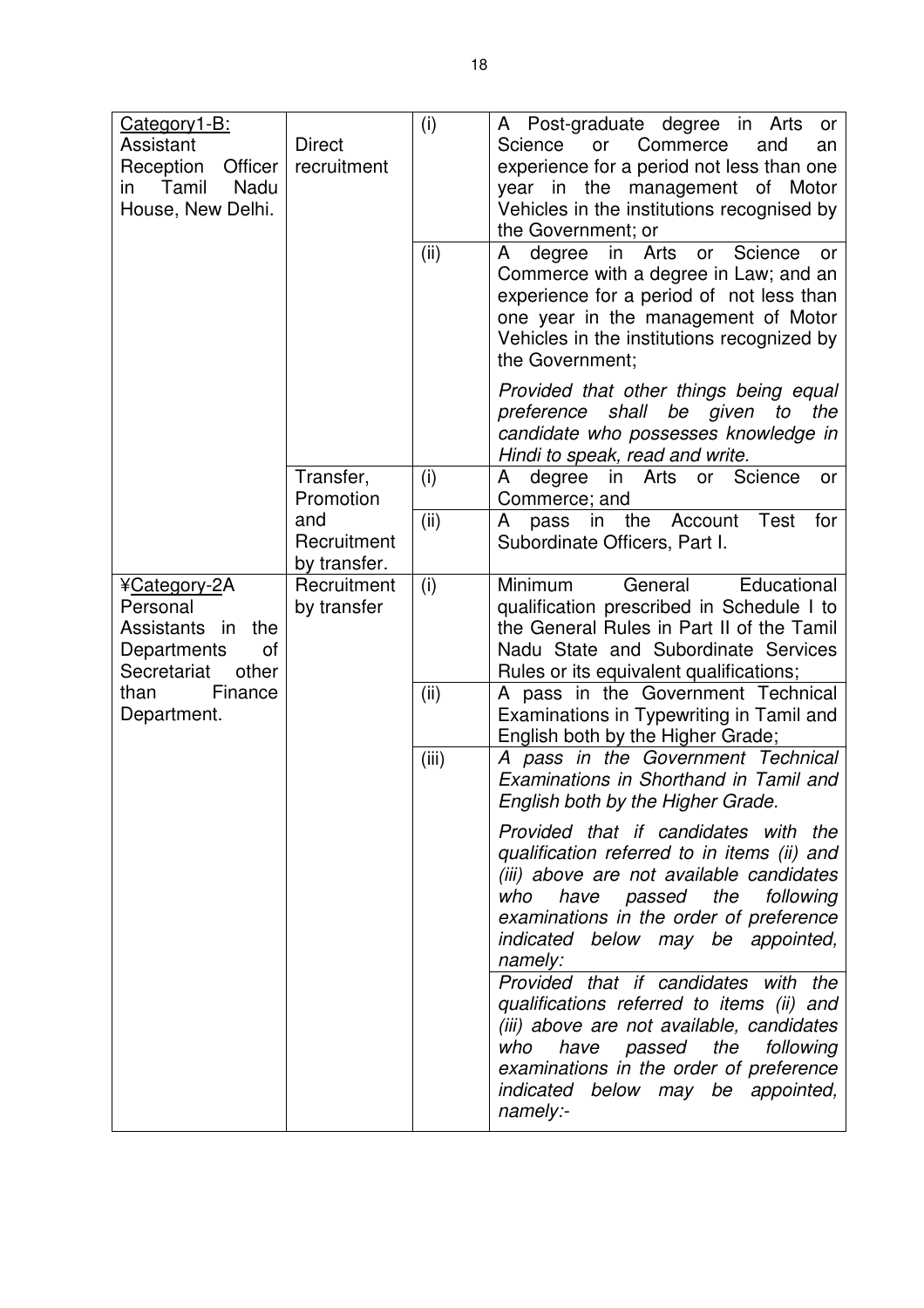|           |     | (a) Government Technical Examinations<br>in Typewriting and Shorthand in<br>Tamil both by the Higher Grade and<br>Typewriting<br>and<br>Shorthand<br>in<br>English both by the Lower Grade.                                                                                                                                                                                                                                                                                                                                                                                                         |
|-----------|-----|-----------------------------------------------------------------------------------------------------------------------------------------------------------------------------------------------------------------------------------------------------------------------------------------------------------------------------------------------------------------------------------------------------------------------------------------------------------------------------------------------------------------------------------------------------------------------------------------------------|
|           |     | (b) Government Technical Examinations<br>Typewriting and Shorthand<br>in<br>in<br>English both by the Higher Grade and<br>Typewriting and Shorthand in Tamil<br>both by the Lower Grade.";                                                                                                                                                                                                                                                                                                                                                                                                          |
| Promotion | (a) | Educational<br>Minimum<br>General<br>Qualification.                                                                                                                                                                                                                                                                                                                                                                                                                                                                                                                                                 |
|           | (b) | A pass in the Departmental Tests, Parts<br>$land II$ ; or                                                                                                                                                                                                                                                                                                                                                                                                                                                                                                                                           |
|           |     | Foundational training for a period of two<br>months and a pass in the examinations<br>at the end of the training conducted by<br>Personnel and<br>Administrative<br>the<br>Reforms (Training) Department.                                                                                                                                                                                                                                                                                                                                                                                           |
|           |     | Provided also that the persons who have<br>undergone the 42nd batch to 47th batch<br>of the condensed course of Foundational<br>Training for a period of fifteen days<br>conducted by<br>the Personnel<br>and<br>Administrative<br>Reforms<br>(Training)<br>Department<br>passed<br>the<br>and<br>examinations at the end of such training<br>shall be deemed to have undergone the<br>Foundational Training for a period of two<br>months and passed the examinations<br>conducted<br>by<br>Personnel<br>and<br>Administrative<br>Reforms<br>(Training)<br>Department at the end of such training. |
|           |     | (G.O.Ms.No.186,<br>Personnel<br>and<br>Administrative Reforms (D) Department,<br>dated 09.12.2005 w.e.f. 21-11-2001)                                                                                                                                                                                                                                                                                                                                                                                                                                                                                |
|           |     | Service for a period of not less than five<br>years as Personal Clerk/Senior Personal<br>Clerk.                                                                                                                                                                                                                                                                                                                                                                                                                                                                                                     |
|           |     | ¥G.O.Ms.No.220,<br>Personnel<br>and<br>Administrative Reforms (U) Department,<br>dated 04.12.2008 (w.e.f. 01.06.1988)                                                                                                                                                                                                                                                                                                                                                                                                                                                                               |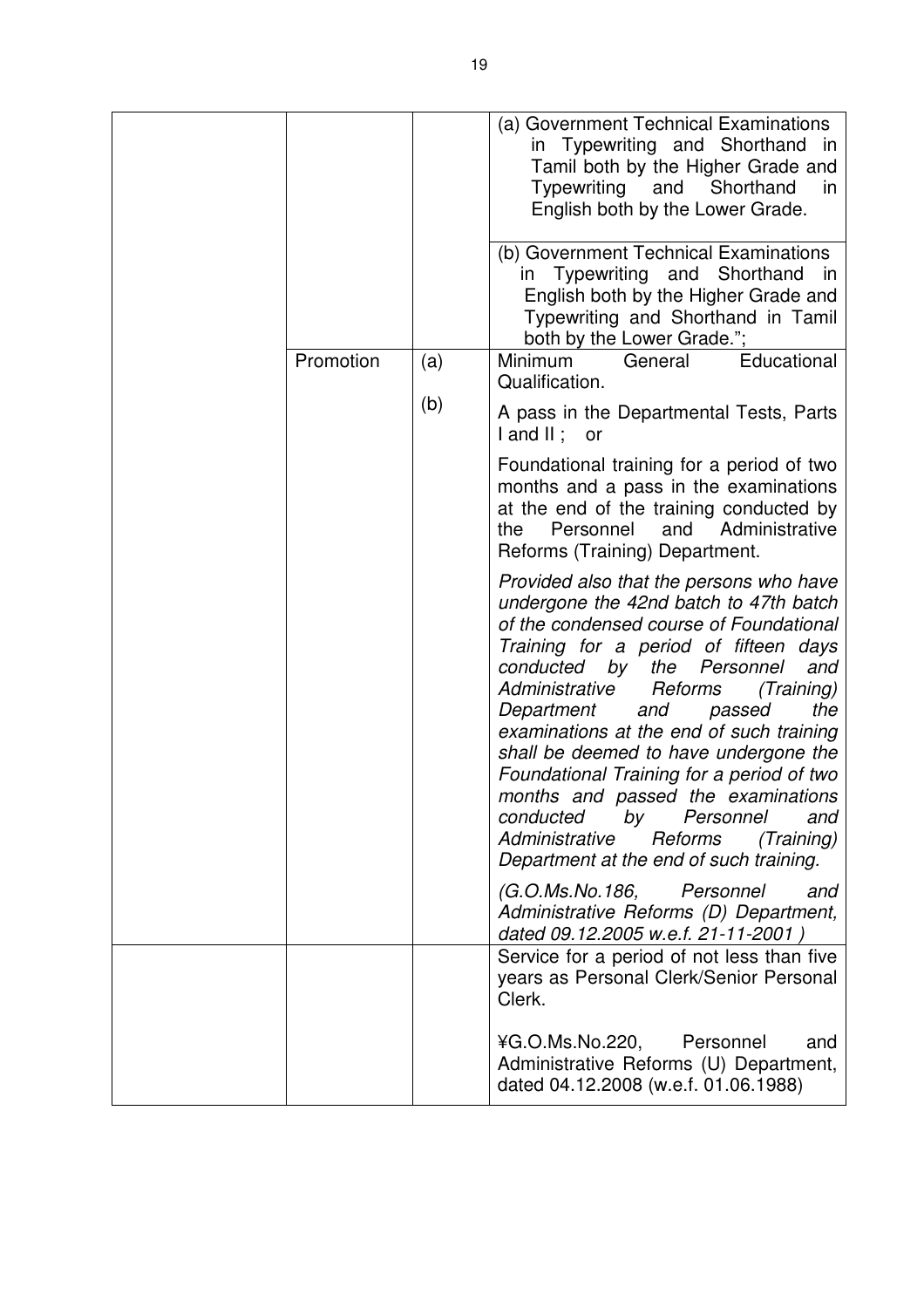| ¥ Category 2B<br>Personal<br>Assistants in<br>Finance<br>Department. | Recruitment<br>by transfer. | (i)   | A Bachelor's degree in Commerce, or<br><b>Economics or Statistics;</b>                                                                                                                                                                                                                                                                                                                                                        |
|----------------------------------------------------------------------|-----------------------------|-------|-------------------------------------------------------------------------------------------------------------------------------------------------------------------------------------------------------------------------------------------------------------------------------------------------------------------------------------------------------------------------------------------------------------------------------|
|                                                                      |                             | (ii)  | A pass in the Government Technical<br>Examinations in Typewriting in Tamil and<br>English, both by the Higher Grade.                                                                                                                                                                                                                                                                                                          |
|                                                                      |                             | (iii) | A pass in the Government Technical<br>Examinations in Shorthand in Tamil and<br>English, both by the Higher Grade;                                                                                                                                                                                                                                                                                                            |
|                                                                      |                             |       | Provided that if candidates with the<br>qualifications referred to items (ii) and<br>(iii) above are not available, candidates<br>have passed the<br>following<br>who<br>examinations in the order of preference<br>indicated<br>below may be appointed,<br>namely:-                                                                                                                                                          |
|                                                                      |                             | (a)   | Technical<br>Examination<br>Govt.<br>in<br>Typewriting and Shorthand in Tamil,<br>by the<br>Higher Grade<br>both<br>and<br>Typewriting and Shorthand in English,<br>both by the Lower Grade.                                                                                                                                                                                                                                  |
|                                                                      |                             | (b)   | Govt. Technical<br>Examination<br>in in<br>Typewriting and Shorthand in English,<br>both<br>by<br>Higher<br>the<br>Grade<br>and<br>Typewriting and Shorthand in Tamil,<br>both by the Lower Grade.";                                                                                                                                                                                                                          |
|                                                                      | Promotion                   | (a)   | A pass in the Departmental tests, Parts I<br>and II; or<br>Foundational Training for a period of two<br>months and a pass in the examinations<br>at the end of the training conducted by<br>Personnel<br>and<br>Administrative<br>the<br>Reforms (Training) Department.                                                                                                                                                       |
|                                                                      |                             |       | Provided also that the persons who have<br>undergone the 42nd batch to 47th batch<br>of the condensed course of Foundational<br>Training for a period of fifteen days<br>conducted by the Personnel<br>and<br>Administrative<br>Reforms<br>(Training)<br>Department<br>the<br>and<br>passed<br>examinations at the end of such training<br>shall be deemed to have undergone the<br>Foundational Training for a period of two |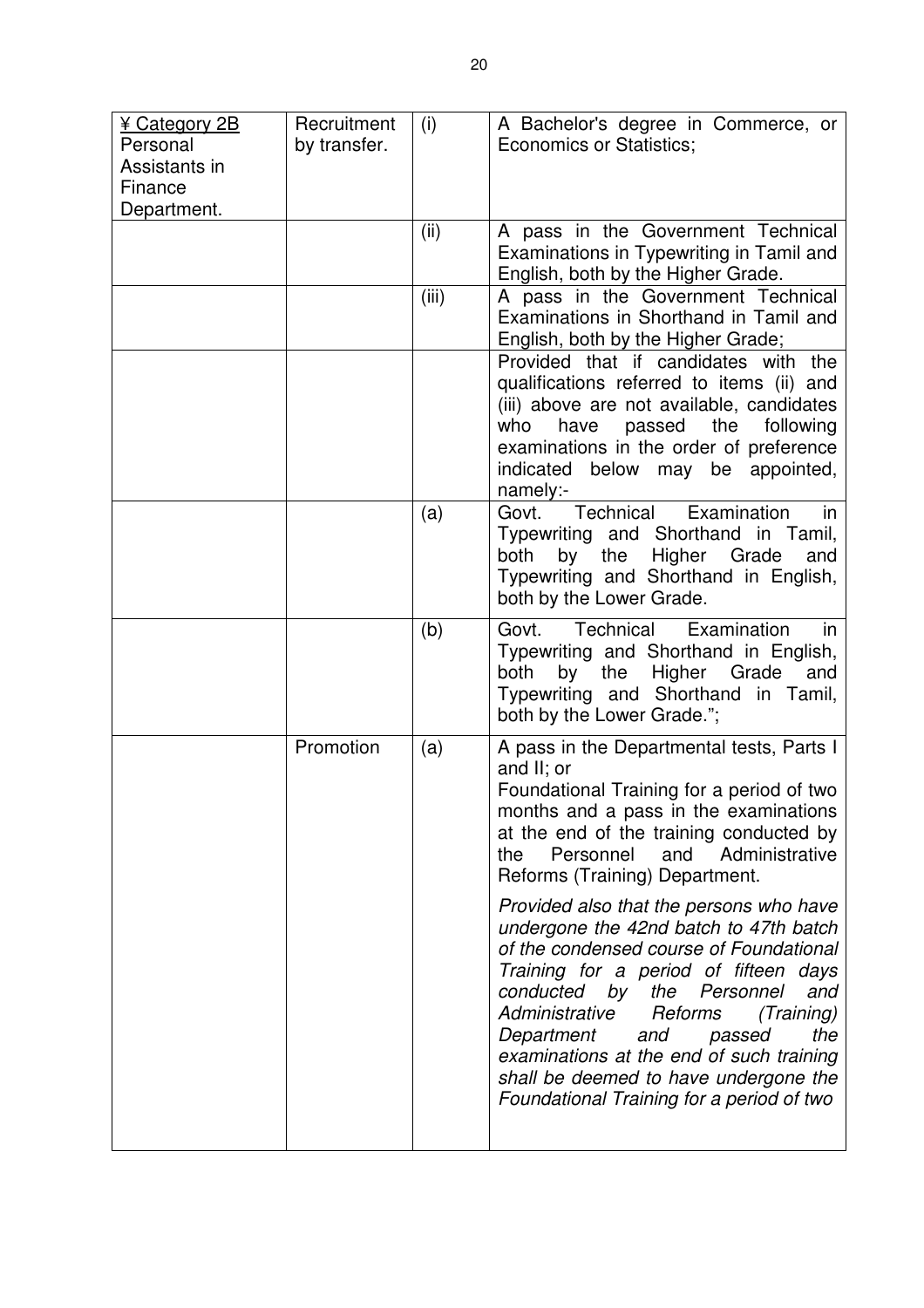|                                                                    |           |       | months and passed the examinations<br>by<br>conducted<br>Personnel<br>and<br>Administrative<br>Reforms<br>(Training)<br>Department at the end of such training.                                                                                  |
|--------------------------------------------------------------------|-----------|-------|--------------------------------------------------------------------------------------------------------------------------------------------------------------------------------------------------------------------------------------------------|
|                                                                    |           |       | (G.O.Ms.No.186, Personnel and Administrative<br>Reforms (D) Department, dated 09.12.2005<br>w.e.f. 21-11-2001)                                                                                                                                   |
|                                                                    |           | (b)   | Service for a period of not less than five<br>as Personal Clerk / Senior<br>years<br>Personal Clerk.                                                                                                                                             |
|                                                                    |           |       | ¥G.O.Ms.No.220, Personnel<br>and<br>Administrative Reforms (U) Department,<br>dated 04.12.2008 (w.e.f. 04.12.2008)                                                                                                                               |
| ¥ Category 2C                                                      | Promotion | (i)   | A Bachelor's degree;                                                                                                                                                                                                                             |
| <b>Senior Personal</b><br>Clerks in the                            |           | (ii)  | A pass in the Departmental Tests, Parts-<br>I and II ; or                                                                                                                                                                                        |
| Departments of<br>Secretariat other<br>than Finance<br>Department. |           | (iii) | ¥Foundational Training for a period of<br>months<br>and<br>a<br>in<br>the<br>two<br>pass<br>examinations at the end of the training<br>conducted by the Personnel<br>and<br>Administrative<br>Reforms<br>(Training)<br>Department.               |
|                                                                    |           |       | ¥Provided that those appointed as<br>Personal Clerks on or before the 11 <sup>th</sup><br>July 1993 and who do not possess the<br>qualification prescribed in item (i) above<br>shall be eligible for appointment as<br>Senior Personal Clerks"; |
|                                                                    |           |       | ¥G.O.Ms.No.220, Personnel and Administrative<br>Reforms (U) Department, dated 04.12.2008<br>(w.e.f. 12.07.1993)                                                                                                                                  |
| ¥ Category 2D<br><b>Senior Personal</b><br>Clerks in the           | Promotion | (i)   | ¥A Bachelor's degree in Commerce or<br><b>Economics or Statistics;</b>                                                                                                                                                                           |
| Finance<br>Department.                                             |           | (ii)  | A pass in the Departmental Tests, Parts-<br>$I$ and $II$ ; or                                                                                                                                                                                    |
|                                                                    |           | (iii) | ¥Foundational Training for a period of<br>months<br>and<br>a pass<br>in<br>two<br>the<br>examinations at the end of the training<br>conducted by<br>the Personnel<br>and<br>Administrative<br>Reforms<br>(Training)<br>Department.               |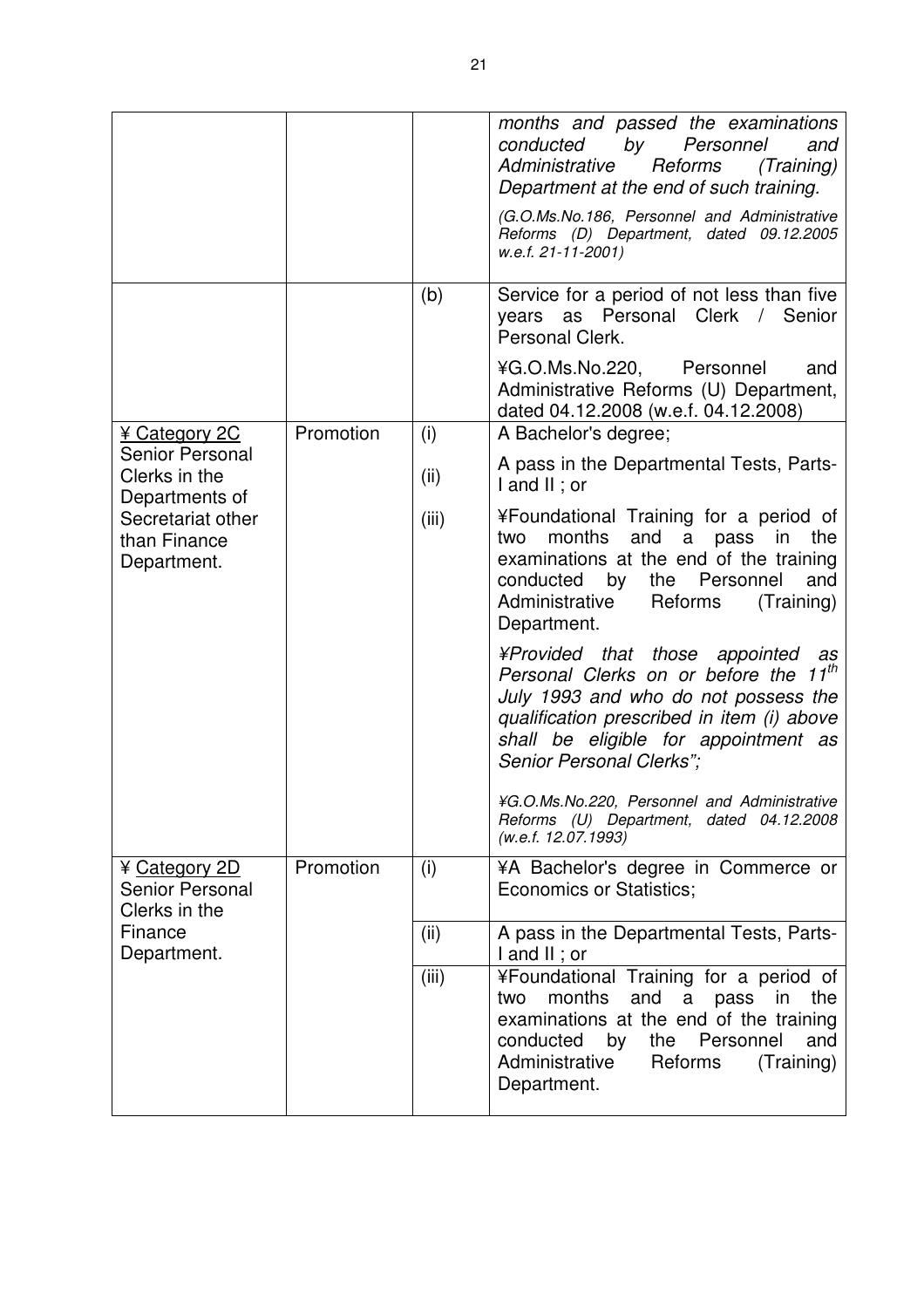|                                                                                                  |           |       | ¥ Provided that the Personal Clerks who<br>are to be recruited through Combined<br>Sub-ordinate Services Examination - I<br>conducted by the Tamil Nadu Public<br>Service Commission vide its Notification<br>No.115/2007 dated 30.06.2007 and who<br>not possess the<br>qualification<br>do<br>prescribed in item (i) above shall also be<br>eligible for appointment as Senior<br>Personal Clerk."; |
|--------------------------------------------------------------------------------------------------|-----------|-------|-------------------------------------------------------------------------------------------------------------------------------------------------------------------------------------------------------------------------------------------------------------------------------------------------------------------------------------------------------------------------------------------------------|
|                                                                                                  |           |       | ¥G.O.Ms.No.220, Personnel and Administrative<br>Reforms (U) Department, dated 04.12.2008<br>(w.e.f. 04.12.2008)                                                                                                                                                                                                                                                                                       |
| ¥ Category 2E<br>Senior Typists in<br>the Departments<br>of Secretariat<br>other than<br>Finance | Promotion | (i)   | General<br>Educational<br>¥Minimum<br>Qualification prescribed in Schedule I to<br>the General Rules in Part II of the Tamil<br>Nadu State and Subordinate Services<br>Rules or its equivalent qualification;                                                                                                                                                                                         |
| Department.                                                                                      |           | (ii)  | ¥A pass in the Departmental Tests,<br>Parts-I and II; or                                                                                                                                                                                                                                                                                                                                              |
|                                                                                                  |           | (iii) | ¥Foundational Training for a period of<br>and<br>months<br>a<br>pass<br>in<br>the<br>two<br>examinations at the end of the training<br>by<br>the<br>Personnel<br>and<br>conducted<br>Administrative<br>Reforms<br>(Training)<br>Department.                                                                                                                                                           |
|                                                                                                  |           |       | ¥G.O.Ms.No.220, Personnel and Administrative<br>Reforms (U) Department, dated 04.12.2008<br>(w.e.f. 01.06.1988)                                                                                                                                                                                                                                                                                       |
| ¥ Category 2F<br>Senior Typists in<br>Finance<br>Department.                                     | Promotion | (i)   | Minimum<br>Educational<br>General<br>Qualification prescribed in Schedule I to<br>the General Rules in Part II of the Tamil<br>Nadu State and Subordinate Services<br>Rules or its equivalent qualification;                                                                                                                                                                                          |
|                                                                                                  |           | (ii)  | A pass in the Departmental Tests, Parts-<br>$I$ and $II$ ; or                                                                                                                                                                                                                                                                                                                                         |
|                                                                                                  |           | (iii) | Foundational Training for a period of two<br>months and a pass in the examinations<br>at the end of the training conducted by<br>and<br>Administrative<br>Personnel<br>the<br>Reforms (Training) Department.                                                                                                                                                                                          |
|                                                                                                  |           |       | ¥G.O.Ms.No.220, Personnel and Administrative<br>Reforms (U) Department, dated 04.12.2008<br>(w.e.f. 01.06.1988)                                                                                                                                                                                                                                                                                       |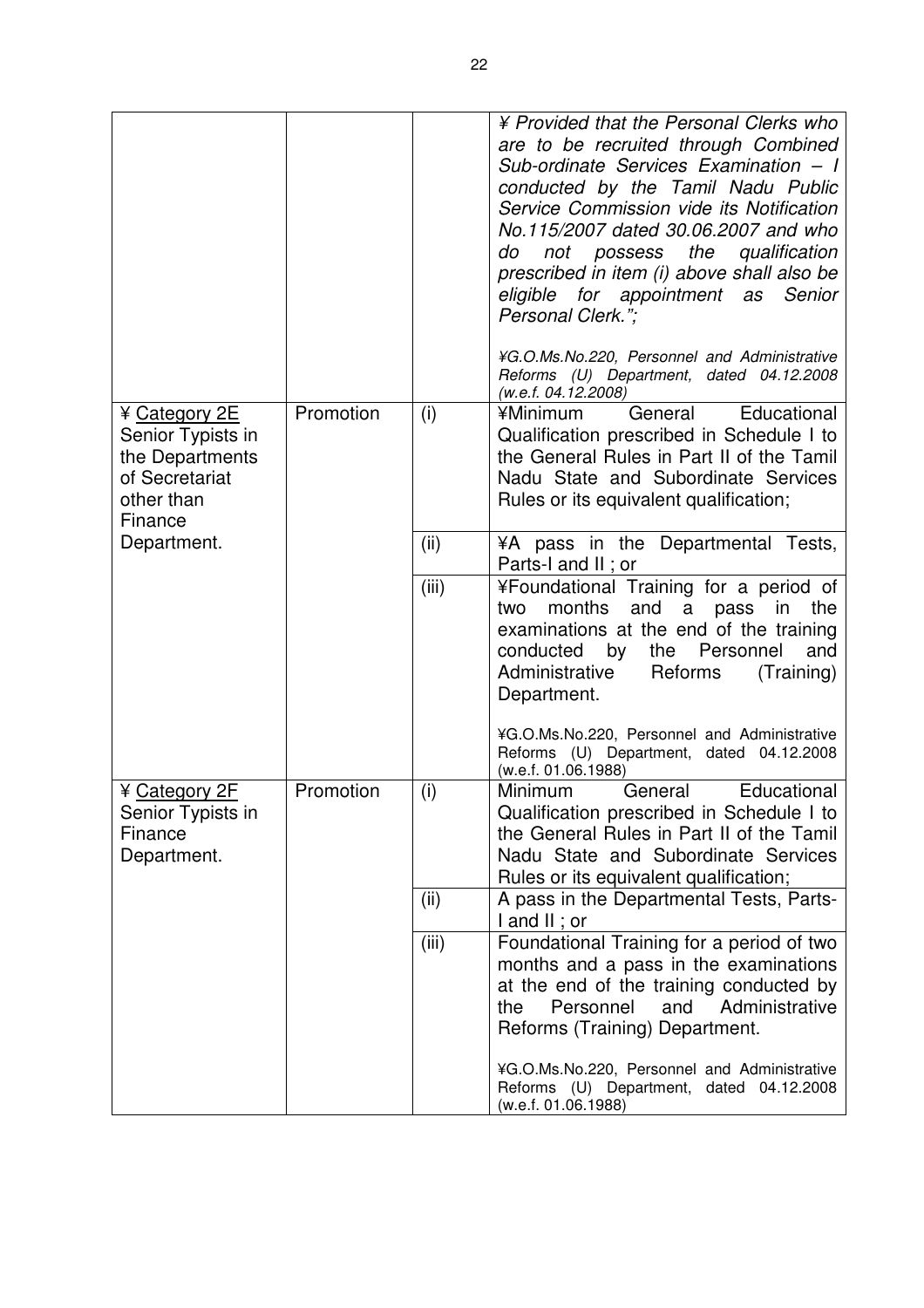| $Categorical$ $3(a)$ :<br>Assistants in the<br>Departments<br>of<br>Secretariat<br>other | (i)Direct<br>Recruitment                                                                                                                                                                                                     | (i)  | A Bachelor's degree.                                                                                                                                                                                                                                                                                                                                                                                            |
|------------------------------------------------------------------------------------------|------------------------------------------------------------------------------------------------------------------------------------------------------------------------------------------------------------------------------|------|-----------------------------------------------------------------------------------------------------------------------------------------------------------------------------------------------------------------------------------------------------------------------------------------------------------------------------------------------------------------------------------------------------------------|
| than the Law, and                                                                        | (ii)<br>Recruitment                                                                                                                                                                                                          | (i)  | A Bachelor's Degree;                                                                                                                                                                                                                                                                                                                                                                                            |
| Finance<br>the<br>Departments<br>and<br>the<br>Governor's<br>Secretariat.                | transfer<br>by<br>from among<br>holders<br>the<br>of the posts<br>of Assistants<br>Junior<br>and<br>Assistants in<br>Tamil Nadu<br>Judicial<br>Ministerial<br>Service and<br>Tamil<br>the<br>Nadu<br>Ministerial<br>Service. | (ii) | Service for a period of not less than five<br>years, either in the category of Assistant<br>or in the category of Junior Assistant or<br>in both the categories put together, in the<br>Tamil Nadu Ministerial Service or in the<br>Tamil Nadu Judicial Ministerial Service<br>on the first day of August of the year in<br>which<br>notification<br>the<br>inviting<br>applications for appointment is issued. |
|                                                                                          | (iii)<br>Promotion<br>from<br>the<br>category<br>οf<br><b>Typists</b><br>in<br>the<br>Tamil<br>Nadu<br>Secretariat<br>Service.                                                                                               | (i)  | Minimum<br>General<br>Educational<br>Qualification prescribed in Schedule I to<br>the General Rules in Part II of the Tamil<br>Nadu State and Subordinate Services<br>Rules.                                                                                                                                                                                                                                    |
|                                                                                          |                                                                                                                                                                                                                              | (ii) | Service for a period of not less than four<br>years as Typist;                                                                                                                                                                                                                                                                                                                                                  |
|                                                                                          |                                                                                                                                                                                                                              |      | Provided that a Typist irrespective of the<br>method of appointment by which he has<br>been appointed as such who holds a<br>degree shall be eligible for appointment<br>Assistant only after satisfactory<br>as<br>completion<br>of his probation<br>and<br>possessing two years of service, either<br>before or after acquiring a degree.                                                                     |
|                                                                                          | #(iv)(a)<br>Recruitment<br>by transfer<br>from<br>Record<br>Clerks in the<br>Secretariat.                                                                                                                                    | (i)  | Minimum<br>Educational<br>General<br>Qualification prescribed in Schedule I to<br>the General Rules in part II of the Tamil<br>Nadu State and Subordinate Services<br>Rules.                                                                                                                                                                                                                                    |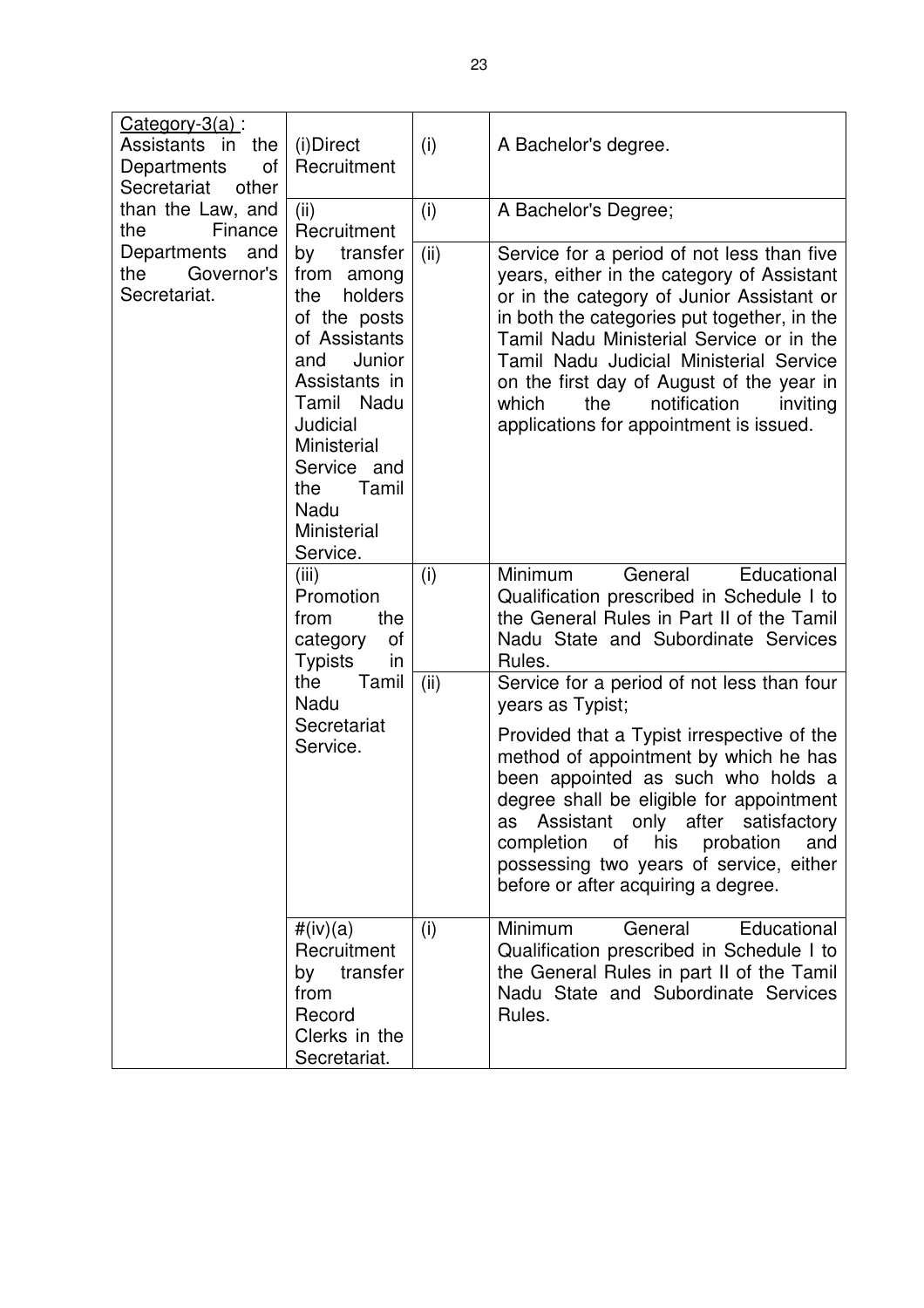|                                                                                                   | (ii)        | Service for a period of not less than five<br>years as Record Clerk in the Secretariat.                                                                                                                                                                                    |
|---------------------------------------------------------------------------------------------------|-------------|----------------------------------------------------------------------------------------------------------------------------------------------------------------------------------------------------------------------------------------------------------------------------|
|                                                                                                   |             | Provided<br>that<br>Clerk<br>Record<br>a<br>the<br>method<br>οf<br>irrespective<br>оf<br>appointment by which he has been<br>appointed as such who holds a degree<br>shall be eligible for appointment as                                                                  |
|                                                                                                   |             | Assistant<br>after<br>only<br>satisfactory<br>оf<br>completion<br>his<br>probation<br>and<br>possessing three years of service, either<br>before or after acquired a degree.                                                                                               |
| (iv)(b)                                                                                           | (i)         | A Bachelor's degree.                                                                                                                                                                                                                                                       |
| Recruitment<br>transfer<br>by<br>Office<br>from<br>Assistants in<br>the<br>Secretariat            | (ii)        | Service for a period of not less than five<br>Office<br>Assistant<br>the<br>as<br>in<br>years<br>Secretariat.<br># [Inserted in G.O. Ms.No.67, Personnel<br>Administrative<br>Reforms<br>and<br>(D)<br>dated 27-03-1998<br>Department,<br>with<br>effect from 19-08-1993]. |
| (iv)(c)                                                                                           |             |                                                                                                                                                                                                                                                                            |
| Promotion<br>from the post<br>of Telephone<br>Operators in<br>the<br>Secretariat.                 | (i)<br>(ii) | A Bachelor's degree.<br>Service for a period of not less than five<br>years as Telephone Operators in the<br>Secretariat.                                                                                                                                                  |
| (iv)(d)<br>Recruitment<br>transfer<br>by<br>from the post<br>of Drivers in<br>the<br>Secretariat. | (i)         | A Bachelor's degree.                                                                                                                                                                                                                                                       |
|                                                                                                   | (ii)        | Service for a period of not less than five<br>years as Drivers in the Secretariat.                                                                                                                                                                                         |
| (iv)(e)<br>Recruitment<br>transfer<br>by                                                          | (i)         | A Bachelor's degree                                                                                                                                                                                                                                                        |
| from the post<br>οf<br>Motor<br>Cycle<br><b>Messengers</b><br>the<br>in.<br>Secretariat.          | (ii)        | Service for a period of not less than five<br>years as Motor Cycle Messengers in the<br>Secretariat.<br>(Vide G.O.Ms.No.13, Personnel<br>and<br>Administrative Reforms (D) Department,<br>dated 09.02.2002)                                                                |
| (iv)(f)                                                                                           | (i)         | Bachelor's degree.                                                                                                                                                                                                                                                         |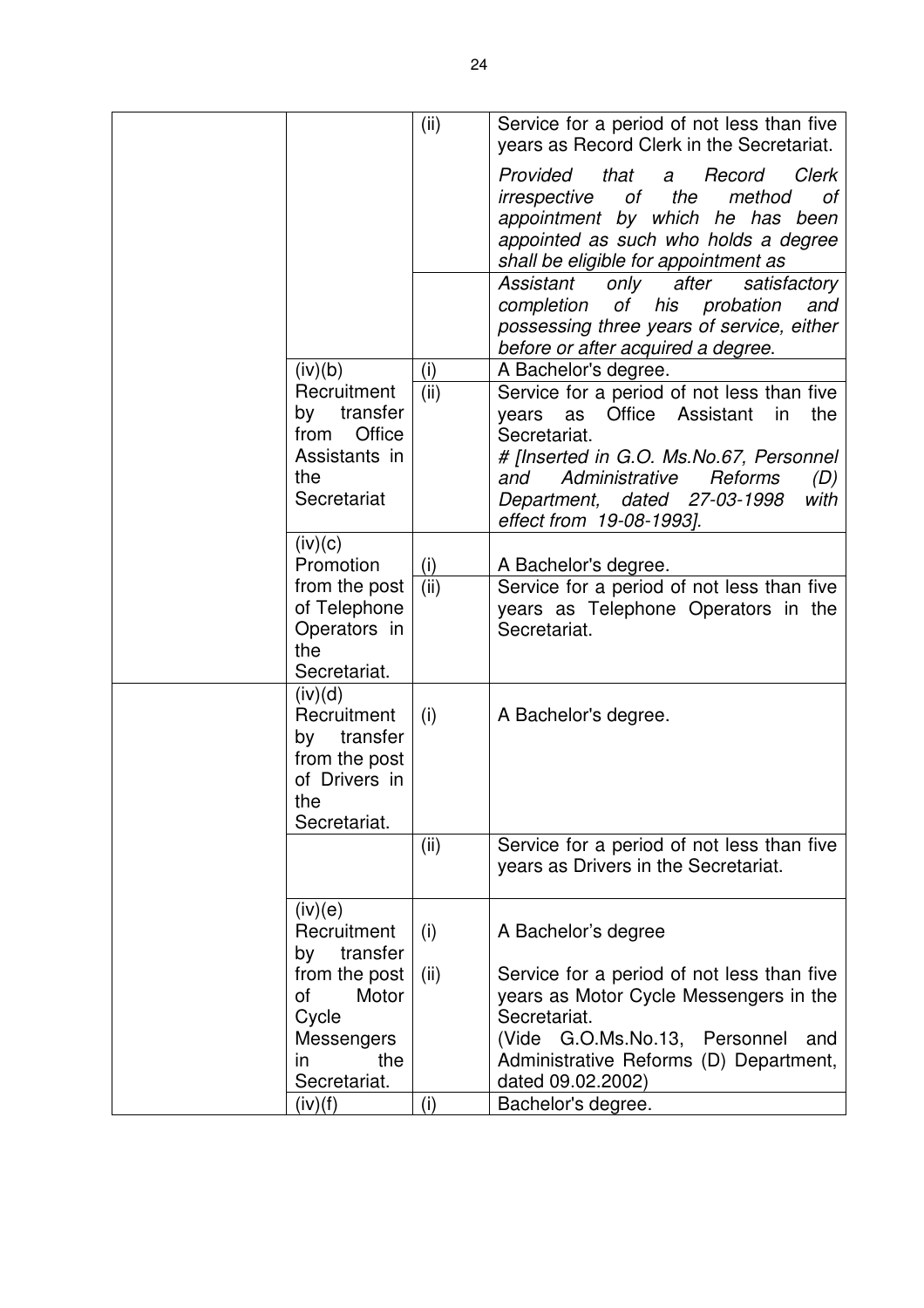| $Category-3(b)$ :<br>Assistants in the<br>Law Department            | Recruitment<br>transfer<br>by<br>from the post<br>0f<br>Van<br>Cleaners<br>in<br>the<br>Secretariat.<br><b>Direct</b><br>recruitment<br>or transfer                                                             | (ii) | Service for a period of not less than five<br>Van<br><b>Cleaners</b><br>the<br>years<br>as<br>in<br>Secretariat.<br># (Inserted in G.O.Ms.No.67, Personnel<br>Administrative<br>Reforms<br>and<br>(D)<br>Department, dated 27-03-1998<br>w.e.f.<br>29.11.1995)<br>B.L. degree awarded by any University<br>recognised by the University Grants<br>Commission                                                                                                                                                                                                                                                                                                                                                                                                                                                                                                                                                                                                                                                                                                                                                                                                                                                                                                               |
|---------------------------------------------------------------------|-----------------------------------------------------------------------------------------------------------------------------------------------------------------------------------------------------------------|------|----------------------------------------------------------------------------------------------------------------------------------------------------------------------------------------------------------------------------------------------------------------------------------------------------------------------------------------------------------------------------------------------------------------------------------------------------------------------------------------------------------------------------------------------------------------------------------------------------------------------------------------------------------------------------------------------------------------------------------------------------------------------------------------------------------------------------------------------------------------------------------------------------------------------------------------------------------------------------------------------------------------------------------------------------------------------------------------------------------------------------------------------------------------------------------------------------------------------------------------------------------------------------|
| Category-3(c):<br>in the<br>Assistants<br>Governor's<br>Secretariat | Transfer<br>from<br>the<br><b>Assistants</b>                                                                                                                                                                    | (i)  | A Bachelor's degree;                                                                                                                                                                                                                                                                                                                                                                                                                                                                                                                                                                                                                                                                                                                                                                                                                                                                                                                                                                                                                                                                                                                                                                                                                                                       |
|                                                                     | and<br>Personal<br><b>Clerks</b><br>eligible<br>for<br>appointment<br>as<br>Assistants in<br>the<br>Departments<br>οf<br>Secretariat<br>or<br>recruitment<br>transfer<br>by<br>from<br>any<br>other<br>service. | (ii) | A pass in the Government Technical<br><b>Examinations</b><br><b>Typewriting</b><br>in<br>and<br>Shorthand in English and Tamil or<br>English only by Higher Grade.<br>Provided<br>that<br>if<br>candidate<br>with<br>qualification specified in item (ii) above is<br>not available, candidate who has passed<br>the Government Technical Examinations<br>in Typewriting and Shorthand in English<br>and Tamil or English only by the Lower<br>Grade or the Government Technical<br>Examinations in Typewriting in English<br>and Tamil or English only by the Higher<br>Grade may be appointed, if he is<br>otherwise found suitable.<br>Provided further that non-graduate<br>Assistant who has put in service for a<br>period of not less than five years and<br>passed the Government Technical<br>Examinations in<br><b>Typewriting</b><br>and<br>Shorthand in English and Tamil or<br>English only by the Higher Grade or the<br>Government Technical Examinations in<br>Typewriting in English and Tamil or<br>English only by the Higher Grade or a<br>non-graduate Personal Clerk eligible for<br>appointment as Assistant and who has<br>put in service for a period of not less<br>than five years may be appointed, if<br>graduate Assistant is not available. |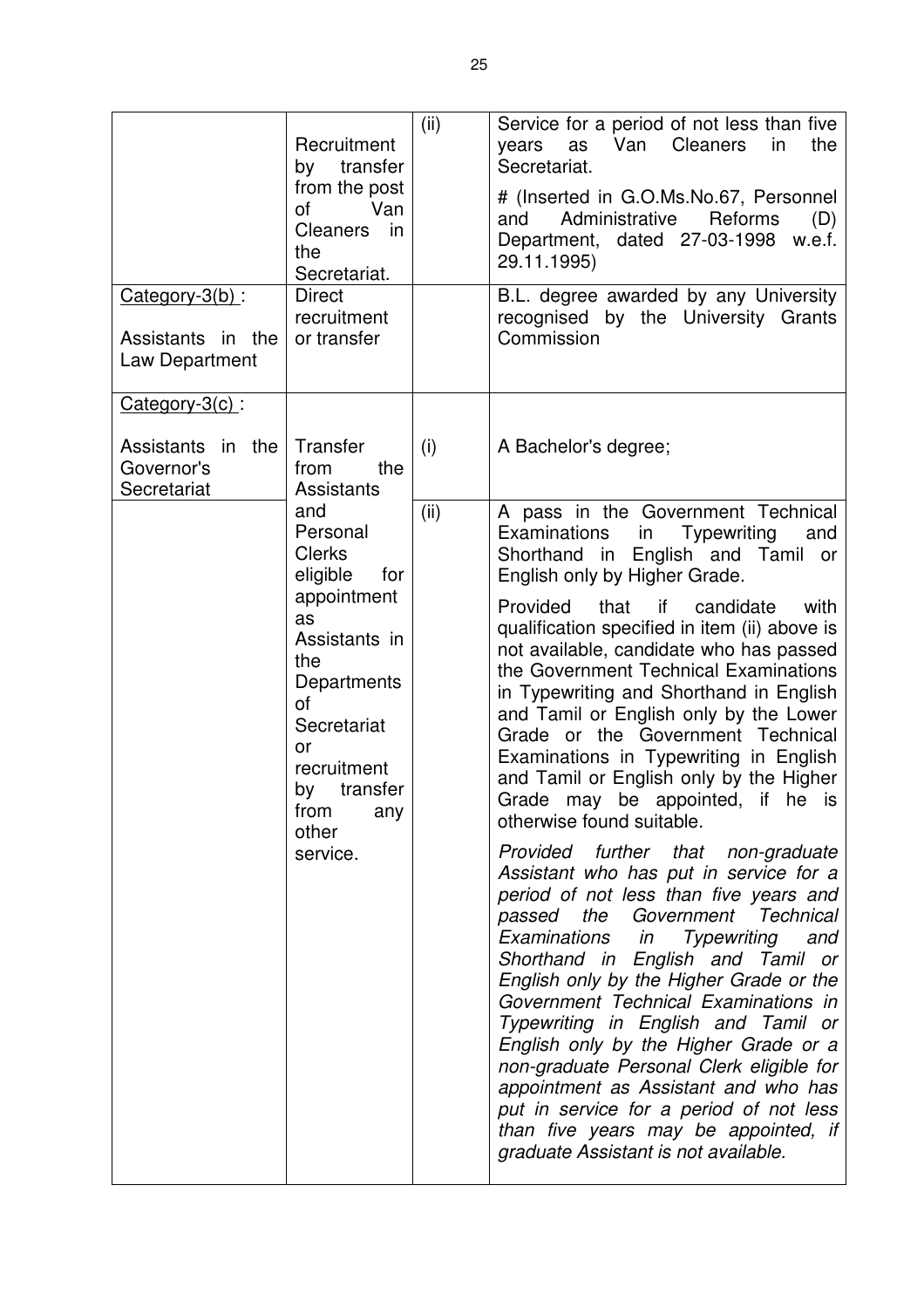| $Category-3(d)$ :                          |                                                                     |                                                                                                                                                                                          |                                                                                                                                                                                                                                                            |                                                                                                                                                                                                                                                                                                                                                                                                           |
|--------------------------------------------|---------------------------------------------------------------------|------------------------------------------------------------------------------------------------------------------------------------------------------------------------------------------|------------------------------------------------------------------------------------------------------------------------------------------------------------------------------------------------------------------------------------------------------------|-----------------------------------------------------------------------------------------------------------------------------------------------------------------------------------------------------------------------------------------------------------------------------------------------------------------------------------------------------------------------------------------------------------|
| <b>Assistants</b><br>Finance<br>Department | in                                                                  | <b>Direct</b><br>Recruitment                                                                                                                                                             | (i)                                                                                                                                                                                                                                                        | JA Bachelor's degree in Commerce or<br>Economics or Statistics of any University<br>Institution<br>οf<br>recognized<br>by<br>the<br>University Grants Commission.                                                                                                                                                                                                                                         |
|                                            |                                                                     | Promotion<br>from<br>the<br>category<br>οf<br><b>Typists</b>                                                                                                                             |                                                                                                                                                                                                                                                            | A Bachelor's degree in Commerce, or<br>Economics or Statistics.                                                                                                                                                                                                                                                                                                                                           |
|                                            |                                                                     | Recruitment<br>transfer<br>by                                                                                                                                                            | (i)                                                                                                                                                                                                                                                        | A Bachelor's degree in Commerce or<br>Economics or Statistics.                                                                                                                                                                                                                                                                                                                                            |
|                                            |                                                                     | from<br>the post of<br>Junior<br>Assistant or<br>Assistant in<br>Tamil<br>the<br>Nadu<br><b>Ministerial</b><br>Service<br>or<br>Tamil Nadu<br>Judicial<br><b>Ministerial</b><br>Service. | (ii)                                                                                                                                                                                                                                                       | Service for a period of not less than five<br>years either in the category of Junior<br>Assistant or in the category of Assistant<br>or in both the categories put together, in<br>the Tamil Nadu Ministerial Service or the<br>Tamil Nadu Judicial Ministerial Service<br>on the 1st day of August of the year in<br>which<br>the<br>notification<br>inviting<br>applications for appointment is issued. |
|                                            |                                                                     | Recruitment<br>transfer<br>by                                                                                                                                                            | (i)                                                                                                                                                                                                                                                        | A Bachelor's degree in Commerce or<br><b>Economics or Statistics:</b>                                                                                                                                                                                                                                                                                                                                     |
|                                            |                                                                     | from the post<br>οf<br>Record<br>Assistant or<br><b>Record Clerk</b><br>in the Tamil<br>Nadu<br>General<br>Subordinate<br>Service<br>or<br>Office                                        |                                                                                                                                                                                                                                                            | Provided that<br>Record<br>Assistant,<br>a<br>Record Clerk or Office Assistant already<br>in service in Finance Department or any<br>other Departments of the Secretariat<br>who<br>has not acquired<br>above<br>the<br>qualifications on the date of Notification<br>of this rule, shall also be eligible for<br>appointment as Assistant in the Finance<br>Department.                                  |
|                                            | Assistant<br>in<br>the<br>Tamil<br>Nadu<br><b>Basic</b><br>Service. | (ii)                                                                                                                                                                                     | Service for a period of not less than five<br>years either in the category of Record<br>Assistant or Record Clerk or Office<br>Assistant in the Finance Department or<br>any other department of the Secretariat<br>or in all the categories put together. |                                                                                                                                                                                                                                                                                                                                                                                                           |
| <u>Category 3-A.</u>                       |                                                                     | <b>Direct</b><br>recruitment                                                                                                                                                             | (i)                                                                                                                                                                                                                                                        | Minimum<br>Educational<br>General<br>Qualification prescribed in the Schedule I                                                                                                                                                                                                                                                                                                                           |
| <b>Assistants</b><br>(Translations)        |                                                                     | transfer<br>0r<br>from<br>any<br>other                                                                                                                                                   |                                                                                                                                                                                                                                                            | to General Rules in Part II of the Tamil<br>Nadu State and Subordinate Service<br>Rules; and                                                                                                                                                                                                                                                                                                              |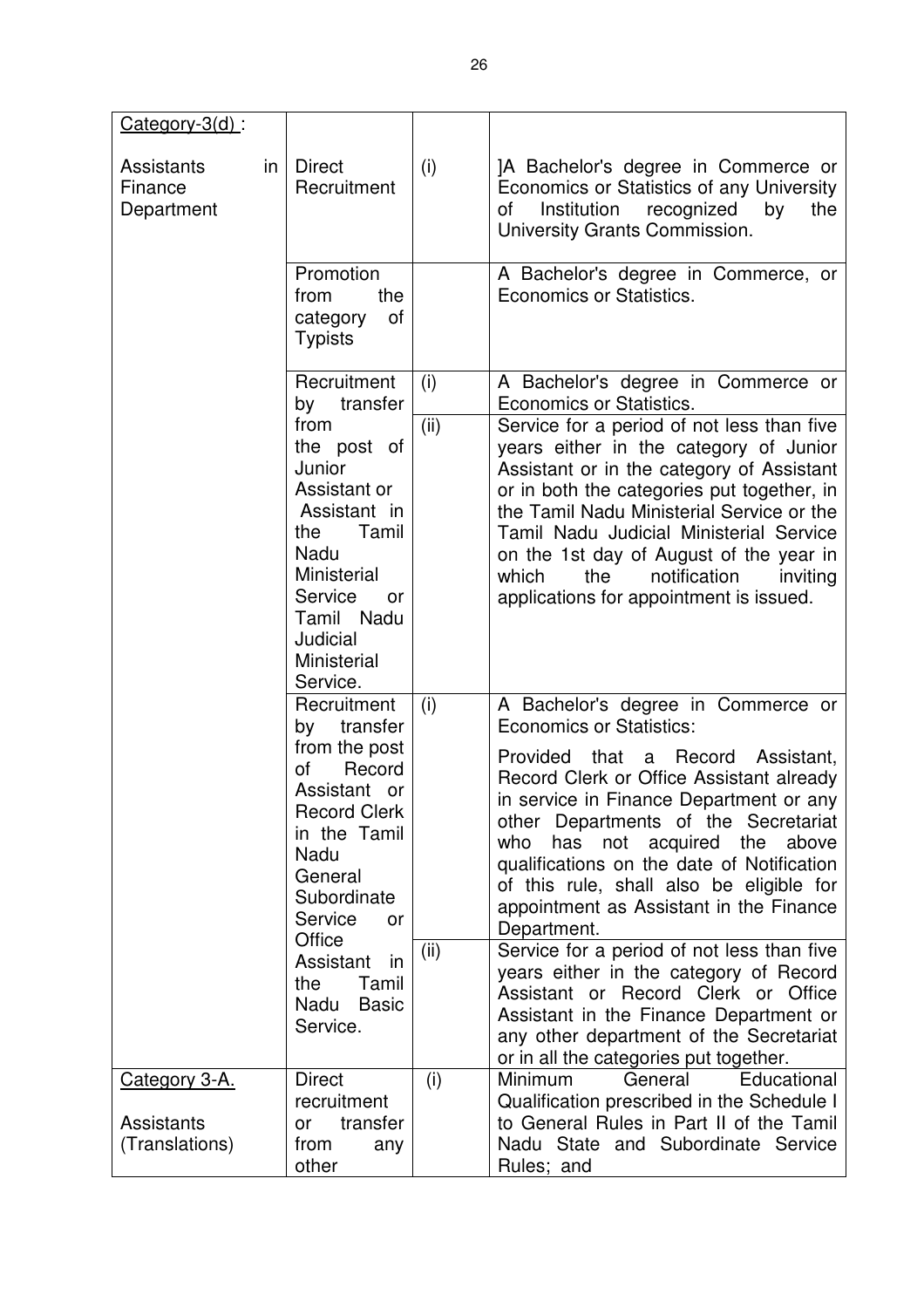|                                                              | category or<br>recruitment<br>by transfer<br>from<br>any<br>other<br>service. | (ii)  | A pass in the Government Technical<br>Examination in proof reading by the<br>higher grade.                                                                                                                                                                                    |
|--------------------------------------------------------------|-------------------------------------------------------------------------------|-------|-------------------------------------------------------------------------------------------------------------------------------------------------------------------------------------------------------------------------------------------------------------------------------|
| ¥Category 4A<br>Personal Clerks in                           | <b>Direct</b><br>recruitment                                                  | (i)   | A Bachelor's Degree;                                                                                                                                                                                                                                                          |
| Departments<br>the<br>οf<br>Secretariat                      | or promotion<br>or                                                            |       | $(\$)$ (Amendments made vide G.O.Ms.No.45,<br>Personnel and Administrative Reforms<br>(D)<br>Department, dated 30.01.1996)                                                                                                                                                    |
| other than Finance<br>Department.                            | recruitment<br>by transfer                                                    | (ii)  | A pass in the Government Technical<br>Examinations in Typewriting in Tamil and<br>English both by the Higher Grade;                                                                                                                                                           |
|                                                              |                                                                               | (iii) | A pass in the Government Technical<br>Examinations in Shorthand in Tamil and<br>English both by the Higher Grade.                                                                                                                                                             |
|                                                              |                                                                               |       | Provided that if candidates with the<br>qualifications referred to items (ii) and<br>(iii) above are not available, candidates<br>passed<br>the<br>following<br>who<br>have<br>examinations in the order of preference<br>may be appointed,<br>indicated<br>below<br>namely:- |
|                                                              |                                                                               |       | (a) Government Technical Examination<br>in Typewriting and Shorthand in Tamil<br>both<br>by<br>the<br>Higher<br>Grade<br>and<br>Typewriting and Shorthand in English<br>both by the Lower Grade.                                                                              |
|                                                              |                                                                               |       | (b) Government Technical Examination<br>in Typewriting and Shorthand in English<br>both<br>the<br>Higher<br>Grade<br>by<br>and<br>Typewriting and Shorthand in Tamil both<br>by the Lower Grade.                                                                              |
|                                                              |                                                                               |       | Provided that a Record Clerk or Office<br>Assistant in the Secretariat must have<br>put in a minimum period of five years<br>service in the respective posts for<br>appointment to the post of Personal<br>Clerk.                                                             |
|                                                              |                                                                               |       | ¥G.O.Ms.No.220, Personnel and Administrative<br>Reforms (U) Department, dated 04.12.2008<br>(w.e.f. 01.06.1988)                                                                                                                                                               |
| ¥Category 4B<br>Personal Clerks in<br>Finance<br>Department. | <b>Direct</b><br>recruitment<br>or promotion                                  | (i)   | A Bachelor's degree in Commerce, or<br>Economics or Statistics;                                                                                                                                                                                                               |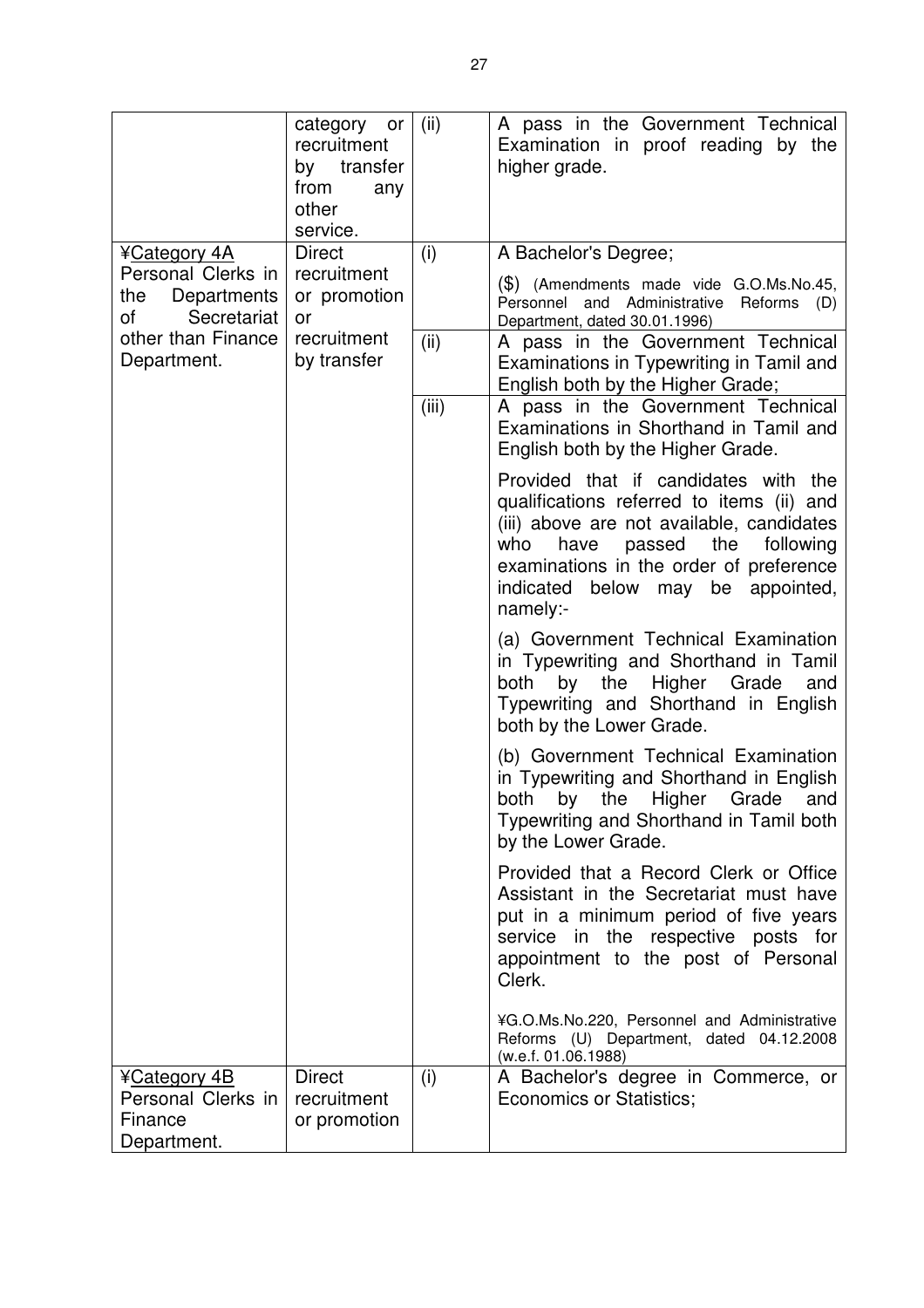|                            | (ii)  | A pass in the Government Technical<br>Examinations in Typewriting in Tamil and                                                                                                                                                                                                                                                                                                                             |
|----------------------------|-------|------------------------------------------------------------------------------------------------------------------------------------------------------------------------------------------------------------------------------------------------------------------------------------------------------------------------------------------------------------------------------------------------------------|
|                            |       | English, both by the Higher Grade.                                                                                                                                                                                                                                                                                                                                                                         |
|                            | (iii) | A pass in the Government Technical<br>Examinations in Shorthand in Tamil and<br>English, both by the Higher Grade.                                                                                                                                                                                                                                                                                         |
|                            |       | Provided that if candidates with the<br>qualifications referred to in item (ii) and<br>(iii) above are not available, candidates<br>who have passed the following<br>examinations in the order of preference<br>indicated below may be appointed,<br>namely:-                                                                                                                                              |
|                            | (a)   | Government Technical Examination in<br>Typewriting and Shorthand in Tamil,<br>by the<br>Higher Grade<br>both<br>and<br>Typewriting and Shorthand in English,<br>both by the Lower Grade.                                                                                                                                                                                                                   |
|                            | (b)   | Government Technical Examination in<br>Typewriting and Shorthand in English,<br>by<br>Higher Grade<br>both<br>the<br>and<br>Typewriting and Shorthand in Tamil both<br>by the Lower Grade.                                                                                                                                                                                                                 |
|                            |       | Provided that the Personal Clerks who<br>are to be recruited through Combined<br>Sub-ordinate Services Examination - I<br>conducted by Tamil Nadu Public Service<br>Commission<br>vide<br>its<br><b>Notification</b><br>No.115/2007 dated 30.06.2007 and who<br>not possess the qualification<br>do<br>prescribed in item (i) above shall also be<br>eligible for appointment as Senior<br>Personal Clerk. |
| Recruitment<br>by transfer | (i)   | A Bachelor's degree in Commerce, or<br>Economics or Statistics;                                                                                                                                                                                                                                                                                                                                            |
|                            | (ii)  | A pass in the Government Technical<br>Examinations in Typewriting in Tamil and<br>in English both by the Higher Grade;                                                                                                                                                                                                                                                                                     |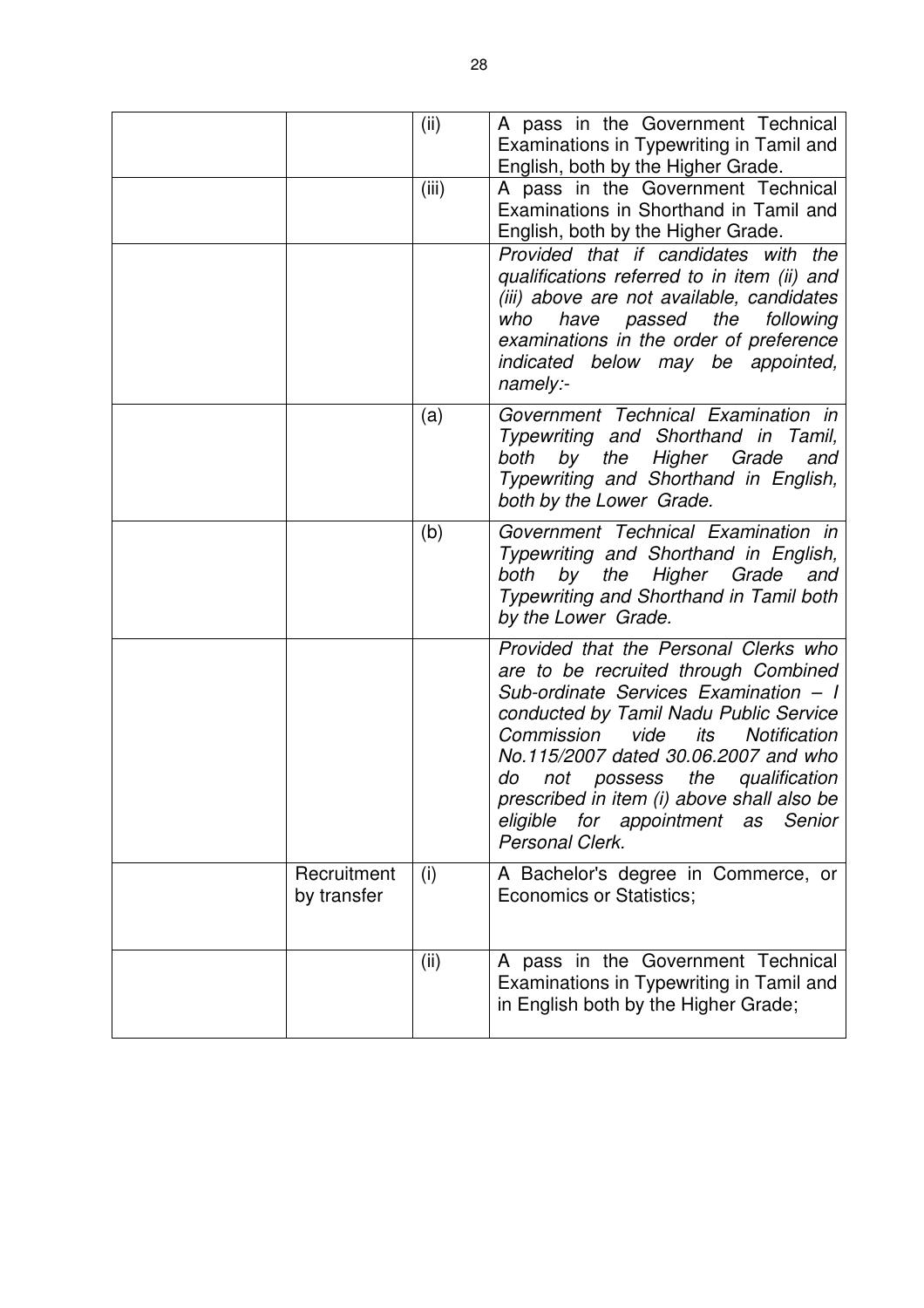|                                                                                                                             |                                                                  | (iii) | A pass in the Government Technical<br>Examinations in Shorthand in Tamil and<br>English, both by the Higher Grade.                                                                                                                                                                                             |
|-----------------------------------------------------------------------------------------------------------------------------|------------------------------------------------------------------|-------|----------------------------------------------------------------------------------------------------------------------------------------------------------------------------------------------------------------------------------------------------------------------------------------------------------------|
|                                                                                                                             |                                                                  |       | Provided that if candidates with the<br>qualifications referred to in item (ii) and<br>(iii) above are not available, candidates<br>the<br>have<br>passed<br>following<br>who<br>examinations in the order of preference<br>indicated below may be appointed,<br>namely:-                                      |
|                                                                                                                             |                                                                  |       | (a) Government Technical Examination<br>in Typewriting and Shorthand in Tamil,<br>by<br>the<br>Higher<br>Grade<br>both<br>and<br>Typewriting and Shorthand in English,<br>both by the Lower Grade.                                                                                                             |
|                                                                                                                             |                                                                  |       | (b) Government Technical Examination<br>in Typewriting and Shorthand in English,<br>by the<br>Higher Grade<br>both<br>and<br>Typewriting and Shorthand in Tamil both<br>by the Lower Grade; and                                                                                                                |
|                                                                                                                             |                                                                  | (iv)  | Must have served for a period of not less<br>than five years in the present post:                                                                                                                                                                                                                              |
|                                                                                                                             |                                                                  |       | Provided that those who are in service in<br>Tamil Nadu Secretariat on or before<br><i>04.12.2008</i><br>and<br>who<br>possess<br>a<br>other<br>Bachelor's Degree<br>than<br>in<br>Commerce or Economics or Statistics<br>shall also be eligible for appointment as<br>Personal Clerks in Finance Department." |
|                                                                                                                             |                                                                  |       | ¥G.O.Ms.No.220, Personnel and Administrative<br>Reforms (U) Department, dated 04.12.2008                                                                                                                                                                                                                       |
| $Category-5(a)$ :<br><b>Typists</b><br>the<br>in<br>Departments<br>οf<br>Secretariat other<br>than<br>Finance<br>Department | <b>Direct</b><br>recruitment<br>or<br>recruitment<br>by transfer | (i)   | Minimum<br>General<br>Educational<br>Qualification prescribed in Schedule I to<br>the General Rules in Part II of the Tamil<br>Nadu State and Subordinate Services<br>Rules or its equivalent qualification;                                                                                                   |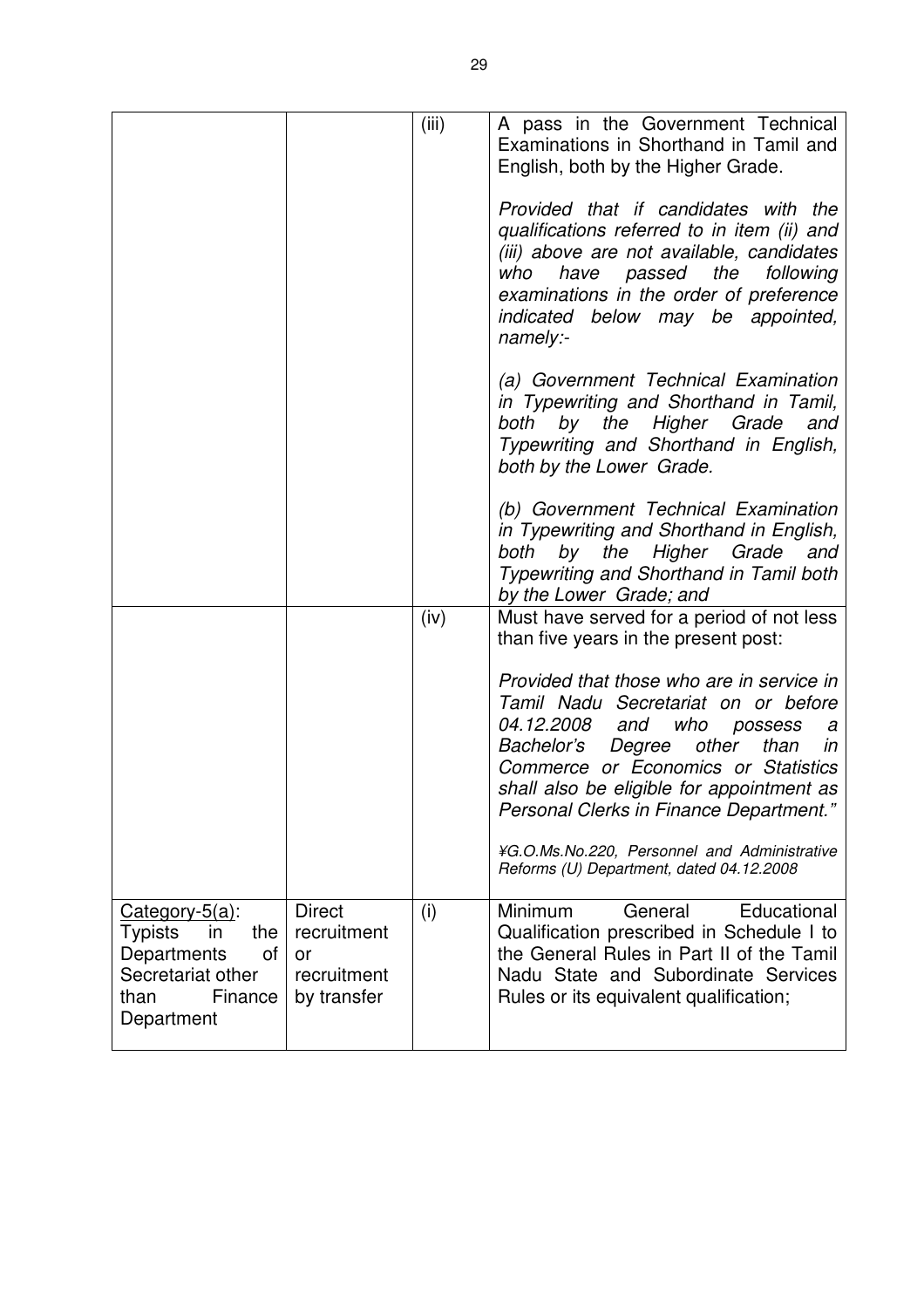|                                                                                                                                                                   |                                                                              | (ii)        | A pass in the Government Technical<br>Examinations in Typewriting in Tamil and<br>in English both by the Higher Grade;                                                                                                                                                          |
|-------------------------------------------------------------------------------------------------------------------------------------------------------------------|------------------------------------------------------------------------------|-------------|---------------------------------------------------------------------------------------------------------------------------------------------------------------------------------------------------------------------------------------------------------------------------------|
|                                                                                                                                                                   |                                                                              |             | Provided that if candidates with the<br>qualifications referred to in item<br>(ii)<br>above are not available, candidates who<br>have passed the following examinations<br>in the order of preference indicated<br>below, may be appointed, namely:-                            |
|                                                                                                                                                                   |                                                                              |             | Government Technical Examination<br>(a)<br>in Typewriting in Tamil by the Higher<br>Grade and in English by the Lower<br>Grade.                                                                                                                                                 |
|                                                                                                                                                                   |                                                                              |             | (b) Government Technical Examination<br>in Typewriting in English by the<br>Higher Grade and in Tamil by the<br>Lower Grade.                                                                                                                                                    |
|                                                                                                                                                                   |                                                                              |             | Provided that a Record Clerk or Office<br>Assistant in the Secretariat must have<br>put in a minimum period of five years<br>the respective post<br>service<br>in<br>for<br>appointment to the post of Typist.                                                                  |
| Category 5 (aa):<br>Typist<br>in<br>the<br>Finance<br>Department                                                                                                  | <b>Direct</b><br>Recruitment<br>or<br>recruitment<br>by transfer<br>from any | (i)<br>(ii) | Minimum<br>General<br>Educational<br>qualification prescribed in Schedule I to<br>the General Rules in Part II of the Tamil<br>Nadu State and Subordinate Service<br>Rules or its equivalent qualification.                                                                     |
|                                                                                                                                                                   | other service                                                                |             | A pass in the Government Technical<br>Examination in Typewriting in Tamil and<br>English both by Higher Grade:<br>Provided that a Record Clerk or Office<br>Assistant in the Finance Department<br>must have put in not less than five years<br>service in the respective post. |
| (G.O.Ms.No.421, Personnel and Administrative Reforms (D) Department, Dated 27.11.2003)                                                                            |                                                                              |             |                                                                                                                                                                                                                                                                                 |
| $Category-5(b)$ :<br><b>Telex-Operators</b><br>the<br>Public<br>By transfer from the category of Typist in the Departments of<br>in.<br>Secretariat<br>Department |                                                                              |             |                                                                                                                                                                                                                                                                                 |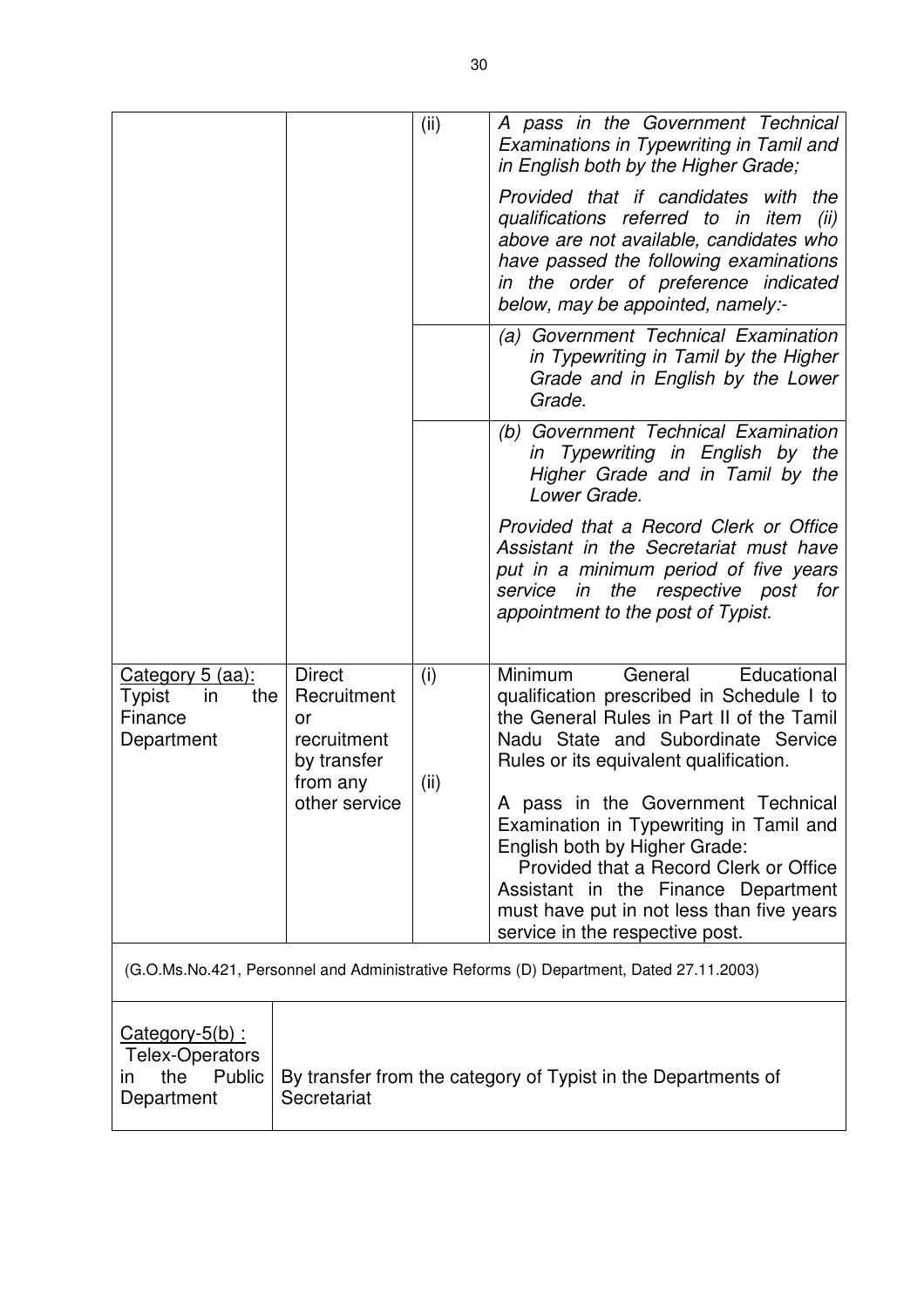| Category-6<br>Telephone<br>Operators in the<br>Secretariat<br>Exchange<br>$\overline{\phantom{a}}$ | <b>Direct</b><br>recruitment or<br>recruitment by<br>transfer | (i)  | Minimum General Educational Qualification<br>prescribed in Schedule I to the General<br>Rules in Part II of the Tamil Nadu State and<br>Subordinate Services Rules or its equivalent<br>qualifications                                       |
|----------------------------------------------------------------------------------------------------|---------------------------------------------------------------|------|----------------------------------------------------------------------------------------------------------------------------------------------------------------------------------------------------------------------------------------------|
| (Public<br>Department) and<br>the Governor's<br>Secretariat                                        |                                                               | (ii) | A certificate from the Telephone Department<br>or from the Principal of a Telephone Institute<br>recognised by the Government that he/she<br>has undergone the necessary course of<br>training for the operation of a telephone<br>exchange. |
|                                                                                                    |                                                               |      | Provided that other things being equal,<br>preference shall be given to physically<br>handicapped persons who are medically<br>declared to be fit for discharging the duties<br>of Telephone Operator.                                       |

**15. Probation**:- Every person appointed to a category by direct recruitment shall, from the date on which he joins duty, be on probation for a total period of two years on duty within a continuous period of three years.

Provided that every person appointed to a category by recruitment by transfer shall, from the date on which he joins duty, be on probation for a period of one year on duty within a continuous period of two years.

 \*\*Provided further that every person appointed to the post of Assistants by promotion from the post of Telephone Operator, shall, from the date on which he joins duty be on probation for a period of one year on duty within a continuous period of two years.

\*\*(Added in G.O.Ms.No.67, Personnel and Administrative Reforms (D) Department, dated 27-03- 1998,w.e.f. 29-11-1995)

**16. Tests**:- (i) Every person appointed to the category of Assistant Section Officers by direct recruitment shall undergo the Foundational Training for a period of two months and pass the examination conducted at the end of such training within the period of his probation.

Provided also that the persons who have undergone the 42nd batch to 47th batch of the condensed course of Foundational Training for a period of fifteen days conducted by the Personnel and Administrative Reforms (Training) Department and passed the examinations at the end of such training shall be deemed to have undergone the Foundational Training for a period of two months and passed the examinations conducted by Personnel and Administrative Reforms (Training) Department at the end of such training.

(G.O.Ms.No.186, Personnel and Administrative Reforms (D) Department, dated 09.12.2005 w.e.f. 21-11-2001 )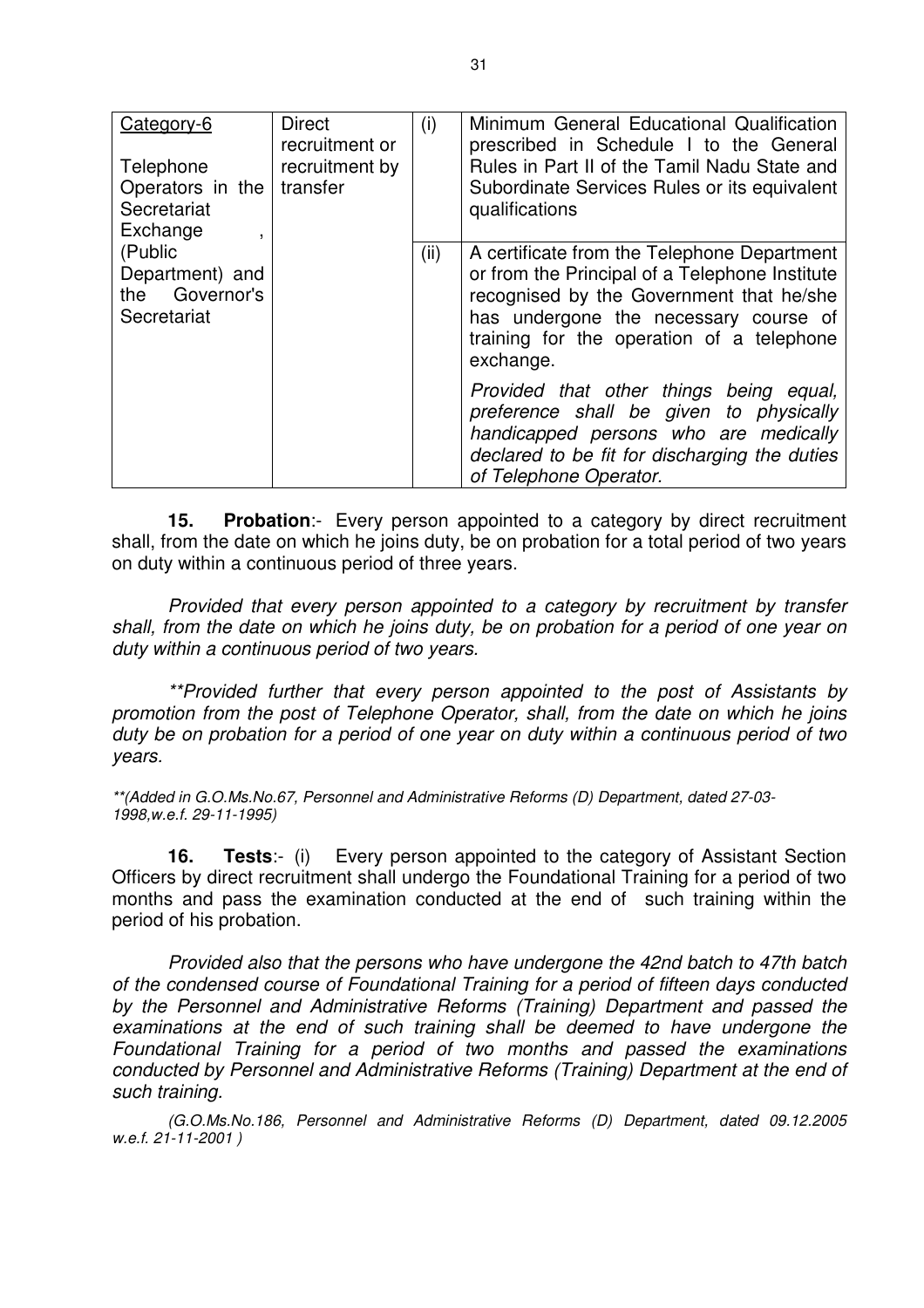(ii) Every person appointed to the category of Assistant Section Officers by recruitment by transfer shall undergo the Foundational Training for a period of two months and pass the examination conducted at the end of such training within the period of his probation.

Provided also that the persons who have undergone the 42nd batch to 47th batch of the condensed course of Foundational Training for a period of fifteen days conducted by the Personnel and Administrative Reforms (Training) Department and passed the examinations at the end of such training shall be deemed to have undergone the Foundational Training for a period of two months and passed the examinations conducted by Personnel and Administrative Reforms (Training) Department at the end of such training.

(G.O.Ms.No.186, Personnel and Administrative Reforms (D) Department, dated 09.12.2005 w.e.f. 21-11-2001 )

 (iii) Every person appointed to the category of Assistant Section Officers in the Finance Department shall pass the Account Test for Subordinate Officers, Part-I within the period of his probation.

Provided that if the person so appointed is not required to undergo a period of probation, he shall pass the Account Test for Subordinate Officers, Part-I within two years from the date of his appointment.

 (iii)(a) Every person appointed to the category of Personal Assistant by recruitment by transfer shall undergo the Foundational Training for a period of two months and pass in the examination at the end of such training within the period of his probation.

Provided also that the persons who have undergone the 42nd batch to 47th batch of the condensed course of Foundational Training for a period of fifteen days conducted by the Personnel and Administrative Reforms (Training) Department and passed the examinations at the end of such training shall be deemed to have undergone the Foundational Training for a period of two months and passed the examinations conducted by Personnel and Administrative Reforms (Training) Department at the end of such training.

(G.O.Ms.No.186, Personnel and Administrative Reforms (D) Department, dated 09.12.2005 w.e.f. 21-11-2001 )

 (iii) (b) Every person appointed to the category of Assistant in Departments of Secretariat other than Law Department by recruitment by transfer shall pass the examination conducted at the end of the Foundational Training Course within three continuous chances. Failure to pass the test within such period shall result in being reverted to their parent department. The service rights of the selected candidates in their parent department shall be protected upto one year from the date of appointment in the Tamil Nadu Secretariat Service or till they pass the examination within three continuous chances whichever is later.

 (iii) (c) Every person appointed to the category of Assistant Reception Officer in Tamil Nadu House, New Delhi by direct recruitment shall within the period of his probation pass the Account Test for Subordinate Officers, Part-I.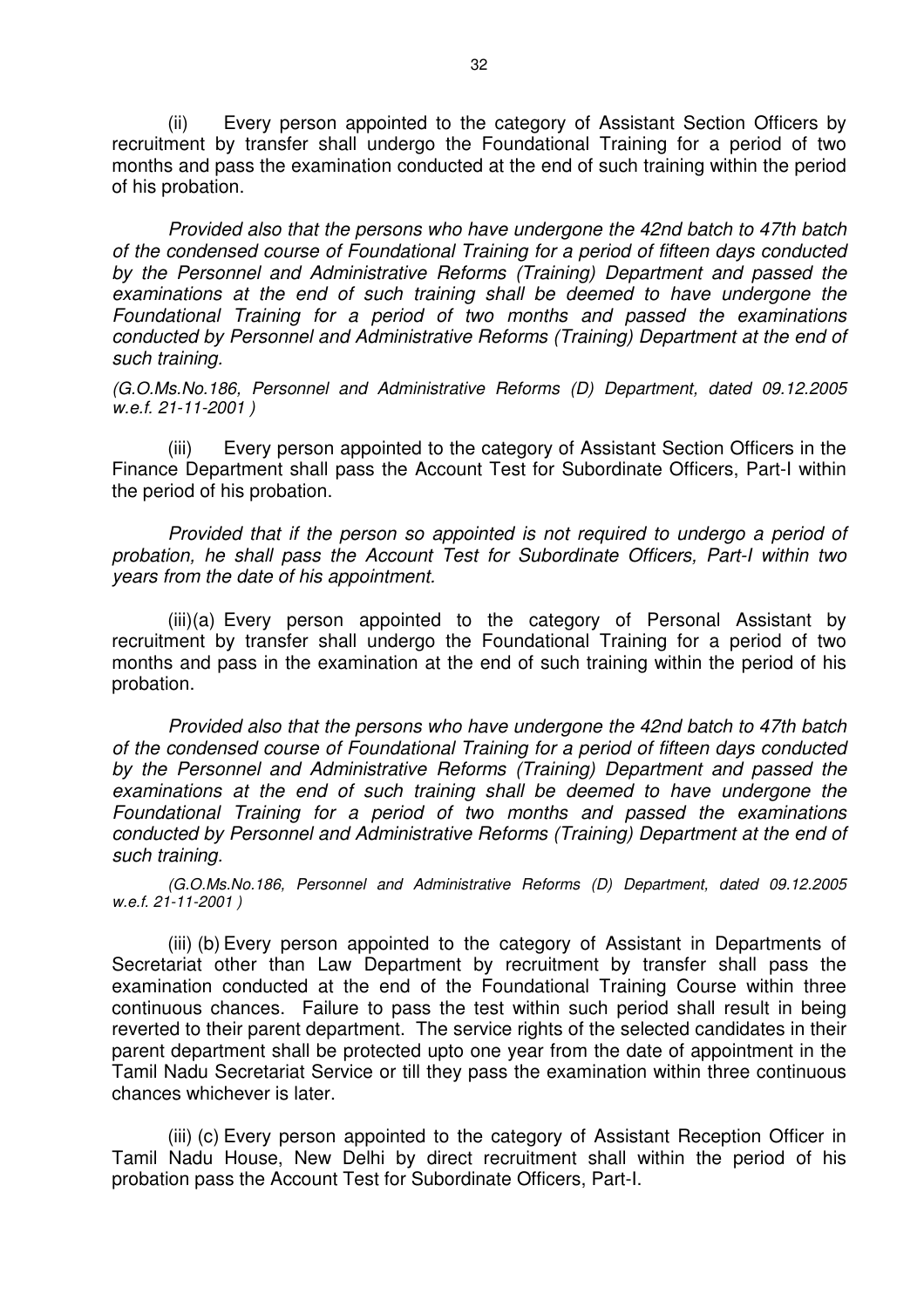(iv) Every person appointed to the category of Typist on or after the 4th February 1967 but prior to the 6th August 1980 shall pass the Government Technical Examination in Typewriting in Tamil by the Lower Grade within the period of his probation. Every person appointed to the category of Personal Clerk on or after the 4th February 1967 but prior to the 6th August 1980 shall pass the Government Technical Examinations in Typewriting and Shorthand in Tamil by the Lower Grade within the period of his probation.

Provided that if the person so appointed is not required to undergo probation, he shall pass the examination referred to in this clause within two years from the date of his appointment.

(V)# "Every person appointed to the category of Typist and Personal Clerk shall pass the "Certificate Course in Computer on Office Automation" awarded by the Directorate of Technical Education within the period of his probation. Otherwise he will be dealt with as per the provision under rule 27 of the General Rules for the Tamil Nadu State and Subordinate Services:

 Provided that those who possess a Degree (or) Diploma in Computer Science (or) Computer Engineering as one of the subjects approved by the University Grants Commission (or) All India Council for Technical Education (or) Directorate of Technical Education (or) an equivalent body shall be exempted from passing the "Certificate Course in computer on Office Automation" conducted by the Directorate of Technical Education.

 Provided further that the existing employees, who are in service as on 22nd July, 2008 shall be exempted from passing the "Certificate Course in Computer on Office Automation".

(#G.O.Ms.No.4, Personnel and Administrative Reforms (U2) Department, dated 03.01.2013 w.e.f. 22-07-2008 )

 (2) The penalty for failure to undergo the training and to pass the test or examination specified in clauses (i) to (iv) of sub-rule (1) within the prescribed period shall be stoppage of increment without cumulative effect.

 (3) A Probationary Assistant Section Officer (Translations) in the Tamil Development Culture Department including those appointed by transfer and by recruitment by transfer shall, within the period of his probation pass the special test in Translation conducted by the Tamil Nadu Public Service Commission in the language of the section in which he has been appointed.

**17. Special provisions for Strictly Confidential staff**:- Nothing contained in rules 2 to 16 shall apply to the Strictly Confidential Establishment in the Public and Home Departments and in the Governor's Secretariat. They shall be governed by the rules in Annexure-II.

\*\*\*\*\*\*\*\*\*\*\*\*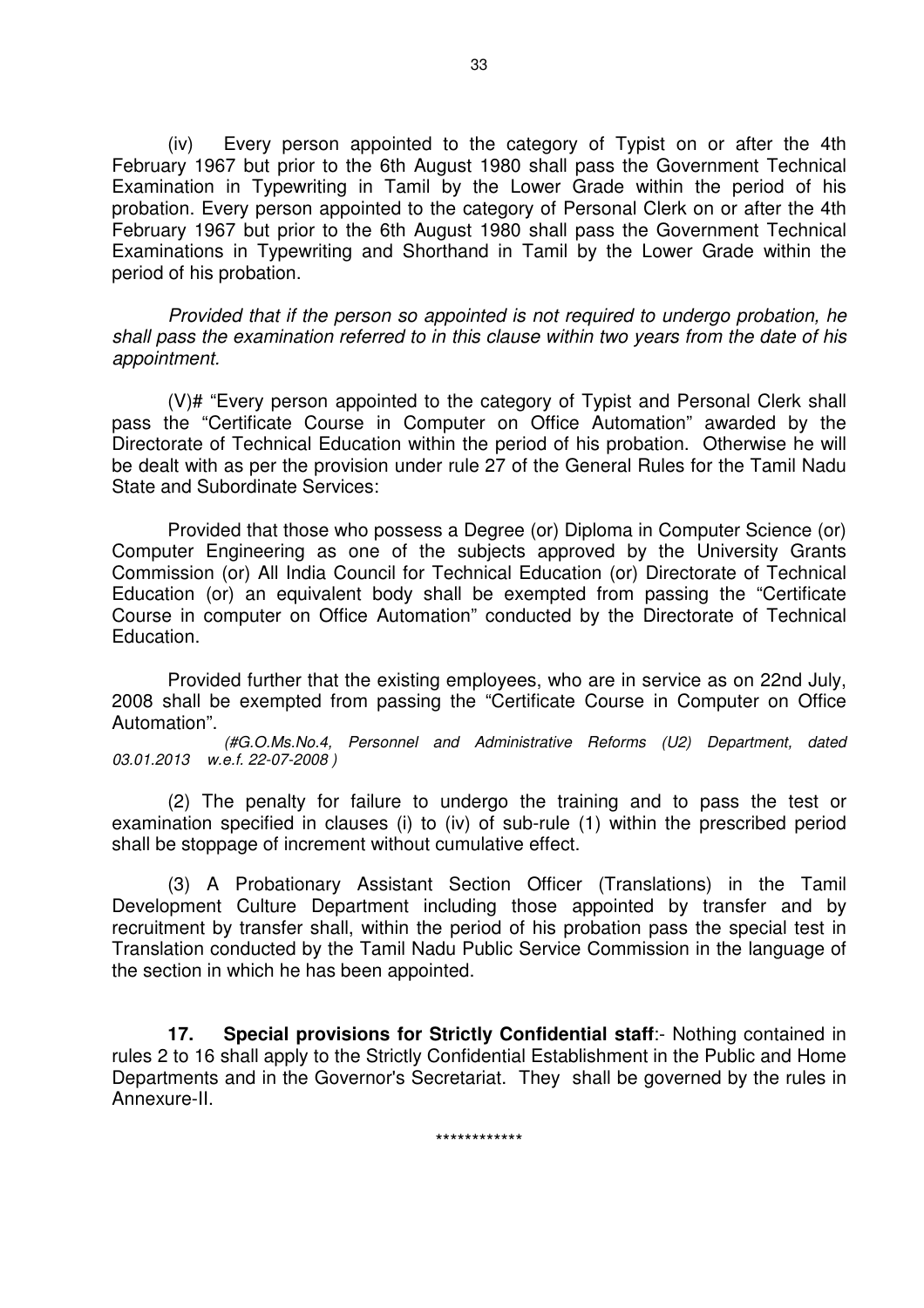#### **ANNEXURE - I (Referred to in Rule 12)**

#### **Method of appointment to the service by direct recruitment**

 1. Direct recruitment to the categories of Assistant Section Officers, Assistant Section Officers (Translation), Assistants in the Departments of Secretariat other than Law and Finance Departments Assistants in Law Department, Assistant in Finance Department, Assistants (Translation), Personal Clerks and Typists shall be made from the list of approved candidates drawn up by the Tamil Nadu Public Service Commission. The list for each of the categories of Assistant Section Officers, Assistant Section Officers (Translation), Assistants in the Departments of Secretariat other than Law and Finance Departments, Assistants in Law Department, Assistant in Finance Department, Assistants (Translation), Personal Clerks and Typists shall be drawn up separately for each unit specified in rule 11 in accordance with the General Rule 22. Each such list shall be in force until the publication of a fresh list. The names of such of the candidates included in any of the lists as have not been appointed to the service before the publication of a fresh list, shall in the order in which they are arranged in the former list, be included in, and be placed at the top of the appropriate part of the fresh list.

 [G.O.Ms.No.243, Personnel and Administrative Reforms (D) Department, dated 07-10-1998 with effect from 15-10-1996]

 2. The Deputy Secretary to Government or Joint Secretary to Government or Additional Secretary to Government, Personnel and Administrative Reforms Department who is incharge of establishment shall be the authority competent to allot and re-allot candidates to the departments coming under the one unit.

 Provided that in cases where it is not possible to absorb or continue a candidate in the Department to which he is allotted for want of vacancy the fact shall be reported to the Deputy Secretary to Government or Joint Secretary to Government or Additional Secretary to Government, Personnel and Administrative Reforms Department who is in charge of establishment, who may, if necessary, re-allot him to some other Department where there is a vacancy.

 Provided further that an Assistant Section Officer or a Personal Assistant or an Assistant or a Personal Clerk or a Typist transferred from one Department to another Department shall carry with him the right of original seniority.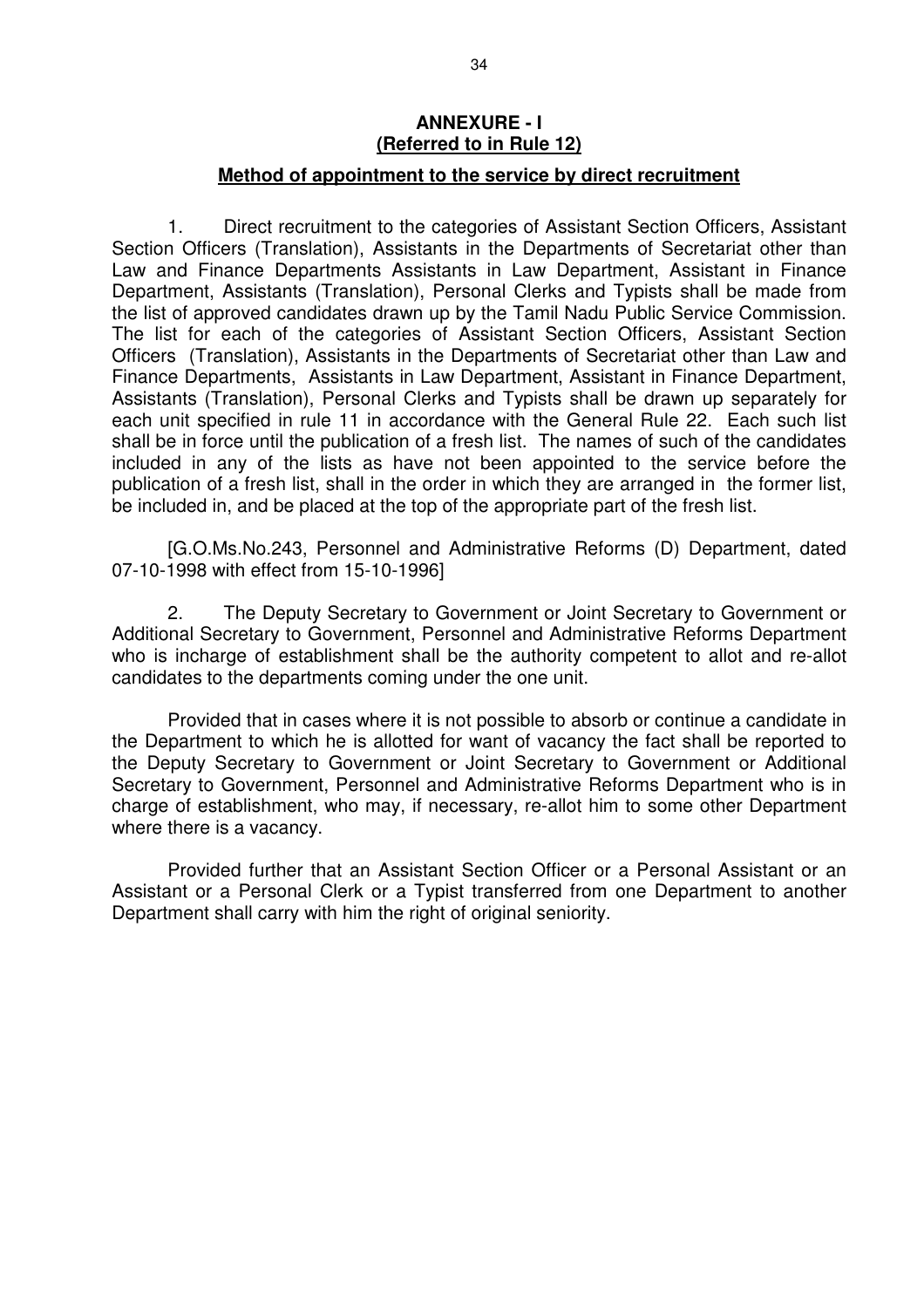### **ANNEXURE - II**

#### **(Referred to in Rule 17)**

 Strictly Confidential Establishment of the Public Department, Home Department and the Governor's Secretariat.

 1. Constitution:- The Strictly Confidential Establishment in the Public Department, Home Department and the Governor's Secretariat shall consist of the following categories namely:-

| Category-1 $ $ | <b>Strictly Confidential Deputy Section Officers.</b>          |
|----------------|----------------------------------------------------------------|
|                | Category-2   Strictly Confidential Assistant Section Officers. |

 2. Appointments:- Appointment to the categories specified in column (1) of the Table below shall be made by the methods specified in the corresponding entry in column (2) thereof:

The Table

| Category |                                                                         | Method of appointment                                                                                                                      |  |  |  |
|----------|-------------------------------------------------------------------------|--------------------------------------------------------------------------------------------------------------------------------------------|--|--|--|
|          |                                                                         | $2 \,$                                                                                                                                     |  |  |  |
|          | <b>Strictly</b><br>Confidential<br><b>Deputy Section</b><br>Officer.    | Promotion from the category of strictly Confidential<br><b>Assistant Section Officer.</b>                                                  |  |  |  |
| 2.       | <b>Strictly</b><br>Confidential<br><b>Assistant Section</b><br>Officer. | Recruitment by transfer from the category of Special<br>Branch Assistants and Special Assistants in the Tamil<br>Nadu Ministerial Service. |  |  |  |

(ii) Promotions to the category of Strictly Confidential Deputy Section Officer shall be made on grounds of merit and ability, seniority being considered only where merit and ability are approximately equal;

Provided that appointments by promotion to the category of Strictly Confidential Deputy Section Officer and by recruitment by transfer to the category of Strictly Confidential Assistant Section Officers shall be made from the lists of approved candidates prepared annually on the 1st April of every year taking into consideration the probable number of vacancies that may occur within a period of one year.

@ Provided further that for appointments to the category of Strictly Confidential Assistant Section Officers by recruitment by transfer from the category of Special Branch Assistant and Special Assistants in Tamil Nadu Ministerial Service, the candidates shall possess technical qualification in Typewriting both Tamil and English by the Higher Grade and Shorthand in English by the Lower Grade.

@(Vide G.O.Ms.No.292, Personnel and Administrative Reforms (D) Department, dated 13-09-1995)

3. Appointing Authority:- The appointing authority shall be